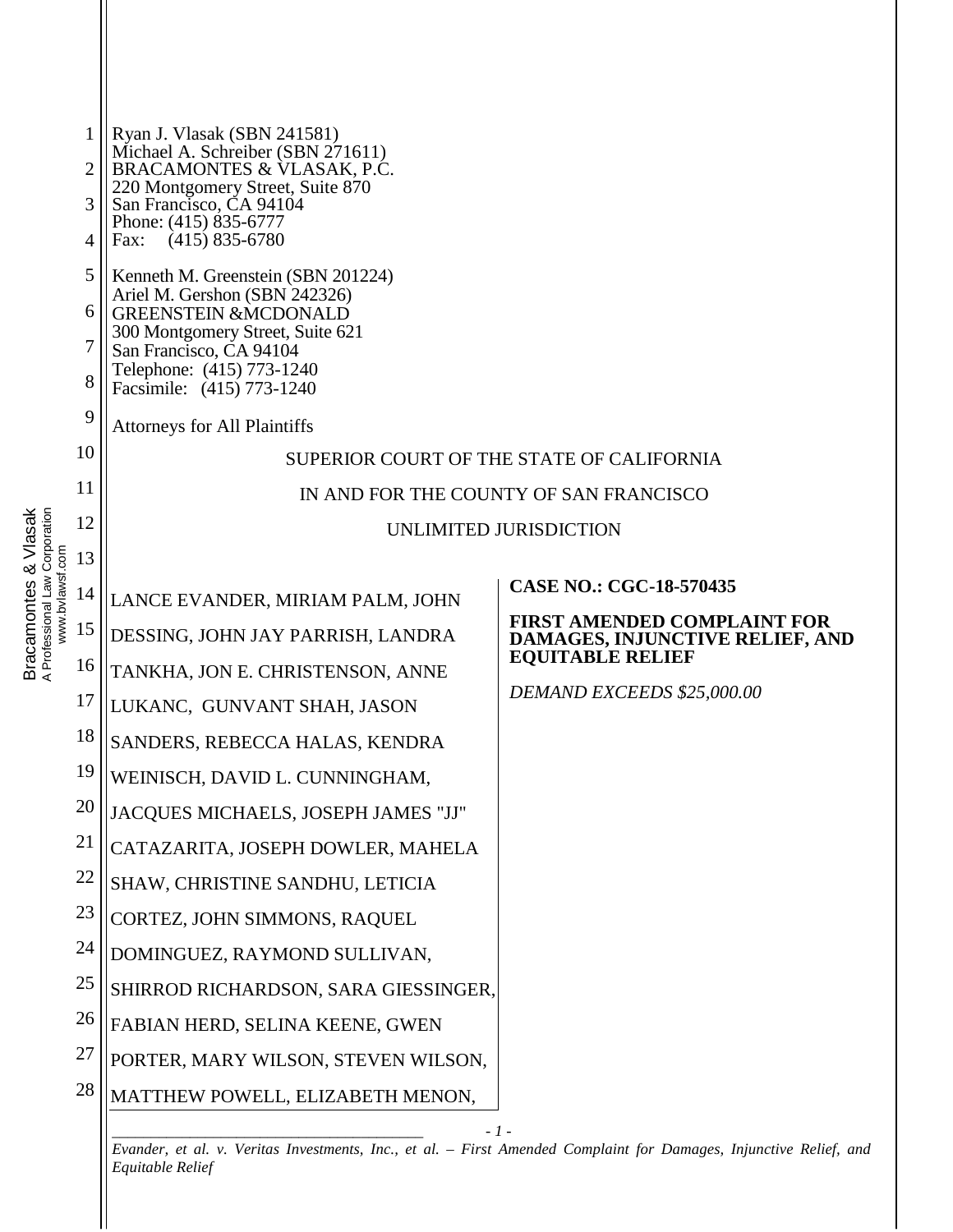1 2 3 4 5 6 7 8 9 10 11 12 13 14 15 16 17 18 19 20 21 22 23 24 25 26 27 28 MIGUEL GONGORA, JENNIFER GALARZA, CHIA TAM, THOMAS BULGER, SANDRA DENUTO, MEREDITH SPOTO, JAY WILSON FISHER, ELLEN SHEELEY, OSCAR CORONADO, KAREN MCMILLAN, MARCELO FARIAS, GEOFF HECHT, KIMBERLY HECHT, ELIZABETH STAUB, RANDY SAWYER, KATHERINE SHANNON, PATRICK SHANNON, JACK BEST, ANDREAS PEDERSEN, BRITTANY SHOOT, ADAM OUDERKIRK, LIDIA SULLON, YOLANDA SULLON, MADELYN MCMILLIAN, GERMAIN GONGORA, SAAD ALSORIHI, RAYMOND LEVY, ANGEL TENORIO, DORIS JOHNSON, GREGORY LAWLER, CHRISTOPHER KANG, PENNY SCHONER, EMANUEL WAKTOLA, MARGARET SMITH, ADRIAN ANZALDUA, MIRRA SCHWARTZ, ROBERT MCCRADY, BRENDA ELLIS, BRYAN BUTLER, ALEX WILSON, JAMES HUTCHINSON, JAMES SHUMATE, REUBEN PEREZ, SHEHAN JAYATILAKA, ADIL AHSAN, JON KESSLER, BONITA PALMER, EVAN MEAGHER, REBECCA FRAZZANO, ANTONIO GODOY, ELIZABETH MATICELLO, ELIZABETH C. KNEPPER, MENTA SRIKANTH SUNDARA, DALE SPEER, NEIL W. HARVEY, TARUN MEHTA, GAIL CLARK, SOOK FUNG, PAULA

*\_\_\_\_\_\_\_\_\_\_\_\_\_\_\_\_\_\_\_\_\_\_\_\_\_\_\_\_\_\_\_\_\_\_\_\_\_\_\_\_ - 2 - Evander, et al. v. Veritas Investments, Inc., et al. – First Amended Complaint for Damages, Injunctive Relief, and Equitable Relief*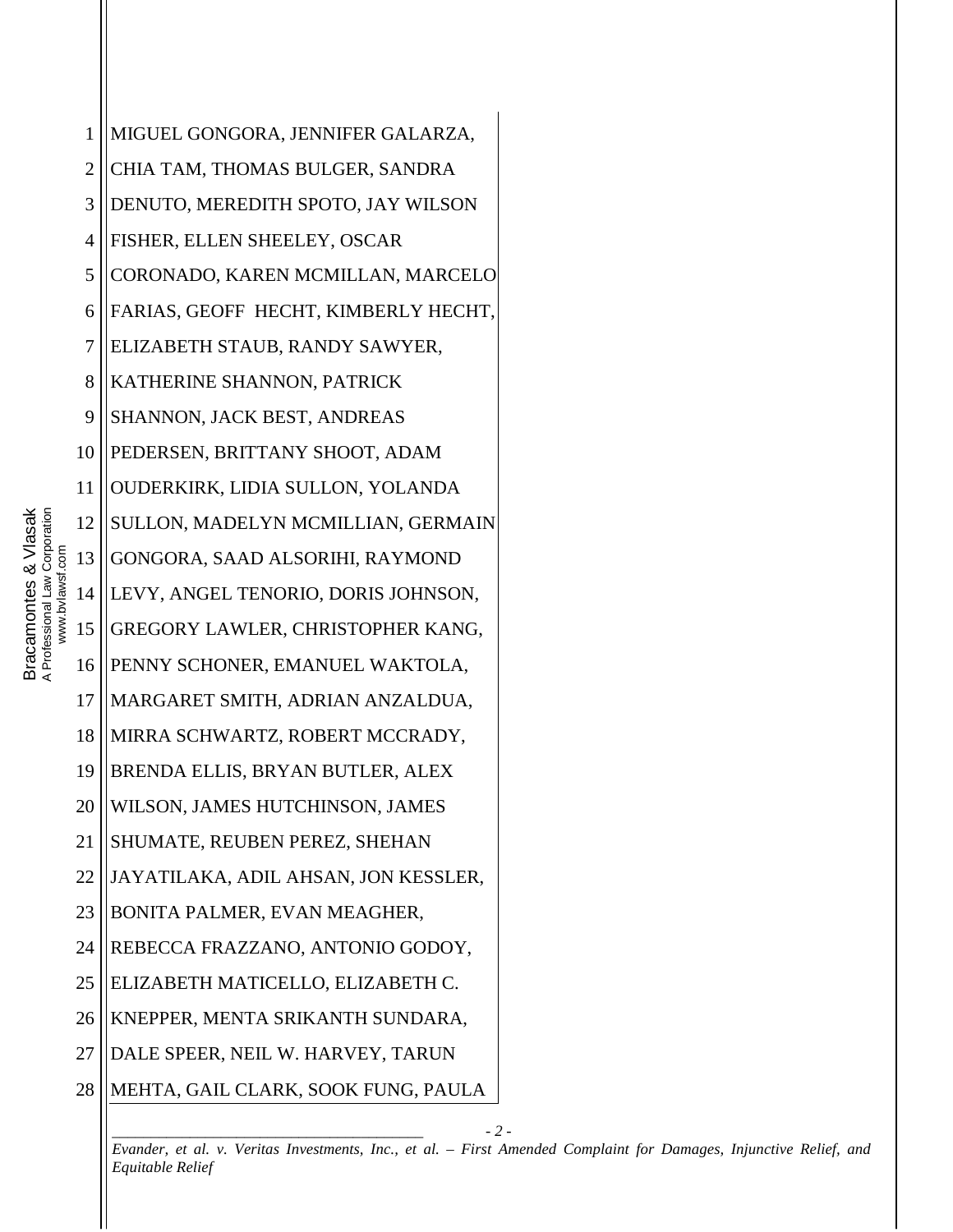| 1              | GINSBURG, CYNTHIA SPEARS, JOHN               |
|----------------|----------------------------------------------|
| $\mathbf{2}$   | HUGHES, DOLLY TALAGA, FLORENCE               |
| 3              | NORMAN, DEBRA NUNEZ, JOSE NAJERA,            |
| $\overline{4}$ | CESAR SERRANO, VICTOR PECH, MARIA            |
| 5              | PECH UC, JEFFREY GILMORE, SOFIA UC,          |
| 6              | DANIEL CORIN, SILMARIE TORRES,               |
| $\tau$         | CHARLOTTE HUNT, ROSA ACUNA,                  |
| 8              | WENCESLAO "ROLY" MUNOZ, VALEDI               |
| 9              | KACUPI,                                      |
| 10             | Plaintiffs,                                  |
| 11             | VS.                                          |
| 12             | VERITAS INVESTMENTS, INC. is a California    |
| 13             | Corporation, GREENTREE PROPERTY              |
| 14             | MANAGEMENT, INC., a California               |
| 15             | Corporation, YAT-PANG AU, an individual, 240 |
| 16             | SAINT JOSEPHS, LLC, a Delaware Limited       |
| 17             | Liability Company, 240 SAINT JOSEPHS A2,     |
| 18             | LP, Delaware Limited Partnership, 318 TURK   |
| 19             | I7, LP, a Delaware limited partnership, 1440 |
| 20             | SUTTER STREET, LLC, a Delaware limited       |
| 21             | liability company, 57 TAYLOR I7, LP, a       |
| 22             | Delaware Limited Partnership, 655 POWELL I5  |
| 23             | LLC, a Delaware Limited Liability Company,   |
| 24             | 2730 SACRAMENTO I4, LLC, a Delaware          |
| 25             | Limited Liability Company, 3659 20TH         |
| 26             | STREET, LLC, a California Limited Liability  |
| 27             | Company dba TELEGRAPH HILL VISTAS,           |
| 28             | LLC, 916 PACIFIC 15, LLC, a Delaware Limited |
|                |                                              |

*\_\_\_\_\_\_\_\_\_\_\_\_\_\_\_\_\_\_\_\_\_\_\_\_\_\_\_\_\_\_\_\_\_\_\_\_\_\_\_\_ - 3 - Evander, et al. v. Veritas Investments, Inc., et al. – First Amended Complaint for Damages, Injunctive Relief, and Equitable Relief*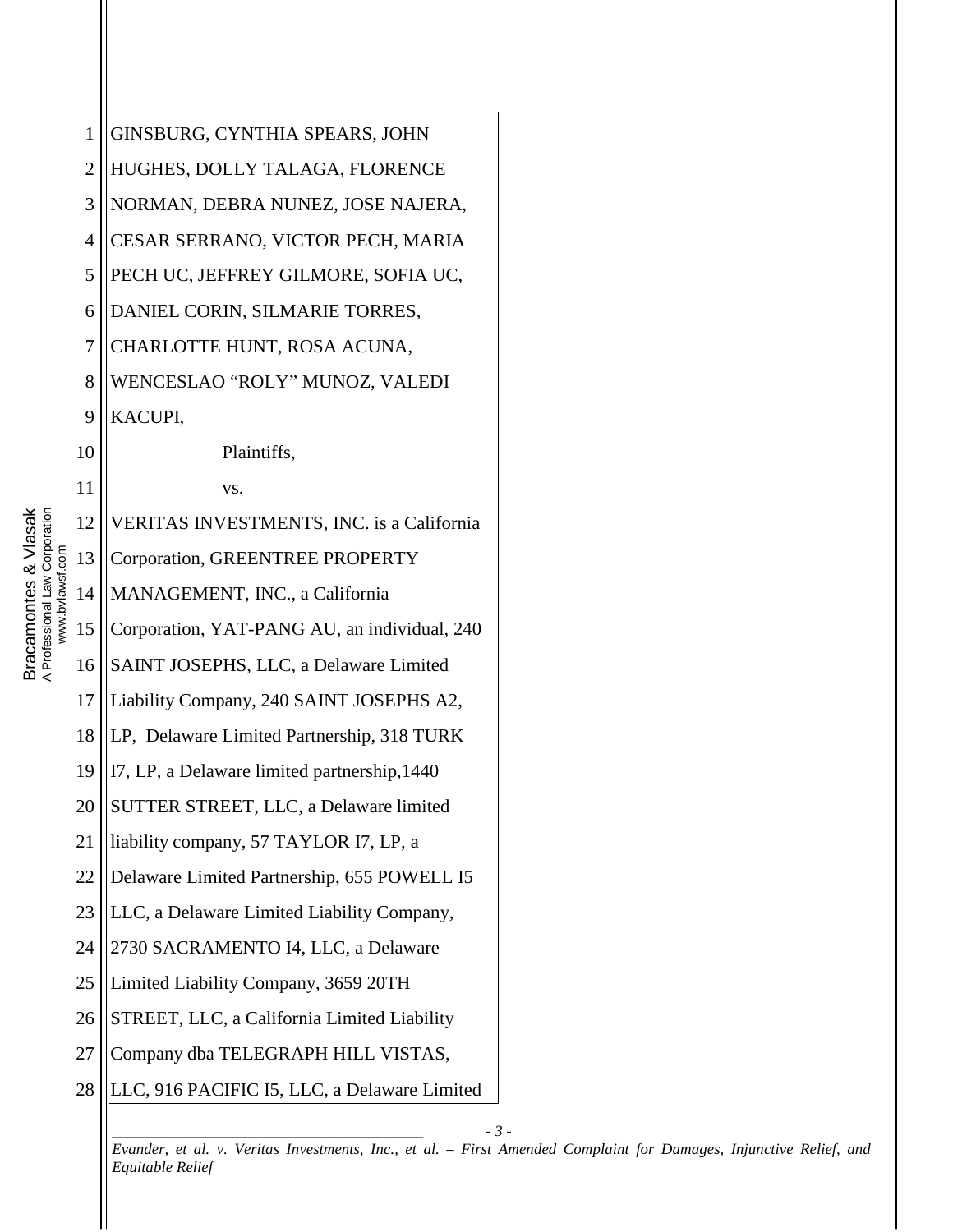| 1                | Liability Company,                             |
|------------------|------------------------------------------------|
| $\overline{c}$   | 1075 O'FARRELL STREET LLC, a California        |
| 3                | Limited Liability Company, 920                 |
| $\overline{4}$   | LEAVENWORTH I5 LLC, a Delaware Limited         |
| 5                | Liability Company, 990 FULTON I2 LLC, a        |
| 6                | Delaware Limited Liability Company, 337 10TH   |
| $\boldsymbol{7}$ | I5 LLC, a Delaware Limited Liability Company,  |
| 8                | 845 CALIFORNIA STREET LLC, a Delaware          |
| 9                | Limited Liability Company, 709 GEARY           |
| 10               | STREET LLC, a Delaware Company, 621            |
| 11               | STOCKTON PROPERTY, LLC, a Delaware             |
| 12               | Limited Liability Company dba TIMESHARE        |
| 13               | TRADE INS LLC, 336-350 JUDAH I3, LP, a         |
| 14               | Delaware Limited Partnership; 698 BUSH C1,     |
| 15               | LP, a Delaware Limited Partnership, 915 PIERCE |
| 16               | STREET, LLC, a Delaware Limited Liability      |
| 17               | Company, 1819 GOLDEN GATE I1 LLC, a            |
| 18               | Delaware Limited Liability Company,            |
| 19               | 270 TURK, LLC, a Delaware Limited Liability    |
| 20               | Company, 610-660 CLIPPER I1, LLC, a            |
| 21               | Delaware Limited Liability Company, 721        |
| 22               | GEARY I5, LLC, a Delaware Limited Liability    |
| 23               | Company, 720 BAKER I1, LLC, a Delaware         |
| 24               | Limited Liability Company, SF 685 GEARY        |
| 25               | STREET, LLC, a Delaware Limited Liability      |
| 26               | Company, 3201 23RD I7 LP, a Delaware Limited   |
| 27               | Partnership, 520 BUCHANAN STREET LLC, a        |
| 28               | Delaware Limited Liability Company, 1126       |
|                  |                                                |

*\_\_\_\_\_\_\_\_\_\_\_\_\_\_\_\_\_\_\_\_\_\_\_\_\_\_\_\_\_\_\_\_\_\_\_\_\_\_\_\_ - 4 - Evander, et al. v. Veritas Investments, Inc., et al. – First Amended Complaint for Damages, Injunctive Relief, and Equitable Relief*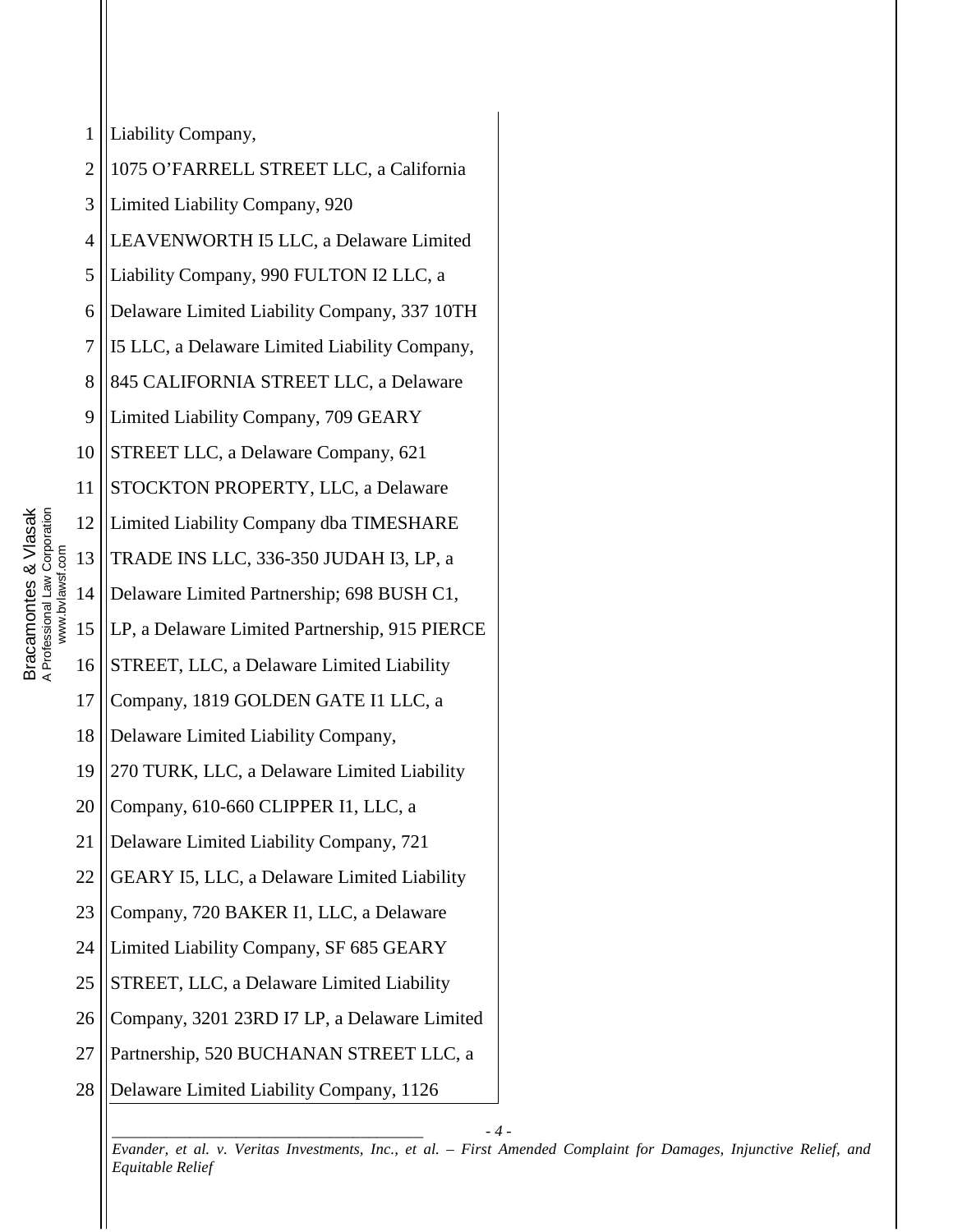| 1              | BUSH STREET LLC, a Delaware Limited                      |
|----------------|----------------------------------------------------------|
| $\overline{2}$ | Liability Company, 20 SAN ANTONIO I6 LP, a               |
| 3              | Delaware Limited Partnership, 16-50 LAGUNA               |
| $\overline{4}$ | I2 LLC, a Delaware Limited Liability Company,            |
| 5              | 1064 DOLORES I1 LLC, a Delaware Limited                  |
| 6              | Liability Company dba VERITAS PROPERTIES                 |
| $\overline{7}$ | S-I LLC, 1260 BROADWAY STREET, LLC, a                    |
| 8              | Delaware Limited Liability Company, and 1025             |
| 9              | STEINER I2 LLC, a Delaware Limited Liability             |
| 10             | Company, 655 STOCKTON STREET, LLC, a                     |
| 11             | Delaware Limited Liability Company dba                   |
| 12             | VERITAS-B SENIOR MEZZ, LLC, 665 PINE                     |
| 13             | I7, LP, a Delaware Limited Liability Partnership,        |
| 14             | SF 3809 20 <sup>th</sup> STREET, LLC, a Delaware Limited |
| 15             | Liability Company, 1035 SUTTER I3, LP, a                 |
| 16             | Delaware Limited Liability Partnership, 516              |
| 17             | ELLIS I7, LP, a Delaware Limited Liability               |
| 18             | Partnership, 990 GEARY I3, LP, a Delaware                |
| 19             | Limited Liability Partnership, VIC C16, LLC, a           |
| 20             | Delaware Limited Liability Company, 1 SAN                |
| 21             | ANTONIO I5, LLC, a Delaware Limited Liability            |
| 22             | Company and DOES 1 to 20, inclusive,                     |
| 23             | Defendants.                                              |

24 26 28 Plaintiffs LANCE EVANDER, MIRIAM PALM, JOHN DESSING, JOHN JAY PARRISH, LANDRA TANKHA, JON E. CHRISTENSON, ANNE LUKANC, GUNVANT SHAH, JASON SANDERS, REBECCA HALAS, KENDRA WEINISCH, DAVID L. CUNNINGHAM, JACQUES MICHAELS, JOSEPH JAMES "JJ" CATAZARITA, JOSEPH DOWLER, MAHELA SHAW, CHRISTINE SANDHU, LETICIA CORTEZ, JOHN SIMMONS, RAQUEL DOMINGUEZ,

Bracamontes & Vlasak<br>A Professional Law Corporation<br>www.bvlawsf.com Bracamontes & Vlasak A Professional Law Corporation www.bvlawsf.com

25

27

*\_\_\_\_\_\_\_\_\_\_\_\_\_\_\_\_\_\_\_\_\_\_\_\_\_\_\_\_\_\_\_\_\_\_\_\_\_\_\_\_ - 5 - Evander, et al. v. Veritas Investments, Inc., et al. – First Amended Complaint for Damages, Injunctive Relief, and Equitable Relief*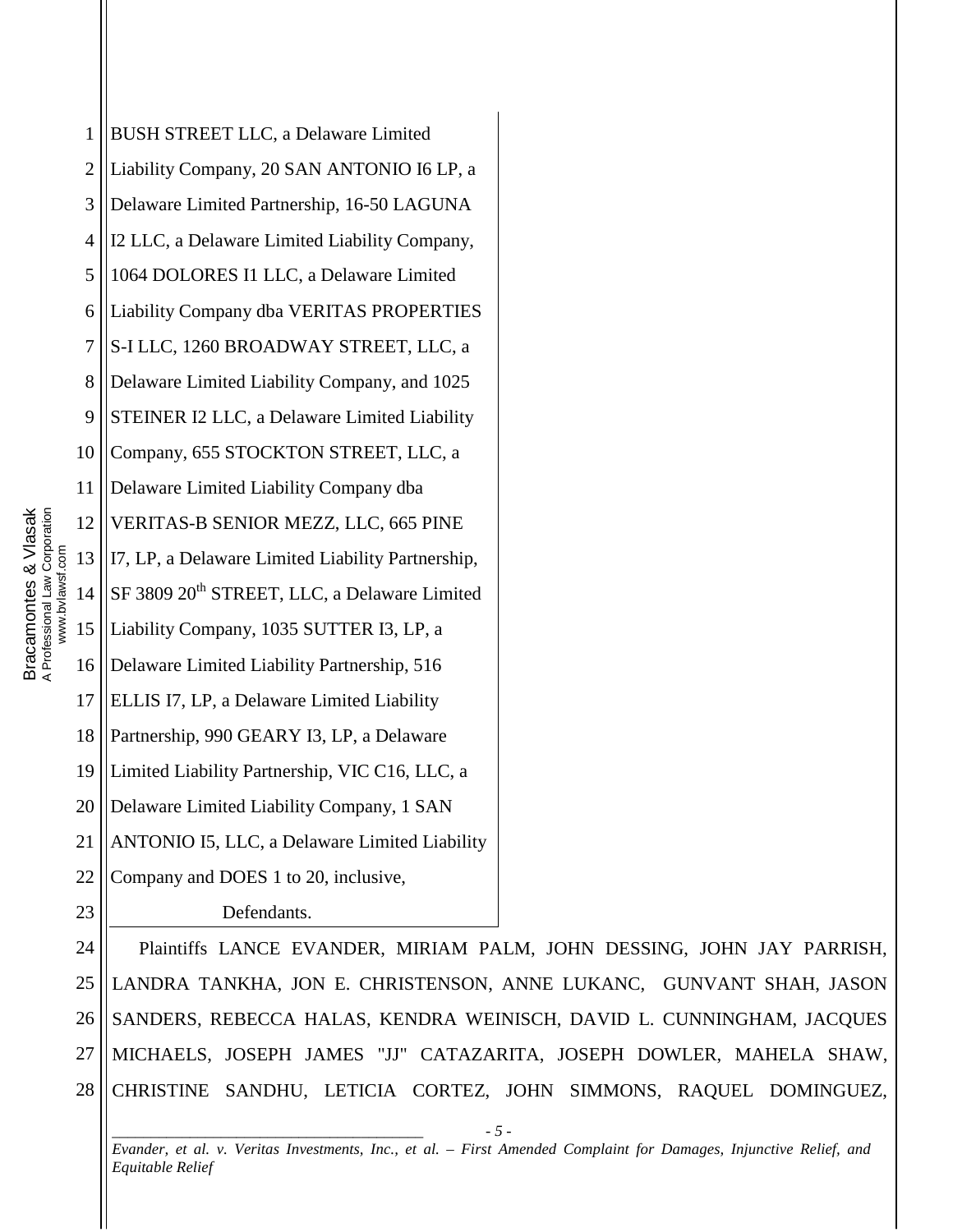1 2 3 4 5 6 7 8 9 10 11 12 13 14 15 16 17 18 19 20 21 22 23 24 25 26 27 28 RAYMOND SULLIVAN, SHIRROD RICHARDSON, SARA GIESSINGER, FABIAN HERD, SELINA KEENE, GWEN PORTER, MARY WILSON, STEVEN WILSON, MATTHEW POWELL, ELIZABETH MENON, MIGUEL GONGORA, JENNIFER GALARZA, CHIA TAM, THOMAS BULGER, SANDRA DENUTO, MEREDITH SPOTO, JAY WILSON FISHER, ELLEN SHEELEY, OSCAR CORONADO, KAREN MCMILLAN, MARCELO FARIAS, GEOFF HECHT, KIMBERLY HECHT, ELIZABETH STAUB, RANDY SAWYER, KATHERINE SHANNON, PATRICK SHANNON, JACK BEST, ANDREAS PEDERSEN, BRITTANY SHOOT, ADAM OUDERKIRK, LIDIA SULLON, YOLANDA SULLON, MADELYN MCMILLIAN, GERMAIN GONGORA, SAAD ALSORIHI, RAYMOND LEVY, ANGEL TENORIO, DORIS JOHNSON, GREGORY LAWLER, CHRISTOPHER KANG, PENNY SCHONER, EMANUEL WAKTOLA, MARGARET SMITH, ADRIAN ANZALDUA, MIRRA SCHWARTZ, ROBERT MCCRADY, BRENDA ELLIS, BRYAN BUTLER, ALEX WILSON, JAMES HUTCHINSON, JAMES SHUMATE, REUBEN PEREZ, SHEHAN JAYATILAKA, ADIL AHSAN, JON KESSLER, EVAN MEAGHER, REBECCA FRAZZANO, ANTONIO GODOY, ELIZABETH MATICELLO, ELIZABETH C. KNEPPER, MENTA SRIKANTH SUNDARA, DALE SPEER, NEIL W. HARVEY, TARUN MEHTA, GAIL CLARK, SOOK FUNG, PAULA GINSBURG, CYNTHIA SPEARS, JOHN HUGHES, DOLLY TALAGA, FLORENCE NORMAN, DEBRA NUNEZ, JOSE NAJERA, CESAR SERRANO, VICTOR PECH, MARIA PECH, JEFFREY GILMORE, SOFIA UC, DANIEL CORIN, SILMARIE TORRES, CHARLOTTE HUNT, ROSA ACUNA, WENCESLAO "ROLY" MUNOZ, VALEDI KACUPI, (collectively, Plaintiffs") sue Defendants VERITAS INVESTMENTS, INC., a California Corporation, GREENTREE PROPERTY MANAGEMENT, INC., a California Corporation, YAT-PANG AU, an individual, 240 SAINT JOSEPHS, LLC, a Delaware Limited Liability Company, 240 SAINT JOSEPHS A2, LP, Delaware Limited Partnership, 318 TURK I7, LP, a Delaware limited partnership, 1440 SUTTER STREET, LLC, a Delaware limited liability company, 57 TAYLOR I7, LP, a Delaware Limited Partnership, 655 POWELL I5 LLC, a Delaware Limited Liability Company, 2730 SACRAMENTO I4, LLC, a Delaware Limited Liability Company, 3659 20TH STREET, LLC, a California Limited Liability Company dba TELEGRAPH HILL VISTAS, LLC, 916 PACIFIC I5, LLC, a Delaware Limited Liability Company, 1075 O'FARRELL STREET LLC, a California Limited

*\_\_\_\_\_\_\_\_\_\_\_\_\_\_\_\_\_\_\_\_\_\_\_\_\_\_\_\_\_\_\_\_\_\_\_\_\_\_\_\_ - 6 - Evander, et al. v. Veritas Investments, Inc., et al. – First Amended Complaint for Damages, Injunctive Relief, and Equitable Relief*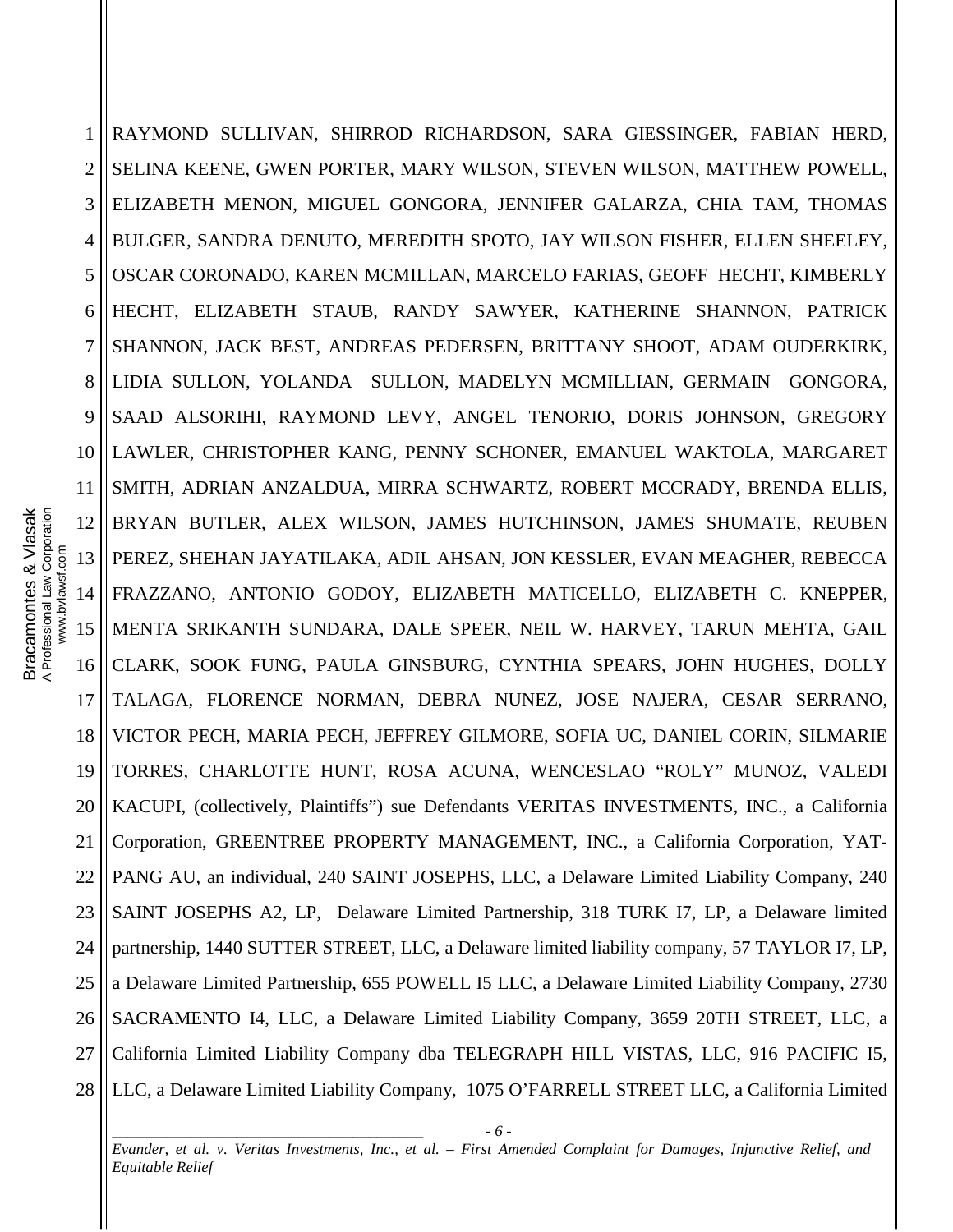1 2 3 4 5 6 7 8 9 10 11 12 13 14 15 16 17 18 19 20 21 22 23 24 Liability Company, 920 LEAVENWORTH I5 LLC, a Delaware Limited Liability Company, 990 FULTON I2 LLC, a Delaware Limited Liability Company, 337 10TH I5 LLC, a Delaware Limited Liability Company, 845 CALIFORNIA STREET LLC, a Delaware Limited Liability Company, 709 GEARY STREET LLC, a Delaware Company, 621 STOCKTON PROPERTY, LLC, a Delaware Limited Liability Company dba TIMESHARE TRADE INS LLC, 336-350 JUDAH I3, LP, a Delaware Limited Partnership, 698 BUSH C1, LP, a Delaware Limited Partnership, 915 PIERCE STREET, LLC, a Delaware Limited Liability Company, 1819 GOLDEN GATE I1 LLC, a Delaware Limited Liability Company, 270 TURK, LLC, a Delaware Limited Liability Company, 610-660 CLIPPER I1, LLC, a Delaware Limited Liability Company, 721 GEARY I5, LLC, a Delaware Limited Liability Company, 720 BAKER I1, LLC, a Delaware Limited Liability Company, SF 685 GEARY STREET, LLC, a Delaware Limited Liability Company, 3201 23RD I7 LP, a Delaware Limited Partnership, 520 BUCHANAN STREET LLC, a Delaware Limited Liability Company, 1126 BUSH STREET LLC, a Delaware Limited Liability Company, 20 SAN ANTONIO I6 LP, a Delaware Limited Partnership, 16- 50 LAGUNA I2 LLC, a Delaware Limited Liability Company, 1064 DOLORES I1 LLC, a Delaware Limited Liability Company dba VERITAS PROPERTIES S-I LLC, 1260 BROADWAY STREET, LLC, a Delaware Limited Liability Company, 1025 STEINER I2 LLC, a Delaware Limited Liability Company, 655 STOCKTON STREET, LLC, a Delaware Limited Liability Company dba VERITAS-B SENIOR MEZZ, LLC, 665 PINE 17, LP, a Delaware Limited Liability Partnership, SF 3809 20<sup>th</sup> STREET, LLC, a Delaware Limited Liability Company, 1035 SUTTER I3, LP, a Delaware Limited Liability Partnership, 516 ELLIS I7, LP, a Delaware Limited Liability Partnership, 990 GEARY I3, LP, a Delaware Limited Liability Partnership, VIC C16, LLC, a Delaware Limited Liability Company, 1 SAN ANTONIO I5, LLC, a Delaware Limited Liability Company, and DOES 1 to 20, inclusive (collectively, "Defendants"), and each of them, and demand a trial by jury of all issues and for causes of action, allege:

### **GENERAL ALLEGATIONS**

1. Plaintiffs are ignorant of the true names and capacities of the Defendants sued herein under the fictitious names DOE ONE through DOE TWENTY, inclusive. Plaintiffs will amend this complaint to allege their true names and capacities when ascertained. Plaintiffs are informed and

*\_\_\_\_\_\_\_\_\_\_\_\_\_\_\_\_\_\_\_\_\_\_\_\_\_\_\_\_\_\_\_\_\_\_\_\_\_\_\_\_ - 7 - Evander, et al. v. Veritas Investments, Inc., et al. – First Amended Complaint for Damages, Injunctive Relief, and Equitable Relief* 

Bracamontes & Vlasak<br>A Professional Law Corporation<br>www.bvlawsf.com Bracamontes & Vlasak A Professional Law Corporation www.bvlawsf.com

25

26

27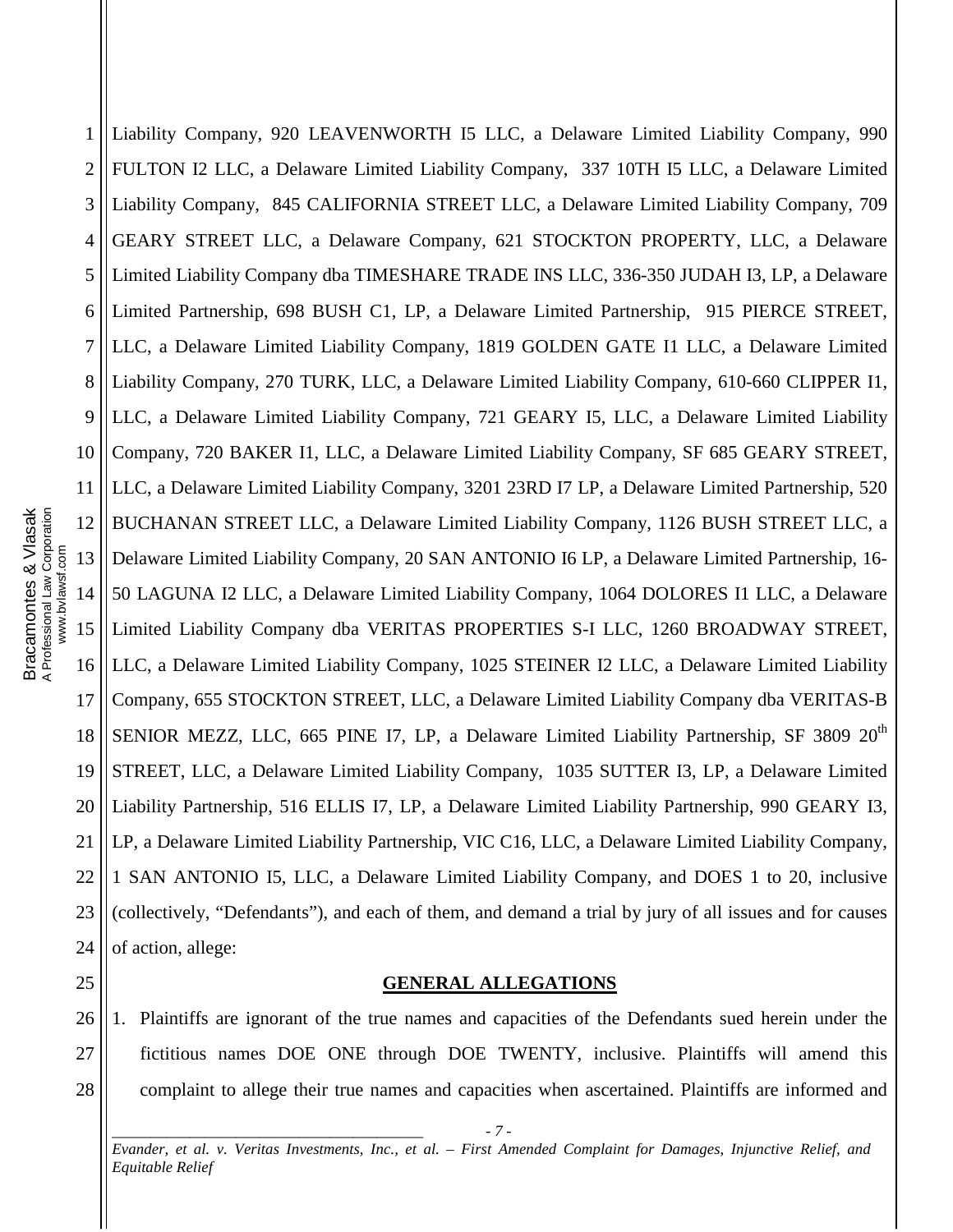believe and thereon allege that each of the DOE defendants is responsible in some manner for the occurrences and injuries alleged in this complaint.

3 4 5 6 7 8 9 10 2. At all times mentioned in the causes of action to which this paragraph is incorporated by reference, each and every Defendant was the agent or employee of each and every other Defendant. In doing the things alleged in the causes of action into which this paragraph is incorporated by reference, each and every Defendant was acting within the course and scope of his/its agency or employment and was acting with the consent, permission, and authorization of each of the remaining Defendants. All actions of each of the Defendants alleged in the causes of action into which this paragraph is incorporated by reference were ratified and approved by the officers or managing agents of every other Defendant.

3. The acts and/or failures to act complained of herein occurred in San Francisco County, State of California.

4. Plaintiffs at all times relevant herein, have been competent adults and residents of the City and County of San Francisco, California. Each of them were, at all relevant times are or were tenants residing at the real property owned and managed by Defendants. Plaintiffs reside or resided at the following properties (collectively, "Subject Properties")owned by the following Defendants (collectively, "OWNER DEFENDANTS"):

- A) 240 SAINT JOSEPHS, LLC and 240 SAINT JOSEPHS A2, LP owns and/or owned the real property located at 240 Saint Joseph's Avenue, San Francisco, CA during all relevant times alleged herein;
- B) 318 TURK I7, LP owns and/or owned the real property located at 320 Turk Street, San Francisco, CA during all relevant times alleged herein;
- C) 1440 SUTTER STREET, LLC owns and/or owned 1440 Sutter Street, San Francisco, CA during all relevant times alleged herein;
- D) 57 TAYLOR I7, LP owns and/or owned 57 Taylor Street, San Francisco, CA during all relevant times alleged herein;
- E) 655 POWELL I5 LLC holds and/or held title 655 Powell Street, San Francisco, CA during all relevant times alleged herein;

Bracamontes & Vlasak<br>A Professional Law Corporation<br>www.bvlawsf.com Bracamontes & Vlasak A Professional Law Corporation 12 www.bvlawsf.com 13 14

11

1

2

*Evander, et al. v. Veritas Investments, Inc., et al. – First Amended Complaint for Damages, Injunctive Relief, and Equitable Relief*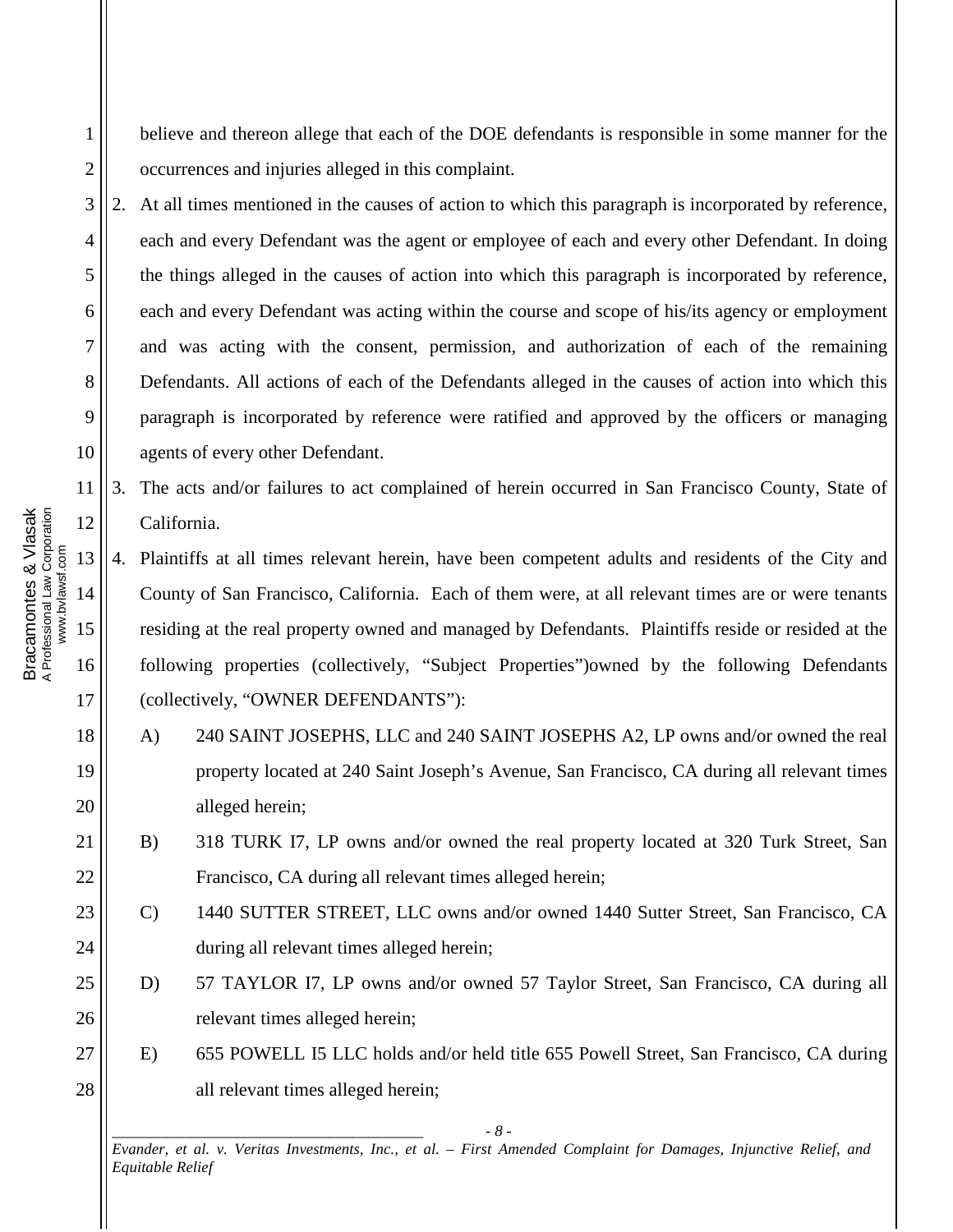- F) 2730 SACRAMENTO I4, LLC owns and/or owned 2730 Sacramento Street, San Francisco, CA during all relevant times alleged herein;
	- G) 3659 20TH STREET, LLC dba Telegraph Hill Vistas, LLC owns and/or owned 3663 20th Street, San Francisco, CA during all relevant times alleged herein;
	- H) 916 PACIFIC I5, LLC owns and/or owned 916 Pacific Avenue, San Francisco CA during all relevant times alleged herein;
	- I) 1075 O'FARRELL STREET LLC owns and/or owned 1075 O'Farrell Street, San Francisco, CA during all relevant times alleged herein;
	- J) 920 LEAVENWORTH I5 LLC owns and/or owned 920 Leavenworth Street, San Francisco, CA during all relevant times alleged herein;
- K) 990 FULTON I2 LLC owns and/or owned 990 Fulton Street, San Francisco, CA during all relevant times alleged herein;
	- L) 337 10TH I5 LLC owns and/or owned 337 10th Avenue, San Francisco, CA during all relevant times alleged herein;
- M) 845 CALIFORNIA STREET LLC owns and/or owned 845 California Street, San Francisco, CA during all relevant times alleged herein;
- N) 709 GEARY STREET LLC owns and/or owned 709 Geary Street, San Francisco, CA during all relevant times alleged herein
- O) 621 STOCKTON PROPERTY, LLC dba Timeshare Trade Ins, LLC owns and/or owned 621 Stockton Street, San Francisco, CA during all relevant times alleged herein;
- P) 336-350 JUDAH I3, LP owns and/or owned 350 Judah Street, San Francisco, CA during all relevant times alleged herein;
- Q) 698 BUSH C1, LP owns and/or owned 698 Bush Street, San Francisco, CA during all relevant times alleged herein;
- R) 915 PIERCE STREET, LLC owns and/or owned 915 Pierce Street, San Francisco, CA during all relevant times alleged herein;
- S) 1819 GOLDEN GATE I1 LLC owns and/or owned 1819 Golden Gate Avenue, San Francisco, CA during all relevant times alleged herein;

*\_\_\_\_\_\_\_\_\_\_\_\_\_\_\_\_\_\_\_\_\_\_\_\_\_\_\_\_\_\_\_\_\_\_\_\_\_\_\_\_ - 9 - Evander, et al. v. Veritas Investments, Inc., et al. – First Amended Complaint for Damages, Injunctive Relief, and Equitable Relief* 

1

2

3

4

5

6

7

8

9

10

11

12

13

14

15

16

17

18

19

20

21

22

23

24

25

26

27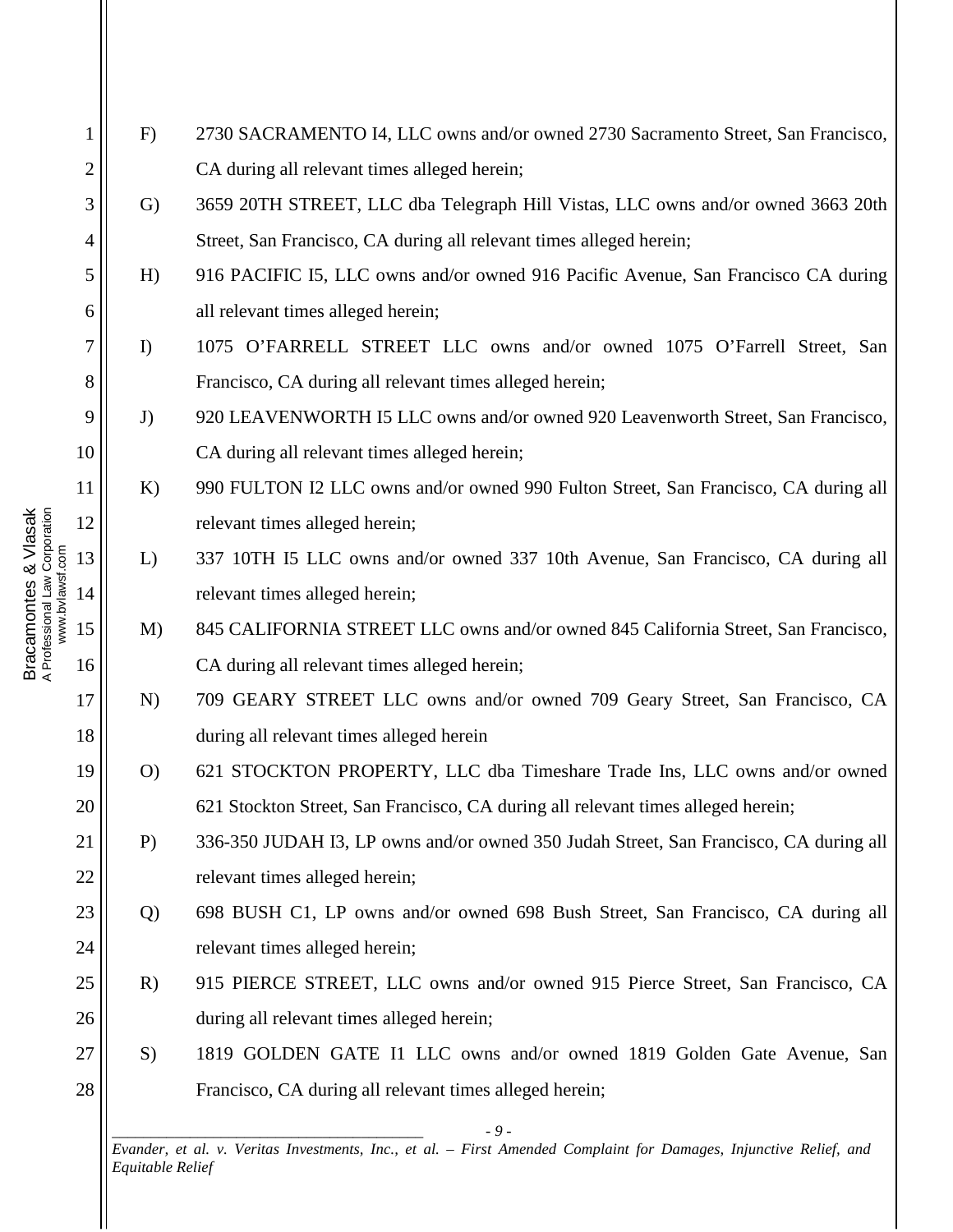1 2 3 4 5 6 7 8 9 10 11 12 13 14 15 16 17 18 19 20 21 22 23 24 25 26 27 28 T) 270 TURK, LLC owns and/or owned 270 Turk Street, San Francisco, CA during all relevant times alleged herein; U) 610-660 CLIPPER I1, LLC owns and/or owned 610 Clipper Street, San Francisco, CA during all relevant times alleged herein; V) 721 GEARY I5, LLC owns and/or owned 721 Geary Street, San Francisco, CA during all relevant times alleged herein; W) 720 BAKER I1, LLC owns and/or owned 720 Baker, San Francisco, CA during all relevant times alleged herein; X) SF 685 GEARY STREET, LLC owns and/or owned 685 Geary Street, San Francisco, CA during all relevant times alleged herein; Y) 3201 23RD I7 LP owns and/or owned 3201 23rd Street, San Francisco, CA during all relevant times alleged herein; Z) 520 BUCHANAN STREET LLC owns and/or owned 520 Buchanan Street, San Francisco, CA during all relevant times alleged herein; AA) 1126 BUSH STREET LLC owns and/or owned 1126 Bush Street, San Francisco, CA during all relevant times alleged herein; BB) 20 SAN ANTONIO I6 LP holds title to 20 San Antonio Place, San Francisco, CA during all relevant times alleged herein; CC) 16-50 LAGUNA I2 LLC owns and/or owned 50 Laguna Street, San Francisco, CA during all relevant times alleged herein; DD) 1064 DOLORES I1 LLC dba Veritas Properties S-I LLC owns and/or owned 1064 Dolores Street, San Francisco, CA during all relevant times alleged herein; EE) 1260 BROADWAY STREET, LLC owns and/or owned 1260 Broadway, San Francisco, CA during all relevant times alleged herein; FF) 1025 STEINER I2 LLC owns and/or owned 1025 Steiner Street, San Francisco, CA during all relevant times alleged herein; GG) 655 STOCKTON STREET, LLC dba VERITAS-B SENIOR MEZZ, LLC owns and/or owned 655 Stockton Street, San Francisco, CA during all relevant times alleged herein;

*\_\_\_\_\_\_\_\_\_\_\_\_\_\_\_\_\_\_\_\_\_\_\_\_\_\_\_\_\_\_\_\_\_\_\_\_\_\_\_\_ - 10 - Evander, et al. v. Veritas Investments, Inc., et al. – First Amended Complaint for Damages, Injunctive Relief, and Equitable Relief*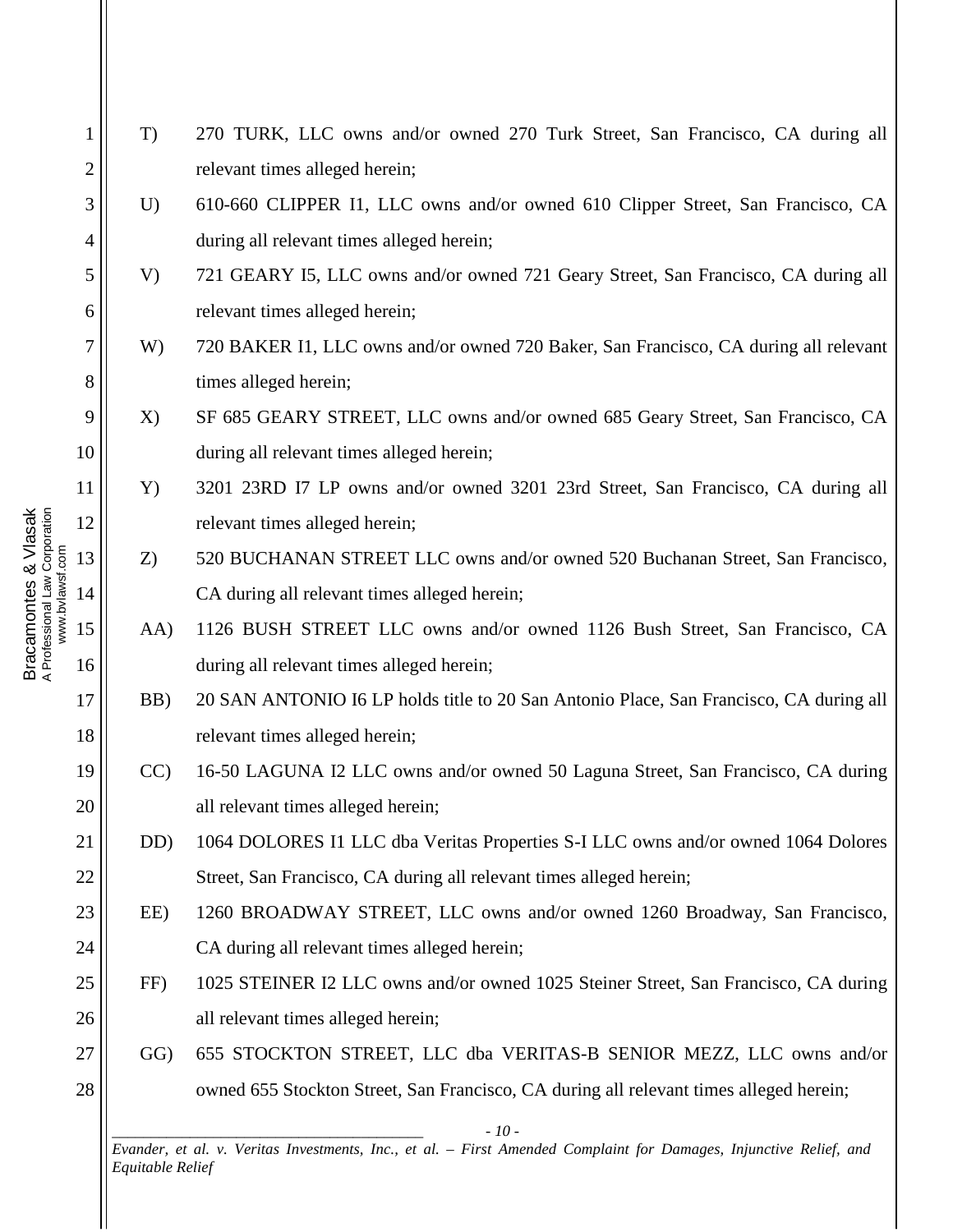*\_\_\_\_\_\_\_\_\_\_\_\_\_\_\_\_\_\_\_\_\_\_\_\_\_\_\_\_\_\_\_\_\_\_\_\_\_\_\_\_ - 11 -* 1 2 3 4 5 6 7 8 9 10 11 12 13 14 15 16 17 18 19 20 21 22 23 24 25 26 27 28 HH) 665 PINE I7, LP, owns and/or owned 665 Pine Street, San Francisco, CA during all relevant times alleged herein; II) SF 3809 20<sup>th</sup> STREET, LLC, owns and/or owned 3809 20<sup>th</sup> Street, San Francisco, CA during all relevant times alleged herein; JJ) 1035 SUTTER I3, LP, owns and/or owned 1035 Sutter Street, San Francisco, CA during all relevant times alleged herein; KK) 516 ELLIS I7, LP, owns and/or owned 516 Ellis Street, San Francisco, CA during all relevant times alleged herein; LL) 990 GEARY I3, LP, owns and/or owned 990 Geary Street, San Francisco, CA during all relevant times alleged herein; MM) VIC C16, LLC, owns and/or owned and/or manages 990 Geary Street, San Francisco, CA during all relevant times alleged herein; NN) 1 SAN ANTONIO I5, LLC, owns and/or owned 1 San Antonio Place, San Francisco, CA during all relevant times alleged herein; 5. Defendant VERITAS INVESTMENTS, INC. is a California Corporation authorized to do business in the State of California. At all relevant times, Defendant VERITAS INVESTMENTS, INC. was landlord and managed the Subject Properties owned by Defendants. 6. On information and belief, Plaintiffs allege as follows: Defendant VERITAS INVESTMENTS, INC. owns and controls OWNER DEFENDANTS. OWNER DEFENDANTS are owners of VERITAS INVESTMENTS, INC. for holding the above-referenced real property. OWNER DEFENDANTS are alter egos of VERITAS INVESTMENTS, INC. 7. VERITAS INVESTMENTS, INC. has actually owned and controlled the Subject Properties during relevant times. 8. Defendant GREENTREE PROPERTY MANAGEMENT, INC. is a California Corporation authorized to do business in the State of California. At all relevant times, Defendant GREENTREE PROPERTY MANAGEMENT, INC. was landlord and managed the Subject Properties owned by defendants. During relevant times, Defendant GREENTREE PROPERTY MANAGEMENT, INC. performed management functions at the Subject Properties owned by Defendants, and the actions

Bracamontes & Vlasak<br>A Professional Law Corporation<br>www.bvlawsf.com Bracamontes & Vlasak A Professional Law Corporation www.bvlawsf.com

*Evander, et al. v. Veritas Investments, Inc., et al. – First Amended Complaint for Damages, Injunctive Relief, and Equitable Relief*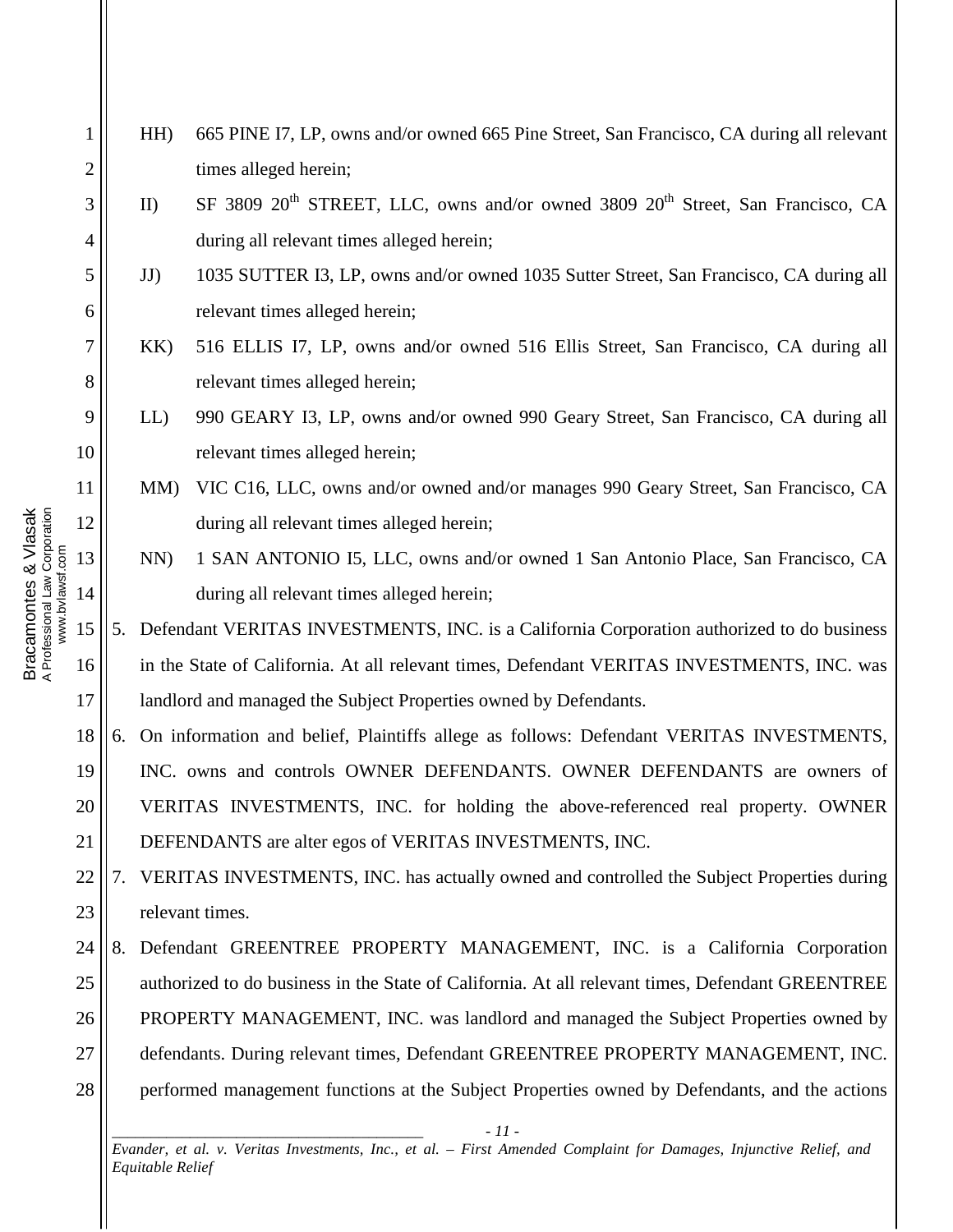hereafter alleged undertaken by Defendants were done so within the scope of their authority to manage said property. Plaintiffs are informed and believe and thereon allege that Defendant GREENTREE PROPERTY MANAGEMENT, INC. was established by and is wholly affiliated with and controlled by defendant VERITAS INVESTMENTS, INC. for the San Francisco rental property management business for properties owned by the Defendants. Defendants – including but not limited to VERITAS INVESTMENTS, INC.; OWNER DEFENDANTS; and YAT-PANG AU – have actually controlled the management of the Subject Properties during all relevant times.

9. Defendant YAT-PANG AU is a competent adult who has been doing business in the City and County of San Francisco, California. Plaintiffs are informed and believe and thereon allege that, during the relevant times herein Defendant YAT-PANG AU actually owned, managed and/or controlled the Subject Properties.

12 13 14 15 16 10. On information and belief, Plaintiffs allege as follows: Defendant YAT-PANG AU owns and controls defendants VERITAS INVESTMENTS, INC.; GREENTREE PROPERTY MANAGEMENT, INC.; and OWNER DEFENDANTS. VERITAS INVESTMENTS, INC.; GREENTREE PROPERTY MANAGEMENT, INC.; and OWNER DEFENDANTS are alter egos of defendant YAT-PANG AU.

11. Defendant YAT-PANG AU at all times relevant herein, actually owned, dominated, and controlled the Subject Properties, and orchestrated and ratified and was otherwise involved in the unlawful schemes hereinafter described. Plaintiffs are informed and believe, and thereon allege that Defendant YAT-PANG AU has committed acts establishing alter ego liability in that he has been the alter-ego of OWNER DEFENDANTS and/or in that he has been the alter-ego of GREENTREE PROPERTY MANAGEMENT, INC. and/or in that he has been the alter-ego of VERITAS INVESTMENTS, INC. As such, adherence to the fiction of the separate existence of each Defendant as an entity distinct from each other would permit an abuse of the corporate and LLC privileges and would promote injustice. Therefore it would be inequitable for any Defendant to escape liability for an act undertaken as much for that Defendant's benefit as for the other Defendants.

*\_\_\_\_\_\_\_\_\_\_\_\_\_\_\_\_\_\_\_\_\_\_\_\_\_\_\_\_\_\_\_\_\_\_\_\_\_\_\_\_ - 12 - Evander, et al. v. Veritas Investments, Inc., et al. – First Amended Complaint for Damages, Injunctive Relief, and Equitable Relief* 

1

2

3

4

5

6

7

8

9

10

11

17

18

19

20

21

22

23

24

25

26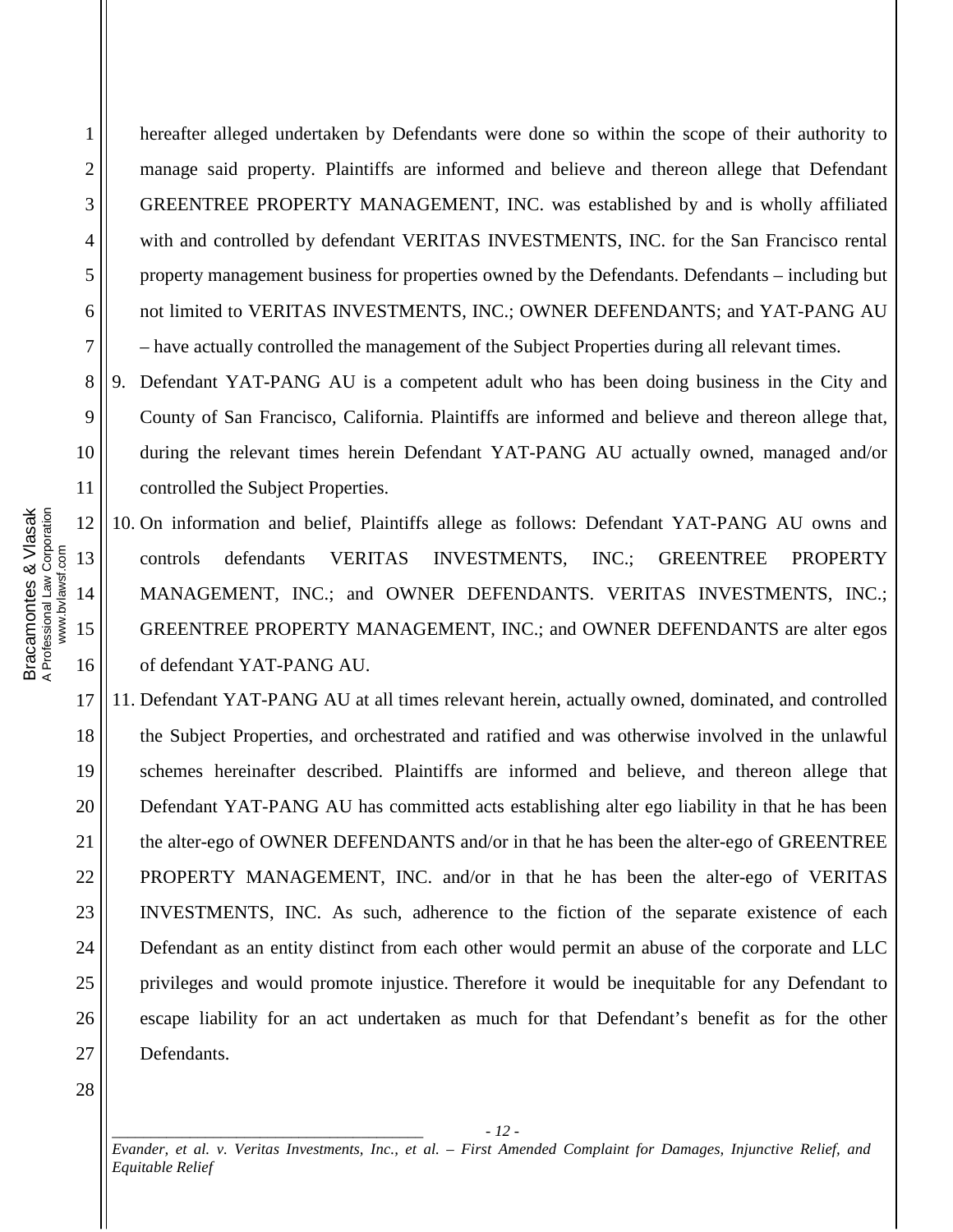12. Defendant VERITAS INVESTMENTS, INC. at all times relevant herein, actually owned, dominated, and controlled the Subject Properties, and orchestrated and ratified and was otherwise involved in the unlawful schemes hereinafter described. Plaintiffs are informed and believe, and thereon allege that Defendant VERITAS INVESTMENTS, INC. has committed acts establishing alter ego liability in that it has been the alter-ego of OWNER DEFENDANTS and/or in that it has been the alter-ego of GREENTREE PROPERTY MANAGEMENT, INC. As such, adherence to the fiction of the separate existence of each defendant as an entity distinct from each other would permit an abuse of the corporate and LLC privileges and would promote injustice. Therefore it would be inequitable for any Defendant to escape liability for an act undertaken as much for that Defendant's benefit as for the other Defendants.

13. Defendants – including but not limited to VERITAS INVESTMENTS, INC.; GREENTREE PROPERTY MANAGEMENT, INC.; and OWNER DEFENDANTS – are essentially front organizations for YAT-PANG AU. Defendant YAT-PANG AU purchases, owns, and manages real property throughout San Francisco. He owns the properties via OWNER DEFENDANTS under his control, and he controls the properties together as one business. Most of these properties are multiunit buildings, many containing scores of units.

14. The true names and capacities of Defendants sued herein as DOES 1 through 20, inclusive, are at this time unknown to Plaintiffs, who therefore sue these Defendants by such fictitious names. Plaintiffs will request leave to amend this complaint to allege their true names and capacities if and when same have been ascertained.

15. At all times relevant herein, the above Defendants, and each of them, were the servant, employee, partner, franchisee, joint venturor, sublessor, sublessee, operator, manager, alter-ego, and agent of the other and committed the acts and omissions herein alleged within the course and scope of said relationship. At times relevant herein, the above defendants, and each of them, were "persons who hire" within the meaning of Civil Code Section 1940. At times relevant herein, the above defendants, and each of them were "landlords" within the meaning of the San Francisco Administrative Code.

28

*\_\_\_\_\_\_\_\_\_\_\_\_\_\_\_\_\_\_\_\_\_\_\_\_\_\_\_\_\_\_\_\_\_\_\_\_\_\_\_\_ - 13 - Evander, et al. v. Veritas Investments, Inc., et al. – First Amended Complaint for Damages, Injunctive Relief, and Equitable Relief* 

Bracamontes & Vlasak<br>A Professional Law Corporation<br>www.bvlawsf.com Bracamontes & Vlasak A Professional Law Corporation 12 www.bvlawsf.com 13 14 15 16

1

2

3

4

5

6

7

8

9

10

11

17

18

19

20

21

22

23

24

25

26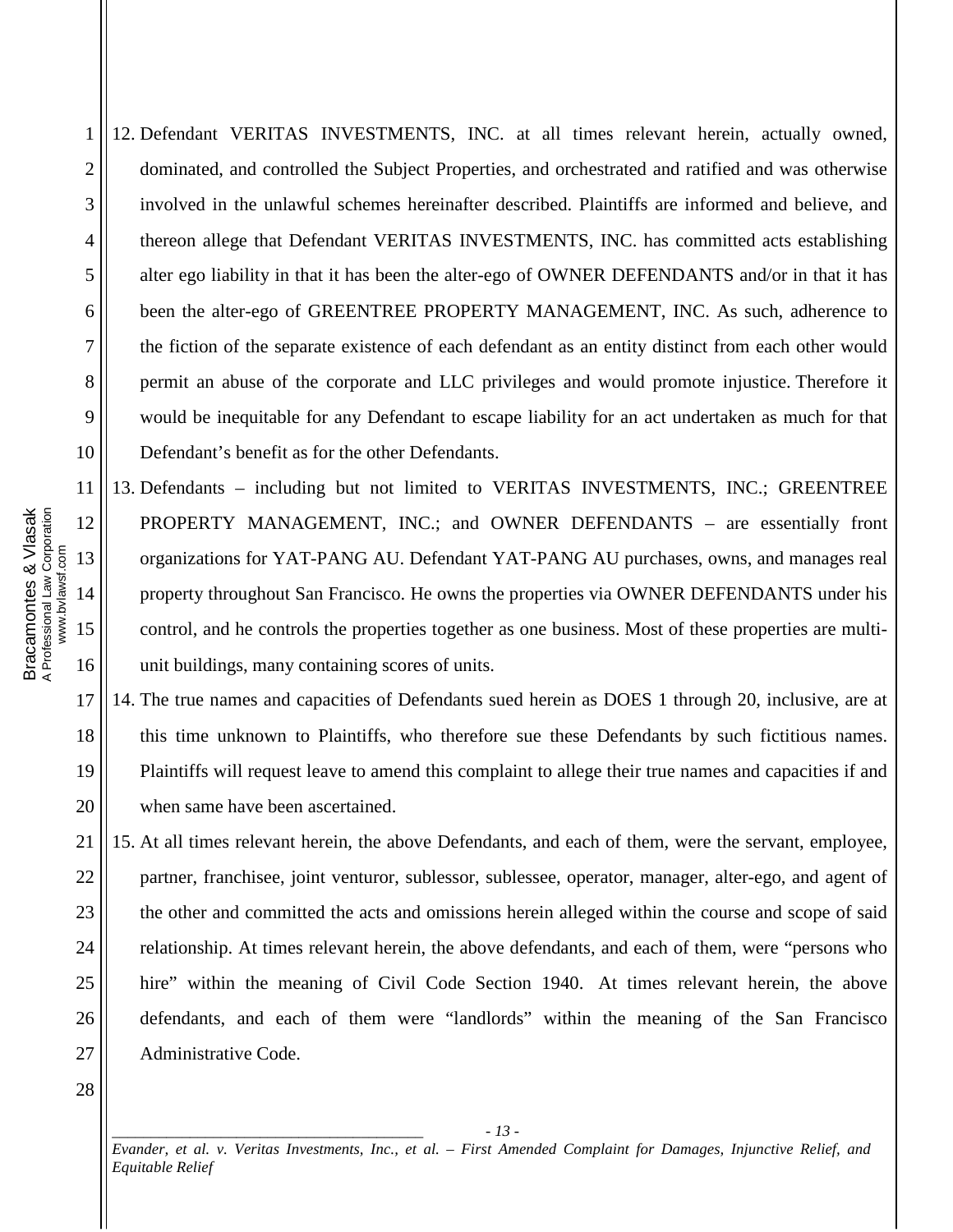16. In committing the acts complained of herein, each Defendant acted as an authorized agent, employee or representative of each other Defendant. Each act of each Defendant complained of herein was committed within the scope of said agency, employment or other representation, and/or each act was ratified by each other Defendant. Each Defendant is liable, in whole or in part, for the damages and harm suffered by Plaintiffs.

17. This court is the proper court because the damage to Plaintiffs and making of the contracts which are the subject of this action occurred within its jurisdictional area.

18. California law provides for an award of attorney's fees to the prevailing party in actions for damages based on certain causes of action asserted herein. California law, including but not limited to Civil Code §§ 52 and 1942.4, California Government Code §§ 12955, et seq., and San Francisco Administrative Code, Chapter 37, Sec. 37.10B, provide for an award of reasonable attorney's fees to the prevailing party in an action for damages asserted herein. Additionally, written contracts provide for an award of attorney's fees based upon the Plaintiffs' causes of action asserted herein. Plaintiffs have incurred and will incur attorney's fees as a result of Defendants' actions complained of herein.

16 17 18 19 19. Plaintiffs are informed and believe and thereon allege that at all relevant times, Defendants were Plaintiffs' landlord and Plaintiffs were tenants of Defendants, as "landlord" and "tenant" are defined under California common law, applicable California State statutes, and Chapter 37 of the San Francisco Administrative Code (the "San Francisco Rent Ordinance").

20 21 22 20. Plaintiffs hereinafter allege that they have been tenants at the Subject Properties owned and managed by the above-mentioned Defendants and have been subjected to the unlawful conduct and action of Defendants as hereinafter described.

23 24 25 26 27 28 21. Defendants' regular business practices including their practices at the Subject Properties since acquiring it, and at the other San Francisco properties in their portfolio, have included regular and repeated bad faith conduct, intimidation, harassment and abuse of the rent-controlled tenants in possession, including but not limited to the Plaintiffs. This misconduct was intended and designed to substantially interfere with and disturb the tenants' comfort, repose, peace and quiet in their units at the Subject Properties and has caused, is likely to cause, and has been intended to cause the

*\_\_\_\_\_\_\_\_\_\_\_\_\_\_\_\_\_\_\_\_\_\_\_\_\_\_\_\_\_\_\_\_\_\_\_\_\_\_\_\_ - 14 - Evander, et al. v. Veritas Investments, Inc., et al. – First Amended Complaint for Damages, Injunctive Relief, and Equitable Relief* 

1

2

3

4

5

6

7

8

9

10

11

12

13

14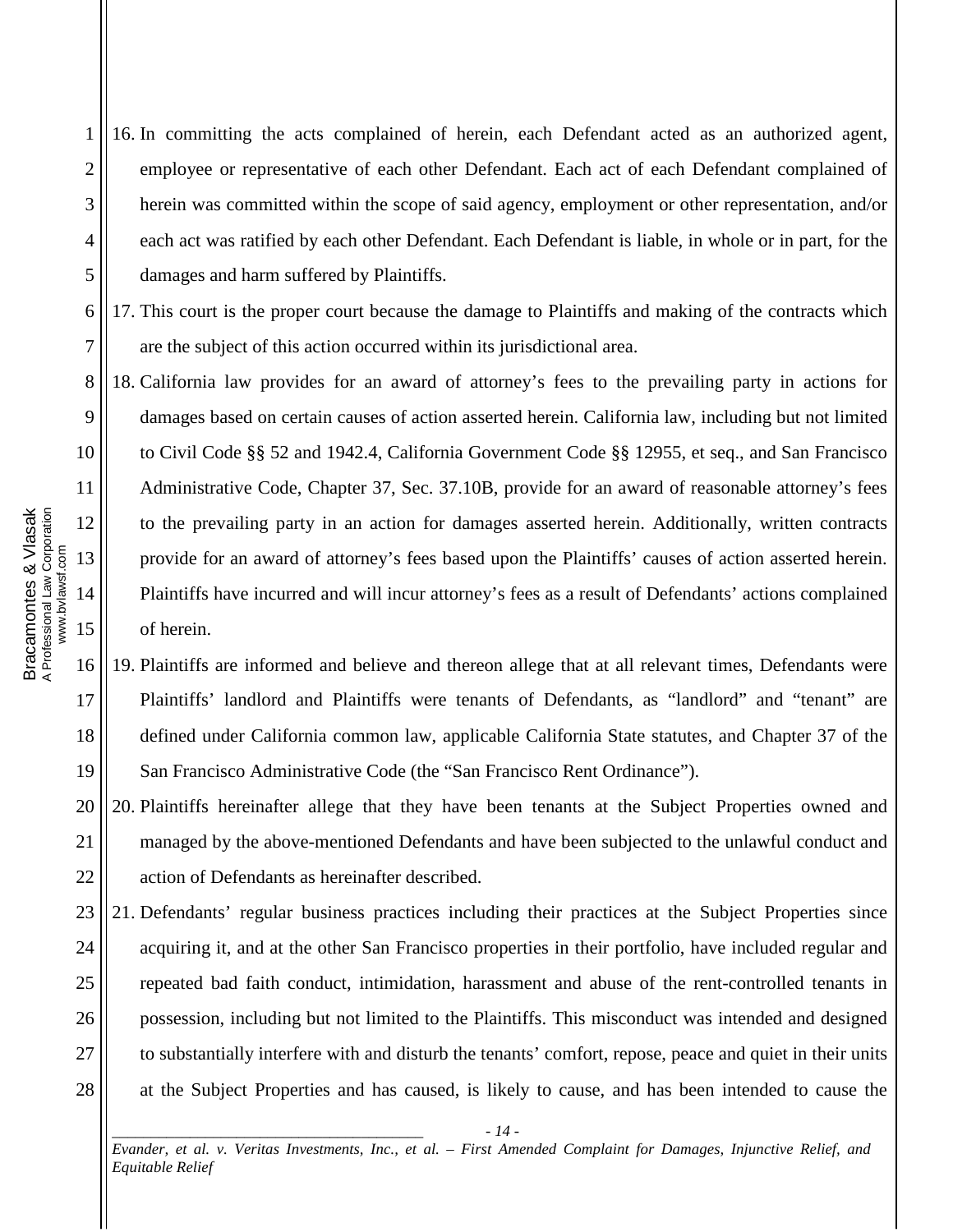tenants to vacate the Subject Properties and/or to surrender or waive their rights in their respective tenancies. These actions and business practice violate Plaintiffs' rights under Civil Code Section 1927 and under the San Francisco Rent Ordinance, including but not limited to §37.9 and §37.10B. Defendants target long-term rent controlled tenants in a disguised effort to harass and intimidate them with the goal of forcing tenants to move out so Defendants can raise rent to market rate. Defendants' misconduct includes, but is not limited to, the following:

A) Undertaking construction in a manner that is calculated to cause disruption of the tenants' quiet use and enjoyment of their premises, including but not limited to, excessive and continuous noise, invasion of privacy, frequent and prolonged water shut-offs without proper notice, disruption of heat supply without proper notice, allowing dust, dirt, and debris to accumulate in the hallways and to permeate into tenants' units, undertaking construction beginning early in the morning and into the evenings and on weekends, leaving doors open causing a security hazard, misusing the elevator and causing additional elevator breakdown, causing unsanitary conditions in common areas and piling of garbage and hazardous construction debris, and prolonging construction. Often Defendants have improperly undertaken construction and removal of asbestos and of lead based paint in an unsafe and unauthorized matter. Defendants failed to properly supervise and manage their agents and workers at the Subject Properties. Defendants have prioritized harmful work in common areas and in vacated units above making necessary repairs to the units still occupied by tenants and when such repairs are made to plaintiffs' units, they are often done in a shoddy and unprofessional manner. Defendants have sealed Plaintiffs' windows, denied them fresh air and/or natural light for prolonged periods of time, and have invaded Plaintiffs' privacy.

- B) Defendants falsely deny receipt of Plaintiffs' rents, intentionally make Plaintiffs' rent ledgers confusing to purposefully allege arrears, and claim fraudulent late charges.
- C) Defendants have repeatedly caused and exacerbated defective and uninhabitable conditions in Plaintiffs' units by the poor performance of their construction work operations in surrounding vacated units and in nearby common areas – including but not limited to

*\_\_\_\_\_\_\_\_\_\_\_\_\_\_\_\_\_\_\_\_\_\_\_\_\_\_\_\_\_\_\_\_\_\_\_\_\_\_\_\_ - 15 - Evander, et al. v. Veritas Investments, Inc., et al. – First Amended Complaint for Damages, Injunctive Relief, and Equitable Relief* 

1

2

3

4

5

6

7

8

9

10

11

12

13

14

15

16

17

18

19

20

21

22

23

24

25

26

27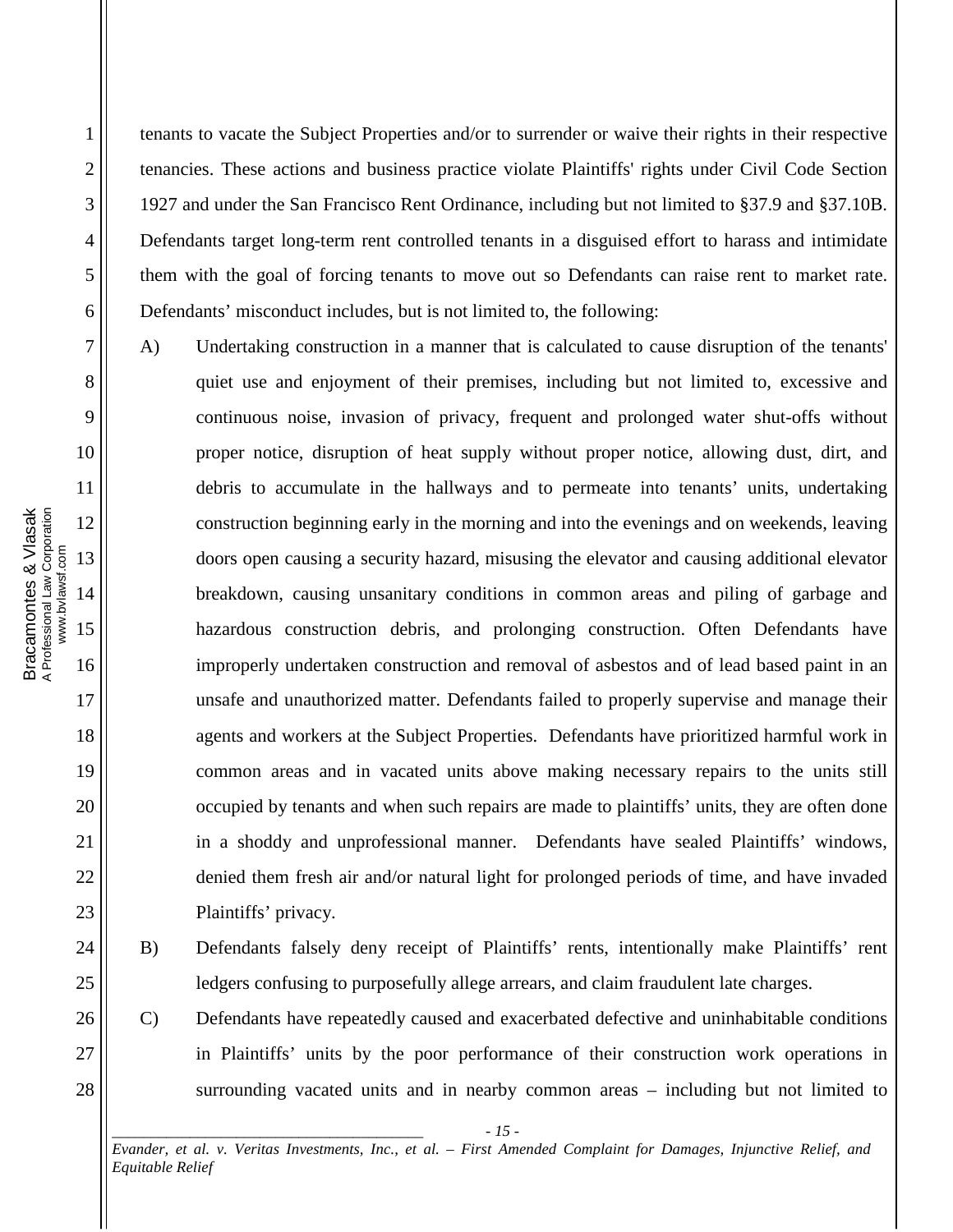causing excessive noise, shaking, crumbling and caving in at walls and ceilings, severe leaks and water intrusions and related damage, mold and/or microbial growth, repeated fire alarms, noxious smells, proliferation of construction dust and debris, proliferation of lead and asbestos hazards, increased contaminants and turbidity to tenants' water supply; plumbing leaks and sewage backflows into sinks and showers; regular repeated loss of services including heat and water often without proper notice or beyond noticed periods; electric sparking; and defendants have at times then made entry to Plaintiffs' units with insufficient notice or even requested or required their displacement with poor and insufficient notice and often without adequate information even including a proper estimate for the length of displacement; falsely claiming that Plaintiffs have to vacate their respective apartments for indeterminate time periods to effect repairs, which do not require that Plaintiffs be displaced; on other occasions Defendants give notice for entry for repairs, only to not show up or to show up late and to stay after the notice period.

- D) Defendants have refused and ignored requests to properly organize and conduct their work at the Subject Properties, to properly inform the tenants as to the scope of work occurring where they live, and regarding all hazards affected or exposed thereby, and regarding proper displacement arrangements for necessary work in Plaintiffs' units. Instead, Defendants have continued their practices designed to harm the tenants and to increase the distress to the tenants at the Subject Properties including the Plaintiffs.
- E) Defendants have permanently decreased housing services provided in Plaintiffs' tenancies, including but not limited to parking and access to patios, balconies, and roofs, which were services provided in several tenancies at the Subject Properties by defendants' predecessors in interest at the Subject Properties.
- F) Defendants have made an intimidating presence, harassing, threatening, and abusing tenants. The harassment, threats, and abuse include, but are not limited to, telling tenants they are in violation of their rental agreements when, in fact they are not, and attempting to force tenants to waive their tenant rights in exchange for meager rent credits, which don't begin to approach the damage and harm caused to Plaintiffs by Defendants' misconduct.

*\_\_\_\_\_\_\_\_\_\_\_\_\_\_\_\_\_\_\_\_\_\_\_\_\_\_\_\_\_\_\_\_\_\_\_\_\_\_\_\_ - 16 - Evander, et al. v. Veritas Investments, Inc., et al. – First Amended Complaint for Damages, Injunctive Relief, and Equitable Relief* 

1

2

3

4

5

6

7

8

9

10

11

12

13

14

15

16

17

18

19

20

21

22

23

24

25

26

27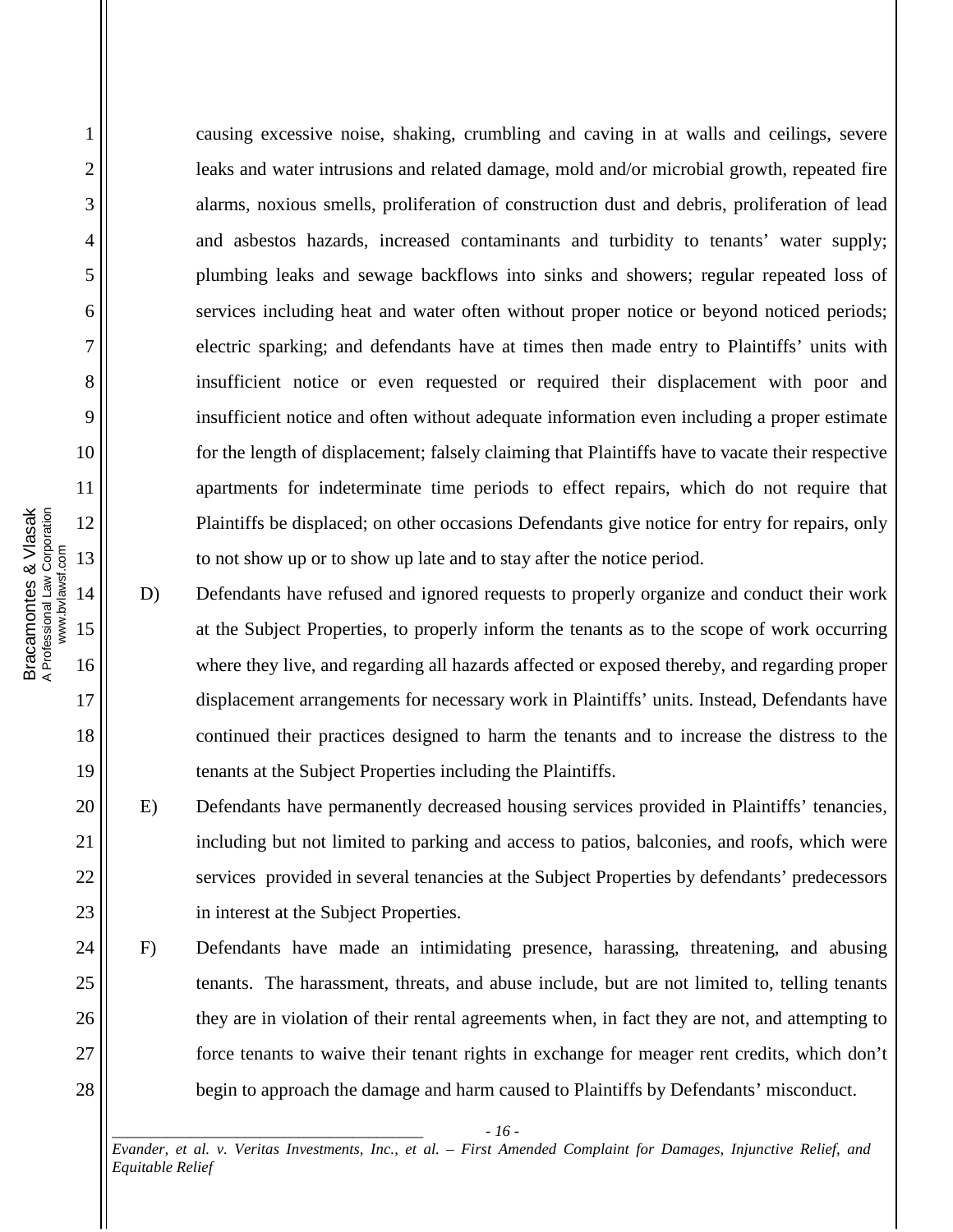G) Defendants have also allowed the property to remain insecure, while at the same time requesting to pass through costs associated with unnecessary or inflated costs of construction, and with installing security cameras (which cameras are not installed tenant common areas where theft had been reported, but instead were installed in locations where Defendants could monitor the tenants, and the Defendants' newly-installed electric meters). Defendants' frequent and improper efforts to pass through costs are designed to confuse and intimidate tenants, and to obfuscate rental amounts and rent ledgers with fraudulent charges. Defendants' agents have continued to routinely leave doors to some of the Subject Properties open and unlocked and unmonitored for regular and lengthy periods.

H) Unilaterally, arbitrarily and improperly changing terms of tenancy and/or threatening eviction.

## I) Not responding promptly to specific repair requests of tenants, allowing serious defective conditions to exist notwithstanding the fact that repairs have been requested; and otherwise creating an unwelcome home environment for the tenants.

15 16 17 18 22. Throughout Plaintiffs' tenancies at the Subject Properties, Defendants have failed to meaningfully respond to Plaintiffs' complaints regarding habitability defects in the Subject Properties. The habitability defects in the Subject Properties, of which Defendants have actual or constructive notice, include but are not limited to, the following:

- a) Pest and rodent infestations;
- b) Bed bug infestations;
- c) Water Intrusion and leaks;
- d) Mold and microbial growth;
- e) Cracked and damaged walls and ceilings;
- f) Peeling paint;
	- g) Exposed wiring;
	- h) Inoperable elevators;
	- i) Inoperable laundry facilities;
	- j) Defective appliances;

*\_\_\_\_\_\_\_\_\_\_\_\_\_\_\_\_\_\_\_\_\_\_\_\_\_\_\_\_\_\_\_\_\_\_\_\_\_\_\_\_ - 17 - Evander, et al. v. Veritas Investments, Inc., et al. – First Amended Complaint for Damages, Injunctive Relief, and Equitable Relief* 

1

2

3

4

5

6

7

8

9

10

11

12

13

14

19

20

21

22

23

24

25

26

27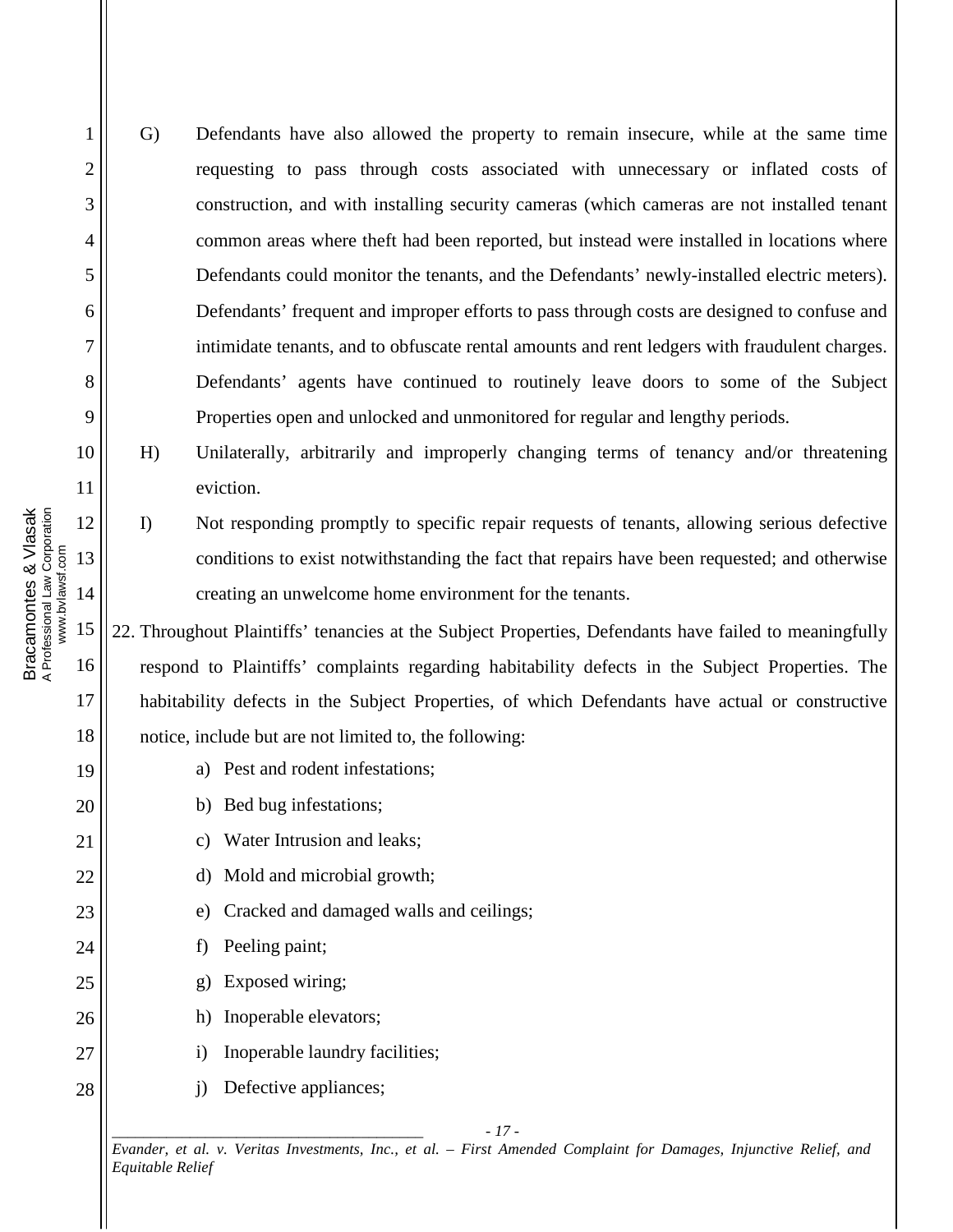| $\bf{l}$       | Dilapidated carpets and worn flooring;<br>$\bf{k}$                                                      |  |
|----------------|---------------------------------------------------------------------------------------------------------|--|
| $\overline{c}$ | Broken windows and doors;<br>$\left( \right)$                                                           |  |
| 3              | m) Lack of heat;                                                                                        |  |
| 4              | Removal of services;<br>n)                                                                              |  |
| 5              | Accumulation of garbage;<br>$\Omega$                                                                    |  |
| 6              | Plumbing leaks; and<br>p)                                                                               |  |
| 7              | Excessive moisture and humidity;<br>q)                                                                  |  |
| 8              | Unsanitary and/or hazardous conditions in the common areas.<br>r)                                       |  |
| 9              | 23. During Plaintiffs' tenancies at the Subject Properties, Plaintiffs repeatedly notified Defendant(s) |  |
| 10             | and/or their agents of the defective and dangerous conditions and nuisances set forth herein, and       |  |
| 11             | others, and requested that Defendant(s) have them addressed, repaired and/or remedied. Despite          |  |
| 12             | these requests and Defendants' knowledge of the defective and dangerous conditions as described         |  |
| 13             | in this Complaint, Defendants failed to timely repair or address the conditions and nuisances in a      |  |
| 14             | proper manner, caused unnecessary delays and/or have done so in a negligent, unprofessional and         |  |
| 15             | shoddy fashion.                                                                                         |  |
| 16             | 24. The City of San Francisco Department of Building Inspection issued multiple Notices of Violation    |  |
| 17             | ("NOVs") concerning serious habitability defects and life and safety hazards in the Subject             |  |
| 18             | Properties, which were not abated within 35 days of issuance. Said NOVs include but are not             |  |
| 19             | limited to the following:                                                                               |  |
| 20             | A)<br>NOV #201707891 and NOV # 201862011 – 920 Leavenworth Street, #301, San Francisco,                 |  |
| 21             | CA;                                                                                                     |  |
| 22             | NOV # 201840541 – 240 Saint Joseph's Avenue #110, San Francisco, CA;<br>B)                              |  |
| 23             | $\mathcal{C}$<br>NOV #201718181 – 320 Turk Street, San Francisco, CA;                                   |  |
| 24             | NOV #201864231 – 655 Powell Street #303, San Francisco, CA;<br>D)                                       |  |
| 25             | NOV #201879201–655 Powell Street, San Francisco, CA;<br>E)                                              |  |
| 26             | NOV #201872811 – 655 Powell Street, San Francisco, CA;<br>F)                                            |  |
| 27             | NOV # 201884363 – 709 Geary Street, #102, San Francisco, CA;<br>G)                                      |  |
| $28\,$         | H)<br>NOV # 201882461 – 709 Geary Street, San Francisco, CA;                                            |  |
|                | - $18$ -                                                                                                |  |

*Evander, et al. v. Veritas Investments, Inc., et al. – First Amended Complaint for Damages, Injunctive Relief, and Equitable Relief*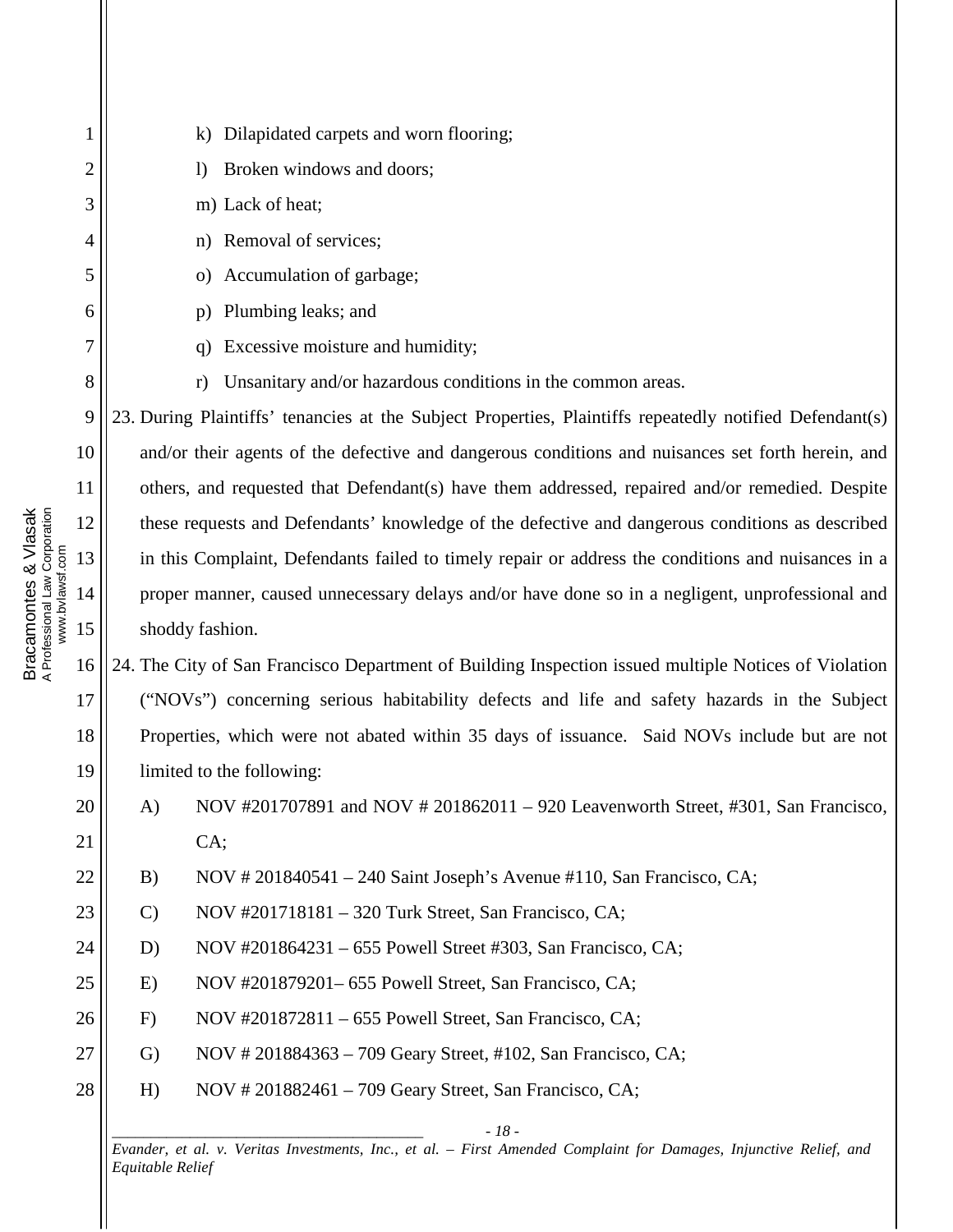- 1 2 3 4 5 6 7 8 9 10 11 12 13 14 15 I) NOV # 201860161 – 1819 Golden Gate Avenue, #2, San Francisco, CA; J) NOV # 201875001 – 270 Turk Street #703, San Francisco, CA; K) NOV # 201875604 – 685 Geary Street, San Francisco, CA; L) NOV # 201716591 – 1 San Antonio Place, #1A, San Francisco, CA; M) NOV # 201701622 - 1 San Antonio Place, #1A, San Francisco, CA. 25. Plaintiffs are informed and believe and thereon allege that Defendants had both actual and constructive knowledge of the conditions, defects and nuisances complained of herein by Plaintiffs, and despite said knowledge, Defendants failed to correct the defective and dangerous conditions, performed inadequate, unnecessarily harmful, and shoddy work and repairs, and/or deliberately delayed making repairs and remedying the conditions and nuisances for an unreasonable amount of time. 26. Housing inspectors from the San Francisco Department of Building Inspection (hereinafter "DBI") have cited Defendant(s) with Notice(s) of Violation on several of the below properties and the repairs were not completed within 35 days of the service of said Notice(s) of Violation and therefore pursuant to Civil Code § 1942.4, Defendants did not have the right to collect and demand
	- rent from Plaintiffs for varying periods of their tenancies when the owner Defendants were in violation of Civil Code § 1942.4.

18 19 20 21 22 27. At all times relevant to each cause of action herein, and at all times during their tenancies, Plaintiffs have performed each and every obligation required under the rental agreements and by law. None of the defective and dangerous conditions or nuisances were caused by acts or omissions of Plaintiffs or the wrongful or abnormal use of the subject premises by Plaintiffs or anyone acting under Plaintiffs' authority.

#### **240 SAINT JOSEPH'S AVENUE**

28. MADELYN MCMILLIAN resides at240 Saint Joseph's Avenue #110, San Francisco, California pursuant to a written lease agreement, which contains an attorney's fees provision. Ms. McMillian has resided in her apartment for approximately 26 years, and she pays approximately \$1,135.55 in monthly rent.

28 ///

> *\_\_\_\_\_\_\_\_\_\_\_\_\_\_\_\_\_\_\_\_\_\_\_\_\_\_\_\_\_\_\_\_\_\_\_\_\_\_\_\_ - 19 - Evander, et al. v. Veritas Investments, Inc., et al. – First Amended Complaint for Damages, Injunctive Relief, and Equitable Relief*

Bracamontes & Vlasak<br>A Professional Law Corporation<br>www.bvlawsf.com Bracamontes & Vlasak A Professional Law Corporation www.bvlawsf.com

16

17

23

24

25

26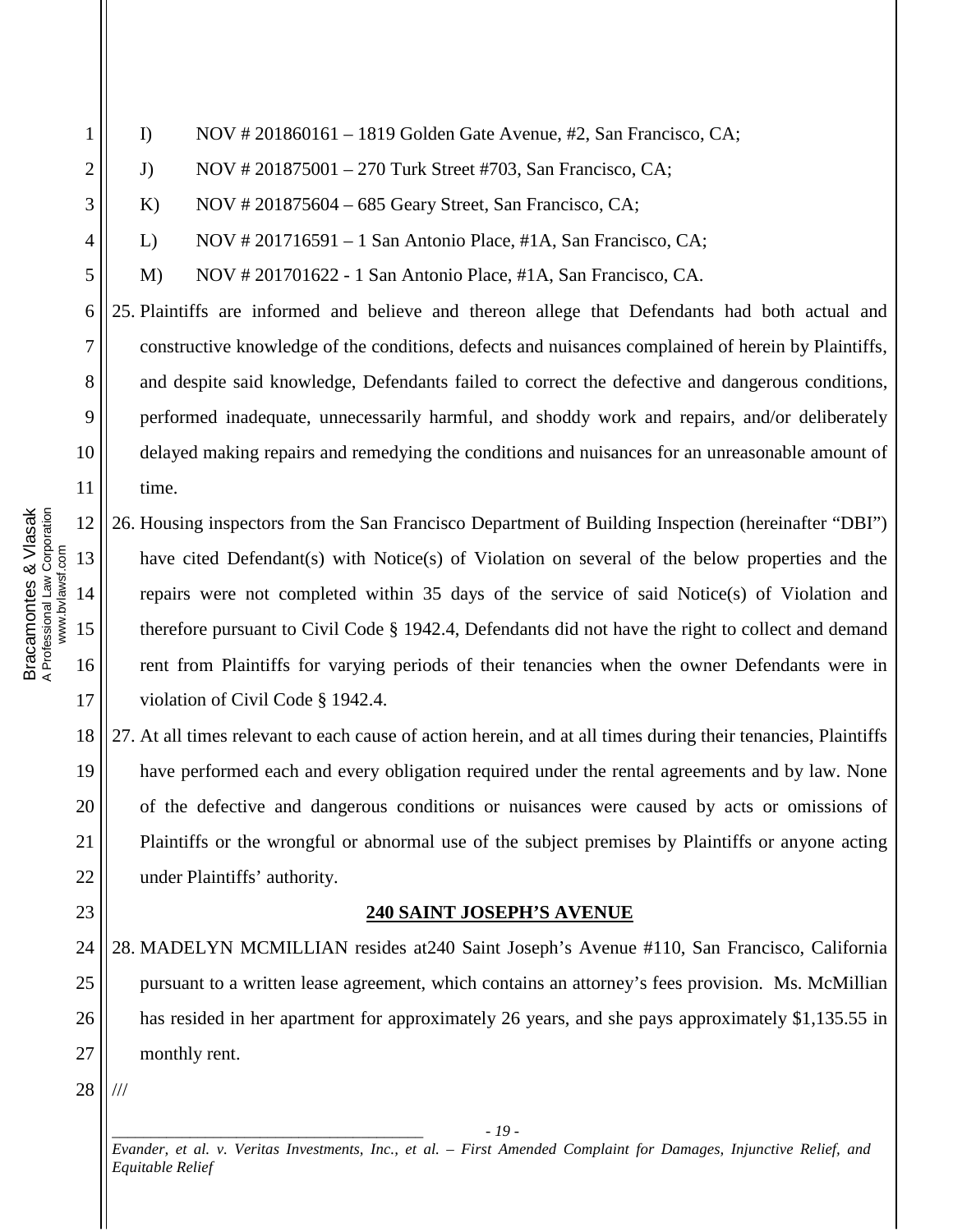|                                                                           | 1              | 320 TURK STREET                                                                                                                        |
|---------------------------------------------------------------------------|----------------|----------------------------------------------------------------------------------------------------------------------------------------|
|                                                                           | $\mathfrak{2}$ | 29. DORIS JOHNSON resides at 320 Turk Street # 206, San Francisco, California pursuant to a written                                    |
|                                                                           | 3              | residential lease agreement. Ms. Johnson has lived in her apartment for approximately 20 years, and                                    |
|                                                                           | 4              | she pays approximately Ms. Johnson pays approximately \$824.41in monthly rent.                                                         |
|                                                                           | 5              | 30. GREGORY LAWLER resided at 320 Turk Street #408, San Francisco, California pursuant to a                                            |
|                                                                           | 6              | written residential lease agreement. Mr. Lawler moved into his apartment in or around September                                        |
|                                                                           | $\tau$         | 2002, and he paid monthly rent in the approximate amount of \$975.00. In or around July 2018, Mr.                                      |
|                                                                           | 8              | Lawler was forced to vacate in or around due to the above alleged habitability defects and ongoing                                     |
|                                                                           | 9              | improper and harmful construction activities.                                                                                          |
|                                                                           | 10             | <b>1440 SUTTER STREET</b>                                                                                                              |
|                                                                           | 11             | 31. YOLANDA SULLON and LIDIA SULLON reside at 1440 Sutter Street #104, San Francisco, CA.                                              |
|                                                                           | 12             | Lidia Sullon moved into the apartment in or around July 1994, and Yolanda Sullon and Lidia                                             |
|                                                                           | 13             | Sullon pay approximately \$1,153.00 in monthly rent.                                                                                   |
|                                                                           | 14             | <b>57 TAYLOR STREET</b>                                                                                                                |
| Bracamontes & Vlasak<br>A Professional Law Corporation<br>www.bvlawsf.com | 15             | 32. SAAD ALSORIHI resides at 57 Taylor Street #434, San Francisco, California pursuant to a written                                    |
|                                                                           | 16             | lease. Mr. Alsorihi moved into his apartment in or around May 1, 1996 pursuant to a written lease,                                     |
|                                                                           | 17             | and Mr. Alsorihi pays approximately \$480.37 in monthly rent.                                                                          |
|                                                                           | 18             | 33. RAYMOND LEVY resides at 57 Taylor Street #446, San Francisco, CA. Mr. Levy has resided in                                          |
|                                                                           | 19             | his apartment for approximately 29 years, and he currently pays approximately \$525.00 in monthly                                      |
|                                                                           | 20             | rent.                                                                                                                                  |
|                                                                           | 21             | 34. GERMAIN GONGORA resides at 57 Taylor #318, San Francisco, CA for approximately 13 years                                            |
|                                                                           | 22             | pursuant to a lease. MIGUEL GONGORA moved into the apartment in approximately March                                                    |
|                                                                           | 23             | 2005. The monthly rent is approximately \$1,624.00.                                                                                    |
|                                                                           | 24             | 35. ROBERT MCCRADY and BRENDA ELLIS reside at 57 Taylor Street, #412, San Francisco, CA                                                |
|                                                                           | 25             | pursuant to a written lease. Said tenants have resided in their apartment for 48 years. Mr. McCrady                                    |
|                                                                           | 26             | and Ms. Ellis pay approximately \$941.95 in monthly rent.                                                                              |
|                                                                           | 27             |                                                                                                                                        |
|                                                                           | 28             |                                                                                                                                        |
|                                                                           |                | $-20-$                                                                                                                                 |
|                                                                           |                | Evander, et al. v. Veritas Investments, Inc., et al. - First Amended Complaint for Damages, Injunctive Relief, and<br>Equitable Relief |
|                                                                           |                |                                                                                                                                        |
|                                                                           |                |                                                                                                                                        |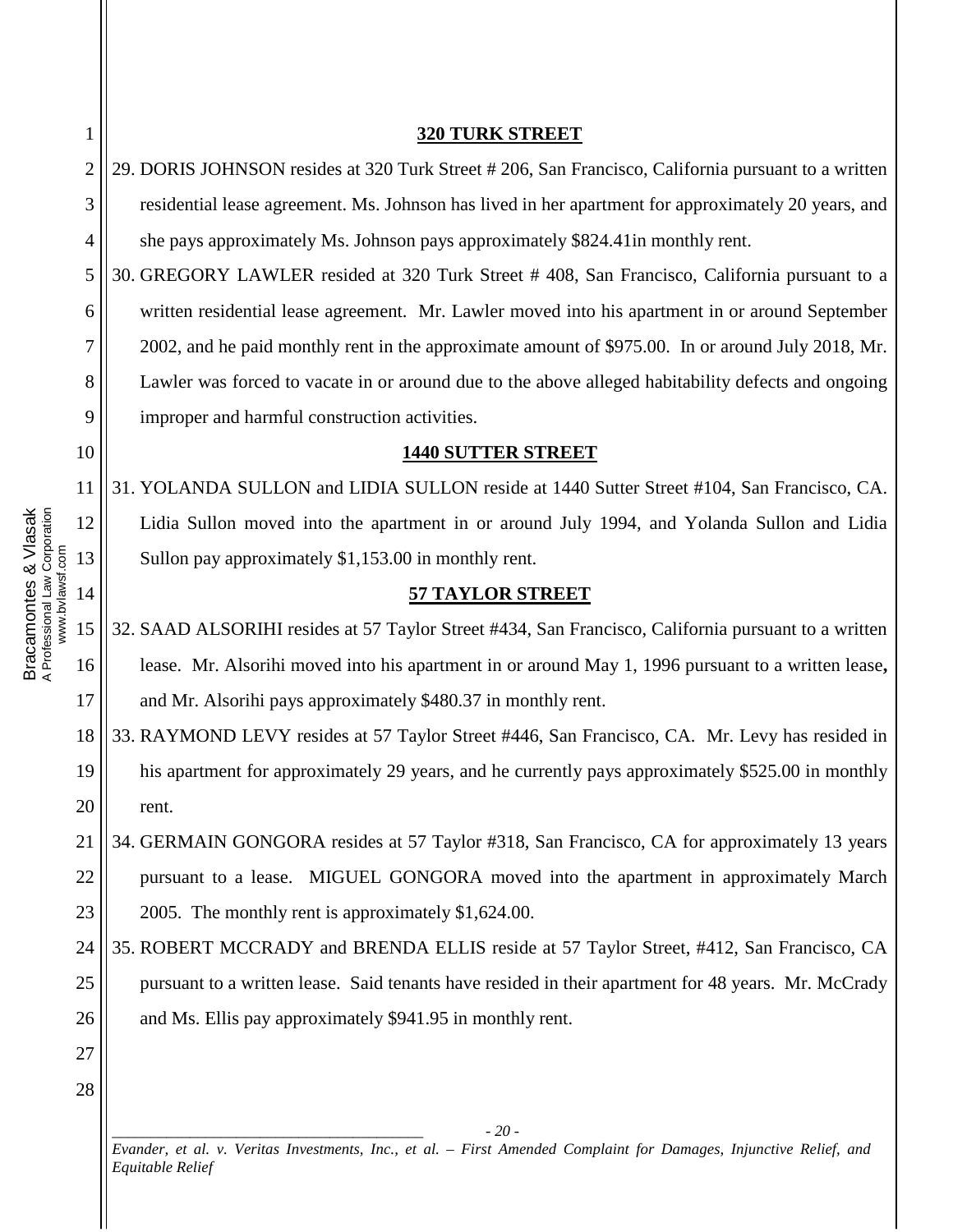| 1              | 36. JAMES HUTCHINSON resides at 57 Taylor Street, #34, San Francisco, CA pursuant to a written                                         |
|----------------|----------------------------------------------------------------------------------------------------------------------------------------|
| $\mathbf{2}$   | lease. Mr. Hutchinson moved into his apartment in 2008, and he pays approximately \$650.00 in                                          |
| 3              | monthly rent.                                                                                                                          |
| $\overline{4}$ | 37. VICTOR PECH and MARIA PECH UC reside at 57 Taylor Street, #206, San Francisco, CA                                                  |
| 5              | pursuant to a written lease. Said tenants moved into the apartment in summer of 2017. Mr. Pech                                         |
| 6              | and Maria Pech Uc pay approximately \$2,043.00 in monthly rent.                                                                        |
| $\overline{7}$ | 38. SOFIA UC resides at 57 Taylor Street, #114, San Francisco, CA pursuant to a written lease. She                                     |
| 8              | moved into the apartment in or around November 2012 and she pays approximately \$936.68 in                                             |
| 9              | monthly rent. Ms. Uc's two minor children both suffered lead poisoning during her tenancy.                                             |
| 10             | <b>655 POWELL STREET</b>                                                                                                               |
| 11             | 39. ELLEN SHEELEY resides at 655 Powell #303, San Francisco, CA pursuant to a written lease. Ms.                                       |
| 12             | Sheeley moved into her apartment in or around 2008, and she currently pays approximately                                               |
| 13             | $$2,152.18$ in monthly rent.                                                                                                           |
| 14             | 40. MEREDITH SPOTO resides at 655 Powell Street #108, San Francisco, CA pursuant to a written                                          |
| 15             | lease. Ms. Spoto moved into June 2012, and Ms. Spoto pays approximately \$1,800.                                                       |
| 16             | 41. JAY WILSON FISHER resides 655 Powell Street #106, San Francisco, CA pursuant to a written                                          |
| 17             | lease. Mr. Fisher moved into his apartment in March 2007, and he pays an approximate monthly                                           |
| 18             | rent of \$2,100.00.                                                                                                                    |
| 19             | 42. OSCAR CORONADO resides at 655 Powell Street #308, San Francisco, CA pursuant to a written                                          |
| 20             | lease. Mr. Coronado moved into his apartment in June 2016, and his current monthly rent is                                             |
| 21             | approximately \$2,108.00.                                                                                                              |
| 22             | 43. KAREN MCMILLAN and MARCELO FARIAS reside at 655 Powell Street, #504, San Francisco,                                                |
| 23             | CA pursuant to a written lease.                                                                                                        |
| 24             | 44. ELIZABETH KNEPPER resides at 655 Powell Street # 604, San Francisco, CA pursuant to a                                              |
| 25             | written lease. Ms. Knepper moved into her apartment in February 1978, and her current monthly                                          |
| 26             | rent is approximately \$750.00.                                                                                                        |
| 27             | <b>2730 SACRAMENTO STREET</b>                                                                                                          |
| 28             | 45. GEOFF HECHT and KIMBERLY HECHT, 2730 Sacramento, Street # 3, San Francisco, CA                                                     |
|                | $-21-$                                                                                                                                 |
|                | Evander, et al. v. Veritas Investments, Inc., et al. - First Amended Complaint for Damages, Injunctive Relief, and<br>Equitable Relief |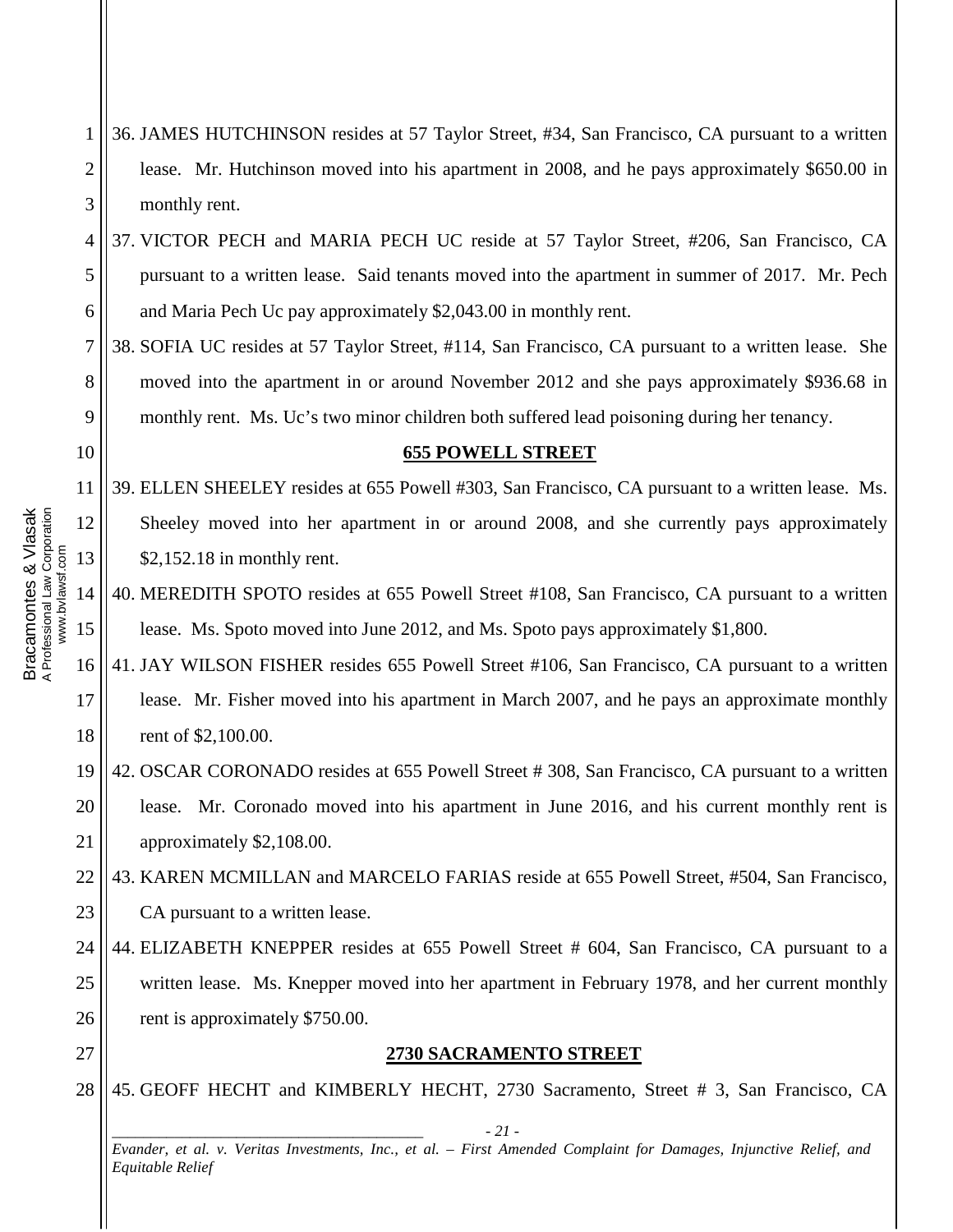*\_\_\_\_\_\_\_\_\_\_\_\_\_\_\_\_\_\_\_\_\_\_\_\_\_\_\_\_\_\_\_\_\_\_\_\_\_\_\_\_ - 22 - Evander, et al. v. Veritas Investments, Inc., et al. – First Amended Complaint for Damages, Injunctive Relief, and Equitable Relief*  1 2 3 4 5 6 7 8 9 10 11 12 13 14 15 16 17 18 19 20 21 22 23 24 25 26 27 28 pursuant to a lease. The Hechts moved into the apartment approximately 30 years ago, and they pay approximately \$1500.00 in monthly rent. **3663 20TH STREET** 46. PENNY SCHONER resides at 3663 20th Street, San Francisco, CA pursuant to a written lease agreement. She moved into her apartment in approximately 1980, and her current monthly rent is approximately \$462.00. **916 PACIFIC AVENUE** 47. CHIA YU TAM resides at 916 Pacific Avenue #14, San Francisco CA pursuant to a written lease agreement, which contains an attorney's fees provision. Mr. Tam moved into the apartment in 1995, and he pays a current monthly rent of approximately \$799.88. **1075 O'FARRELL STREET** 48. JENNIFER GALARAZA resides at 1075 O'Farrell Street # 12, San Francisco, CA pursuant to a written lease agreement, which contains an attorney's fees provision. Ms. Galaraza moved into her apartment in or around July 2009, and she currently pays monthly rent the approximate amount of \$580.00. **920 LEAVENWORTH STREET** 49. ELIZABETH MENON resides at 920 Leavenworth Street #301, San Francisco, CA pursuant to a written lease agreement. Ms. Menon moved into her apartment in or around December 2002, and she pays monthly rent in the approximate amount of\$1,318.92. **990 FULTON STREET** 50. JOSEPH JAMES CATANZARITA resides at 990 Fulton Street #302, San Francisco, CA pursuant to a written lease agreement. Mr. Catazarita moved into his apartment in approximately 2001, and he pays approximately \$1,350 in monthly rent. 51. MAHELA SHAW resides at 990 Fulton Street #204, San Francisco, CA pursuant to a written lease agreement. Mr. Shaw moved into her apartment in or around November 2005, and she currently pays approximately \$1,600.00 in monthly rent. 52. CHRISTINE SANDHU resides at 990 Fulton Street #303, San Francisco, CA pursuant to a written lease agreement, which contains an attorney's fees provision. Ms. Sandhu moved into her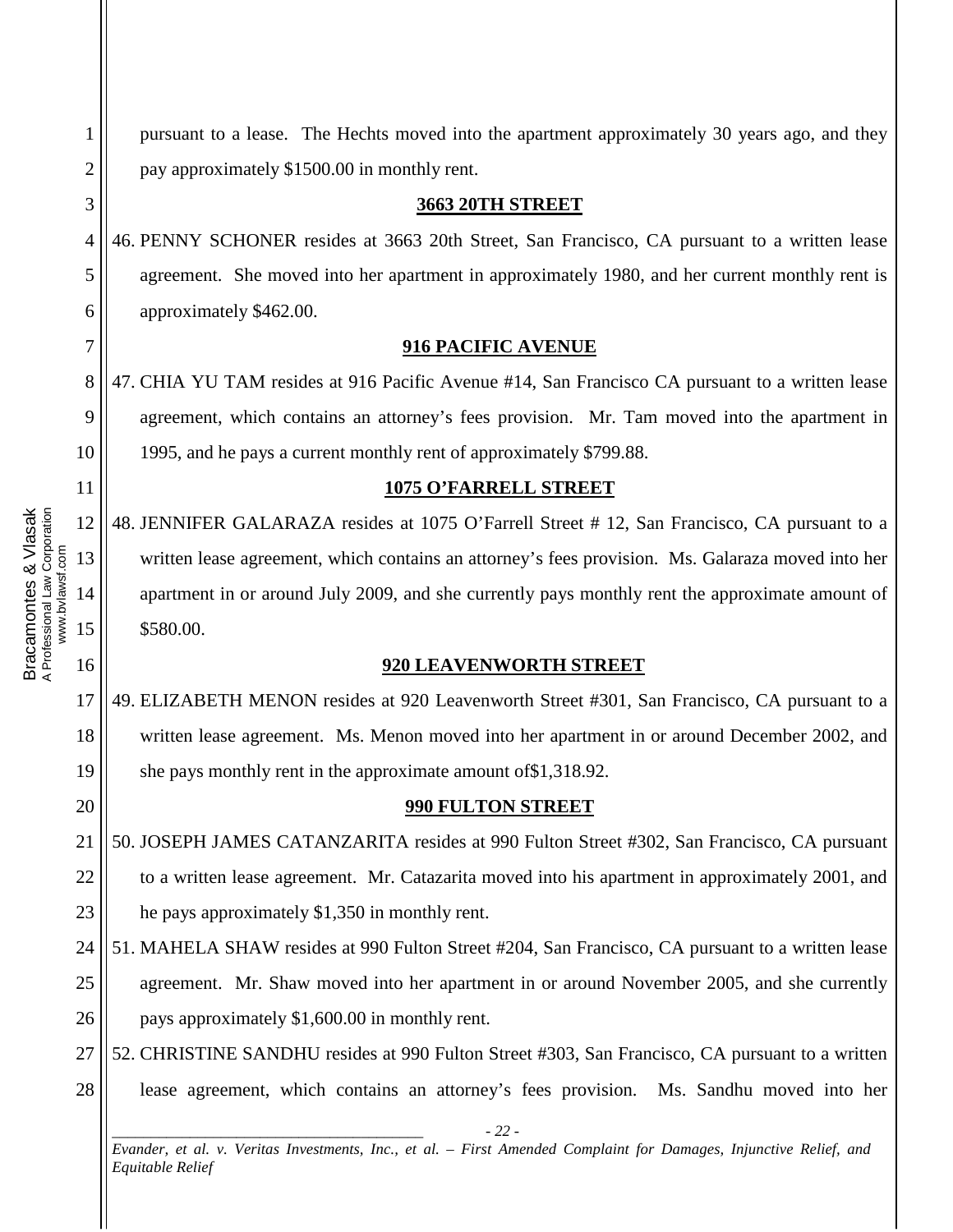apartment on October 2011 and she pays approximately \$2,000 in monthly rent.

2 3 4 53. JACQUES MICHAELS resides at 990 Fulton Street #301, San Francisco, CA pursuant to a written lease agreement. Mr. Michaels moved into his apartment in or around October 1996, and he pays approximately \$2,500 in monthly rent.

54. JOSEPH DOWLER resides at 990 Fulton Street #306, San Francisco, CA. Mr. Dowler moved into his apartment in or around July 7, 2003 pursuant to a written lease, and he pays approximately \$1,346.00 in monthly rent.

### **337 10TH AVENUE**

55. CHRISTOPHER KANG resides at 337  $10^{th}$  Avenue #6, San Francisco, CA pursuant to a written lease agreement. Mr. Kang moved into the apartment in or around October 2010, and he pays approximately \$1624.00 in monthly rent.

### **845 CALIFORNIA STREET**

56. JASON SANDERS resides at 845 California Street #403, San Francisco, CA pursuant to a written lease agreement. Mr. Sanders moved into his apartment in or around 2006, and he pays approximately \$1,650 in monthly rent.

57. REBECCA HALAS resides at 845 California Street #804, San Francisco, CA, pursuant to a written lease agreement. Ms. Halas moved into her apartment on or around 2007, and she pays approximately \$1638.91 in monthly rent.

**709 GEARY STREET**

### 19

1

5

6

7

8

9

10

11

12

13

14

15

16

17

18

20

21

22

23

24

25

58. RAYMOND SULLIVAN resides at 709 Geary Street #102, San Francisco, CA pursuant to a written lease agreement, which contains an attorney's fees provision. Mr. Sullivan moved into his apartment in or around December 2016, and he pays approximately \$980.00 in monthly rent. Mr. Sullivan suffered multiple falls at 709 Geary Street due to improper maintenance and management of the building, and suffered personal injury as a result of said falls.

### **621 STOCKTON STREET**

26 27 28 59. JACK BEST, 621 Stockton Street #306, San Francisco, CA pursuant to a written lease agreement, which contains an attorney's fees provision. Mr. Best moved into his apartment in or around 2010 and pays approximately \$2,645.00 in monthly rent.

*\_\_\_\_\_\_\_\_\_\_\_\_\_\_\_\_\_\_\_\_\_\_\_\_\_\_\_\_\_\_\_\_\_\_\_\_\_\_\_\_ - 23 - Evander, et al. v. Veritas Investments, Inc., et al. – First Amended Complaint for Damages, Injunctive Relief, and Equitable Relief*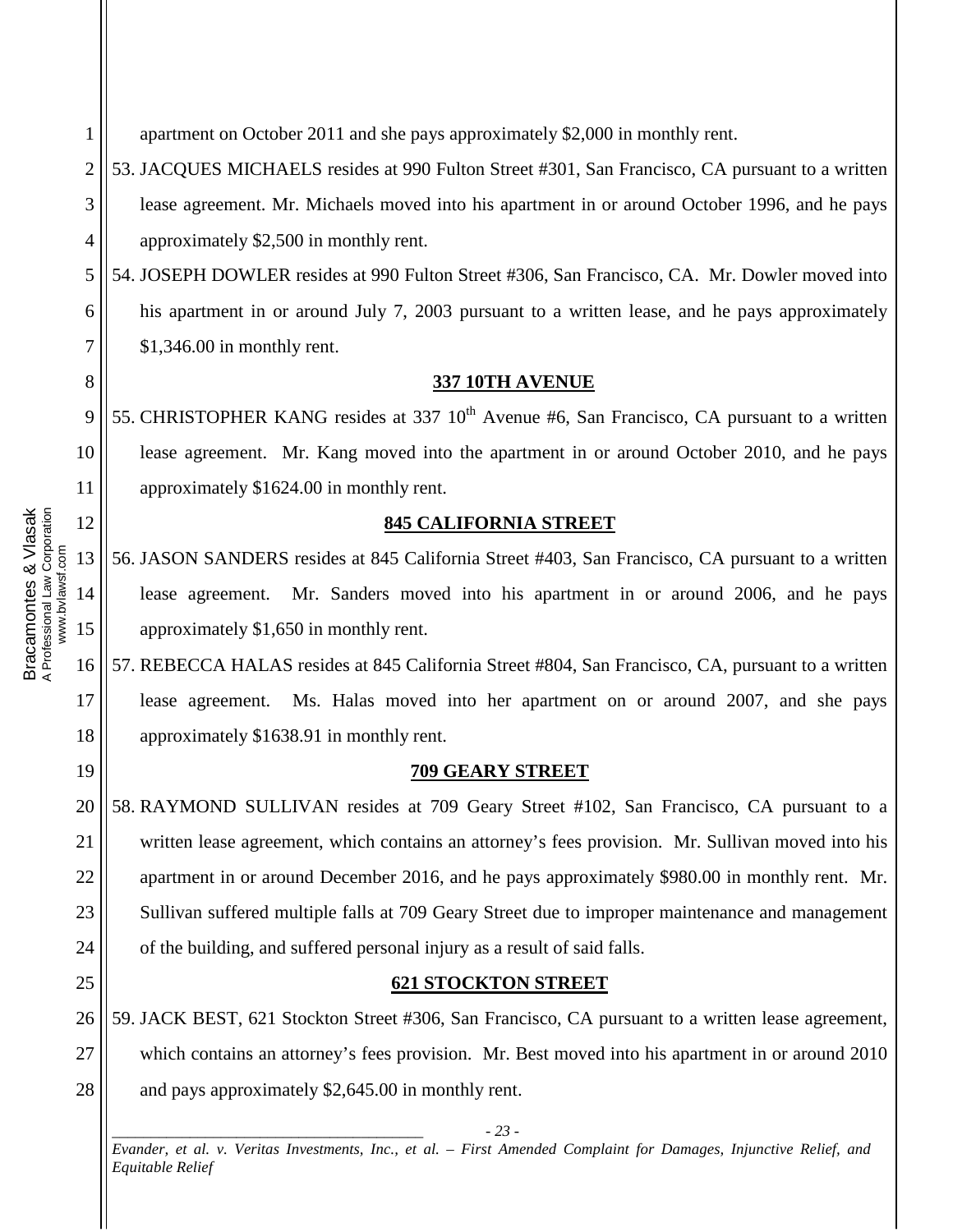1 2 3 60. BRITTANY SHOOT and ANDREAS PEDERSEN reside in 621 Stockton Street #402, San Francisco, CA pursuant to a written lease agreement. Ms. Shoot and Mr. Pedersen moved into their apartment on or around August 11, 2012, and they pay approximately \$3,203.00 in monthly rent.

61. ADAM OUDERKIRK resides at 621 Stockton Street #504, San Francisco, California pursuant to a written lease agreement. He moved into his apartment in or around November 2010. He currently pays approximately \$2,160.00 in monthly rent.

#### **350 JUDAH STREET**

62. STEVE WILSON and MARY WILSON reside in 350 Judah Street #505, San Francisco, CA pursuant to a written lease agreement, which contains an attorney's fees provision. The Wilsons moved into their apartment in or around May 1993, and they pay approximately \$1,300 in monthly rent.

#### **698 BUSH STREET**

63. GUNVANT SHAH resides at 698 Bush Street #506, San Francisco, California pursuant to a written lease agreement. Mr. Shah moved into his apartment in or around 1975, and he currently pays approximately \$280.12 in monthly rent.

64. ADIL AHSAN resided at 698 Bush Street #507, San Francisco, California pursuant to a written lease agreement. Mr. Ahsan moved into his apartment in or around December 2011, and he paid monthly rent in the approximate amount of \$1,913.00 at the time he vacated his apartment in or around November 1, 2018.

20 21 22 65. SOOK FUNG resides at 698 Bush Street #698, San Francisco, California pursuant to a written lease agreement. Ms. Fung moved into her apartment in or around March 1972 and she pays approximately \$246.65 in monthly rent.

#### **915 PIERCE STREET**

24 25 26 66. THOMAS BULGER resides at 915 Pierce Street #201, San Francisco, CA pursuant to a written lease agreement, which contains an attorney's fees provision. Mr. Bulger moved into his apartment in approximately 1992, and he currently pays approximately \$980 in monthly rent.

27 28 67. SANDRA DENUTO resides at 915 Pierce Street #303, San Francisco, CA, pursuant to a written lease agreement, which contains an attorney's fees provision. Ms. Denuto moved in or around

*\_\_\_\_\_\_\_\_\_\_\_\_\_\_\_\_\_\_\_\_\_\_\_\_\_\_\_\_\_\_\_\_\_\_\_\_\_\_\_\_ - 24 - Evander, et al. v. Veritas Investments, Inc., et al. – First Amended Complaint for Damages, Injunctive Relief, and Equitable Relief* 

4

5

6

7

8

9

10

11

12

13

14

15

16

17

18

19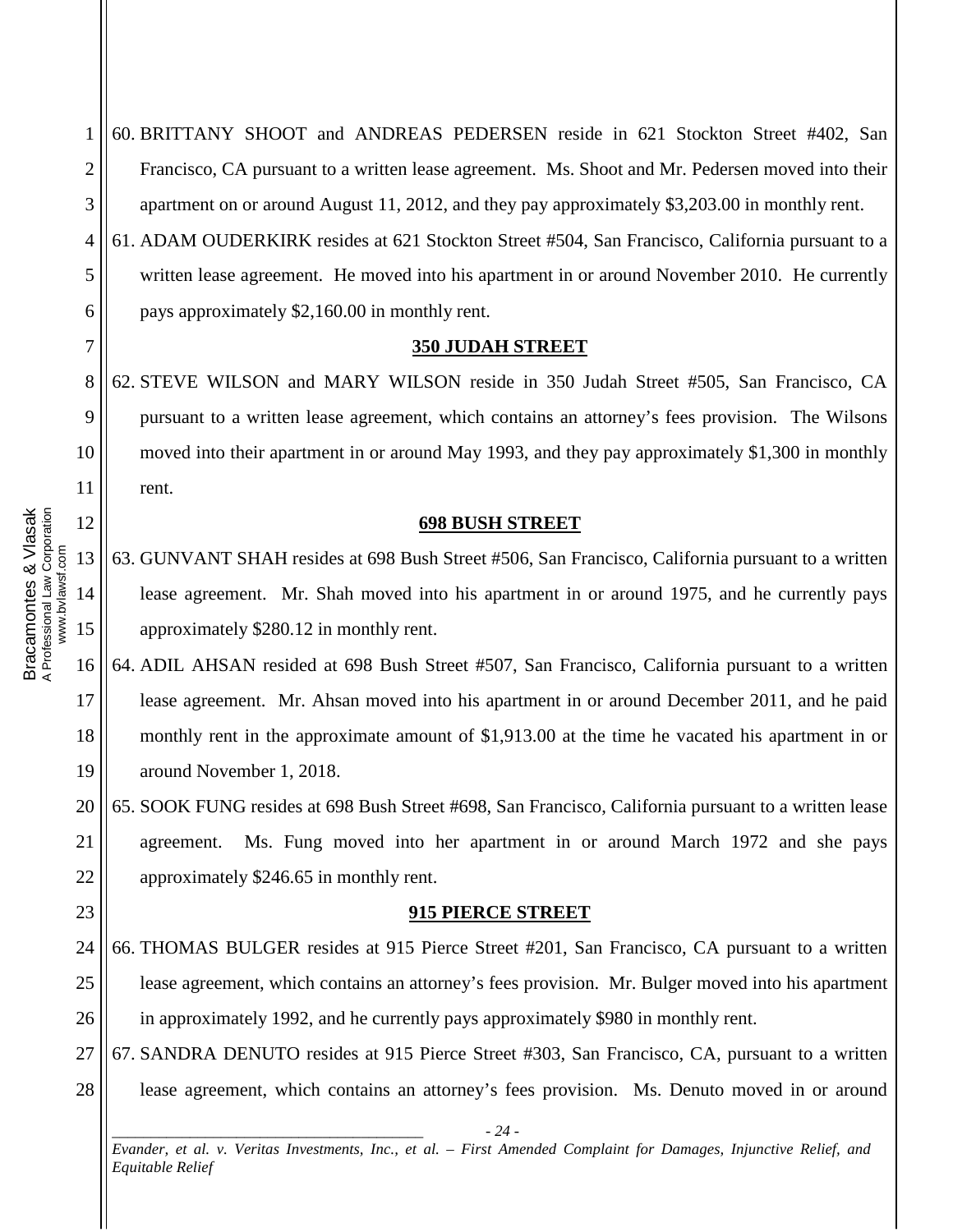1988, and her monthly rent is approximately \$1571.

### **1819 GOLDEN GATE AVENUE**

68. SARA GIESSINGER resides at 1819 Golden Gate Avenue #6, San Francisco, CA pursuant to a written lease agreement, which contains an attorney's fees provision. Mr. Giessinger moved into her apartment in or around November 2010, and she pays approximately \$1,576.92 in monthly rent. 69. GWEN PORTER resides at 1819 Golden Gate Avenue # 15, San Francisco, CA pursuant to a written lease agreement. Ms. Porter moved into her apartment in or around 1993, and she currently pays approximately \$863.13 in monthly rent.

70. SELINA KEENE and FABIAN HERD reside at 1819 Golden Gate Avenue #2, San Francisco, CA pursuant to a written lease agreement. Mr. Herd moved into the apartment approximately 20 years ago, and Ms. Keene and Mr. Herd pay approximately \$942.79 in monthly rent.

#### **270 TURK STREET**

71. ANGEL TENORIO resides at 270 Turk Street #703, San Francisco, CA pursuant to a written lease agreement. Mr. Tenorio moved into his apartment on June 30, 2004, and he pays approximately \$1,024.00 in monthly rent.

#### **610 CLIPPER STREET**

72. KENDRA WEINISCH resides at 610 Clipper Street #3, San Francisco, CA pursuant to a written lease agreement. Ms. Weinisch moved into her apartment in or around November 2010, and she pays approximately \$1,685.00 in monthly rent.

20 21 22 73. DAVID L. CUNNINGHAM resides at 610 Clipper Street #15, San Francisco, CA pursuant to a written lease agreement. Mr. Cunningham moved into his apartment in or around 2013, and he pays approximately \$2,583.00 in monthly rent.

23 24 25 26 74. JAMES SHUMATE and REUBEN PEREZ reside at 610 Clipper Street, #5, San Francisco, CA pursuant to a written lease. Mr. Rueben moved into the apartment in or around December 2004, and Mr. Shumate moved into the apartment in or around November 2011, and Messrs. Rueben and Shumate pay approximately \$2,450.00 in monthly rent.

27 ///

28 ///

> *\_\_\_\_\_\_\_\_\_\_\_\_\_\_\_\_\_\_\_\_\_\_\_\_\_\_\_\_\_\_\_\_\_\_\_\_\_\_\_\_ - 25 - Evander, et al. v. Veritas Investments, Inc., et al. – First Amended Complaint for Damages, Injunctive Relief, and Equitable Relief*

1

2

3

4

5

6

7

8

9

10

11

12

13

14

15

16

17

18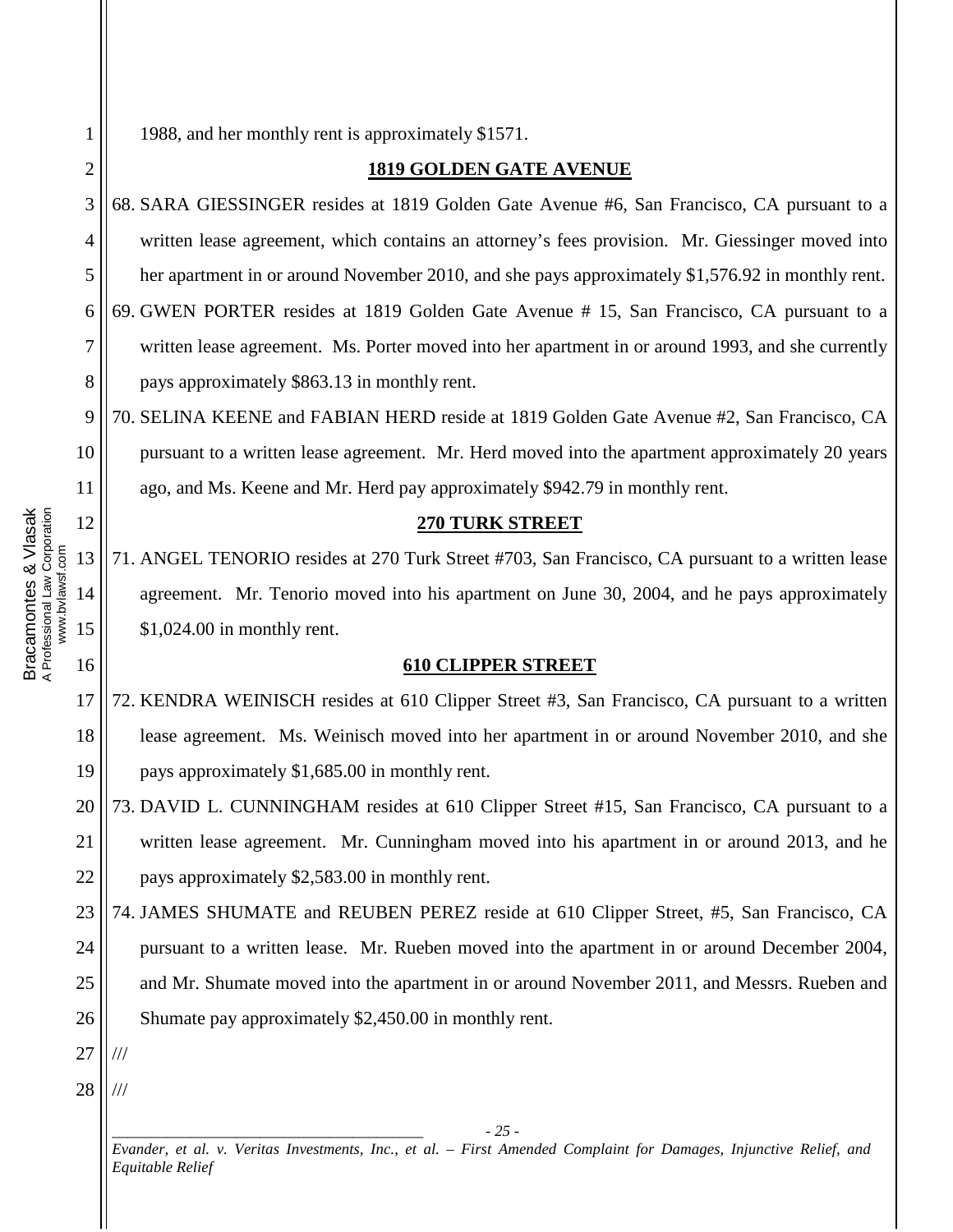| $\mathbf{1}$   | <b>721 GEARY STREET</b>                                                                                                                |
|----------------|----------------------------------------------------------------------------------------------------------------------------------------|
| $\overline{2}$ | 75. SHIRROD RICHARDSON resides at 721 Geary Street #22, San Francisco, CA pursuant to a                                                |
| 3              | written lease agreement. Ms. Richardson moved into her apartment in July 2008, and she pays                                            |
| 4              | monthly rent in the approximate amount of \$1848.22.                                                                                   |
| 5              | <b>720 BAKER STREET</b>                                                                                                                |
| 6              | 76. MIRIAM PALM resides at 720 Baker Street, Apt. F, San Francisco, CA pursuant to a written lease                                     |
| 7              | agreement. Ms. Palm moved into her apartment in or around March 2005, and she pays                                                     |
| 8              | approximately \$1331.16 in monthly rent.                                                                                               |
| 9              | 77. JOHN DESSING resides at 720 Baker Street, Apt. H, San Francisco, CA pursuant to a written lease                                    |
| 10             | agreement, which contains an attorney's fees provision. Mr. Dessing moved into his apartment in                                        |
| 11             | or around September 2007, and he pays approximately \$1,446.96 in monthly rent.                                                        |
| 12             | 78. LANCE EVANDER resides at 720 Baker Street, Apt. A, San Francisco, CA pursuant to a written                                         |
| 13             | lease agreement, which contains an attorney's fees provision. Mr. Evander moved into his                                               |
| 14             | apartment in or around 2009, and he pays approximately \$1,348 in monthly rent.                                                        |
| 15             | <b>685 GEARY STREET</b>                                                                                                                |
| 16             | 79. RAQUEL DOMINGUEZ resides at 685 Geary Street, #301, San Francisco, CA pursuant a written                                           |
| 17             | lease agreement. Ms. Dominguez moved into her apartment in or around December 2017, and she                                            |
| 18             | pays approximately \$2,195.00 for monthly rent.                                                                                        |
| 19             | 80. LETICIA CORTEZ resides at 685 Geary Street, #406, San Francisco, CA pursuant to a written                                          |
| 20             | lease agreement. Ms. Cortez moved into her apartment in or around October 2009, and she pays                                           |
| 21             | approximately \$1,066.52 in monthly rent.                                                                                              |
| 22             | 81. JOHN SIMMONS resides at 685 Geary Street, #503, San Francisco, CA pursuant to a written lease                                      |
| 23             | agreement. Mr. Simmons moved into his apartment in or around August 2017, and he currently                                             |
| 24             | pays monthly rent in the amount of \$2,295.00.                                                                                         |
| 25             | <b>3201 23RD STREET</b>                                                                                                                |
| 26             | 82. MARGARET SMITH and EMANUEL WAKTOLA reside at 3201 23rd Street, #204, San                                                           |
| 27             | Francisco, CA pursuant to a written lease agreement. Ms. Smith and Mr. Waktola moved into their                                        |
| 28             | apartment in or around January 2016, and they pay approximately \$2,325.05 in monthly rent.                                            |
|                | $-26-$                                                                                                                                 |
|                | Evander, et al. v. Veritas Investments, Inc., et al. - First Amended Complaint for Damages, Injunctive Relief, and<br>Equitable Relief |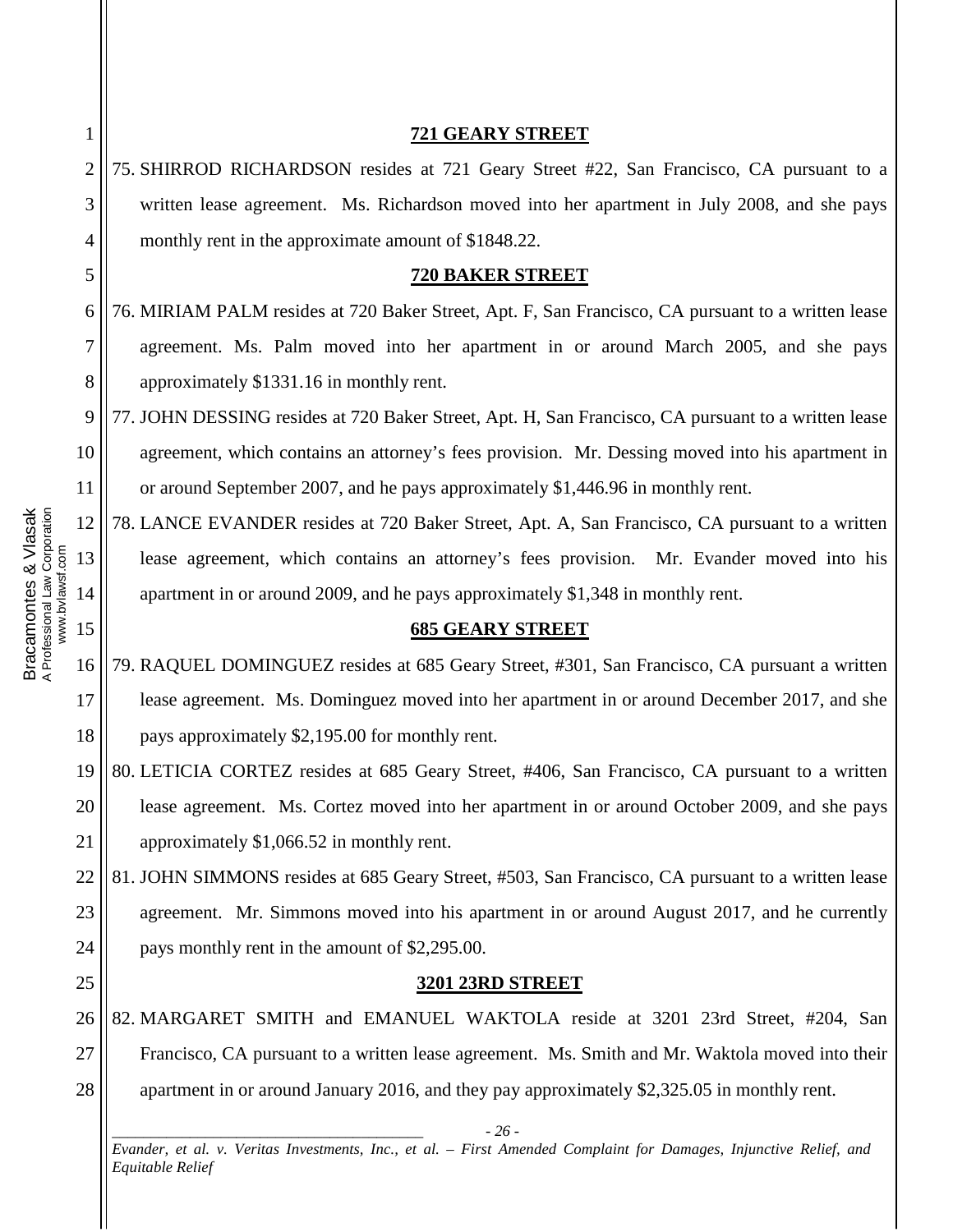|                 | $\mathbf{1}$   | <b>520 BUCHANAN STREET</b>                                                                                                             |
|-----------------|----------------|----------------------------------------------------------------------------------------------------------------------------------------|
|                 | $\overline{c}$ | 83. JOHN JAY PARRISH resides at 520 Buchanan Street, #21, San Francisco, CA pursuant to a                                              |
|                 | 3              | written lease agreement. Mr. Parrish moved into his apartment in or around 2006, and he pays                                           |
|                 | 4              | approximately \$1,120.44 in monthly rent.                                                                                              |
|                 | 5              | 84. LANDRA TANKHA resides at 520 Buchanan Street, #11, San Francisco, CA 94102 pursuant to a                                           |
|                 | 6              | written lease agreement. Ms. Tankha moved into her apartment in or around January 1996, and she                                        |
|                 | 7              | pays approximately \$720.00 in monthly rent. The conditions and harassment alleged in this                                             |
|                 | 8              | complaint exacerbated Ms. Tankha's pre-existing medical conditions, and caused her severe                                              |
|                 | 9              | emotional distress.                                                                                                                    |
|                 | 10             | 85. BRYAN BUTLER resides at 520 Buchanan Street #27, San Francisco, CA 94102 pursuant to a                                             |
|                 | 11             | written lease agreement. Mr. Butler moved into his apartment in or around February 1995, and he                                        |
|                 | 12             | currently pays approximately \$728.00 in monthly rent.                                                                                 |
|                 | 13             | 86. DANIEL CORIN and SILMARIE TORRES reside at 520 Buchanan Street, Apt. 2, San Francisco,                                             |
| www.bvlawsf.com | 14             | CA 94102 pursuant to a written lease agreement. Mr. Corin and Ms. Torres moved into the                                                |
|                 | 15             | apartment in or around October 2017 and pay approximately \$3,350.00 in monthly rent.                                                  |
|                 | 16             | <b>1126 BUSH STREET</b>                                                                                                                |
|                 | 17             | 87. JON E. CHRISTENSON resides at 1126 Bush Street, #403, San Francisco, CA pursuant to a                                              |
|                 | 18             | written lease agreement. Mr. Christenson moved into his apartment in or around 2007, and he pays                                       |
|                 | 19             | $$1,450.00$ in monthly rent.                                                                                                           |
|                 | 20             | 88. ANNE LUKANC resides at 1126 Bush Street, #505, San Francisco, CA pursuant to a written lease                                       |
|                 | 21             | agreement, which contains an attorney's fees provision. Ms. Lukanc moved into her apartment in                                         |
|                 | 22             | or around December 2010, and pays approximately \$2,196.00 in monthly rent.                                                            |
|                 | 23             | <b>20 SAN ANTONIO PLACE</b>                                                                                                            |
|                 | 24             | 89. LIBBY STAUB and RANDY SAWYER reside at 20 San Antonio Place, #1B, San Francisco, CA                                                |
|                 | 25             | pursuant to a written lease agreement. Randy Sawyer moved into his apartment in approximately                                          |
|                 | 26             | 2001, and Mr. Sawyer and Ms. Staub signed a written lease in 2003. Ms. Staub and Mr. Sawyer pay                                        |
|                 | 27             | monthly rent in the approximate amount of \$2600.                                                                                      |
|                 | 28             |                                                                                                                                        |
|                 |                | $-27-$                                                                                                                                 |
|                 |                | Evander, et al. v. Veritas Investments, Inc., et al. - First Amended Complaint for Damages, Injunctive Relief, and<br>Equitable Relief |
|                 |                |                                                                                                                                        |
|                 |                |                                                                                                                                        |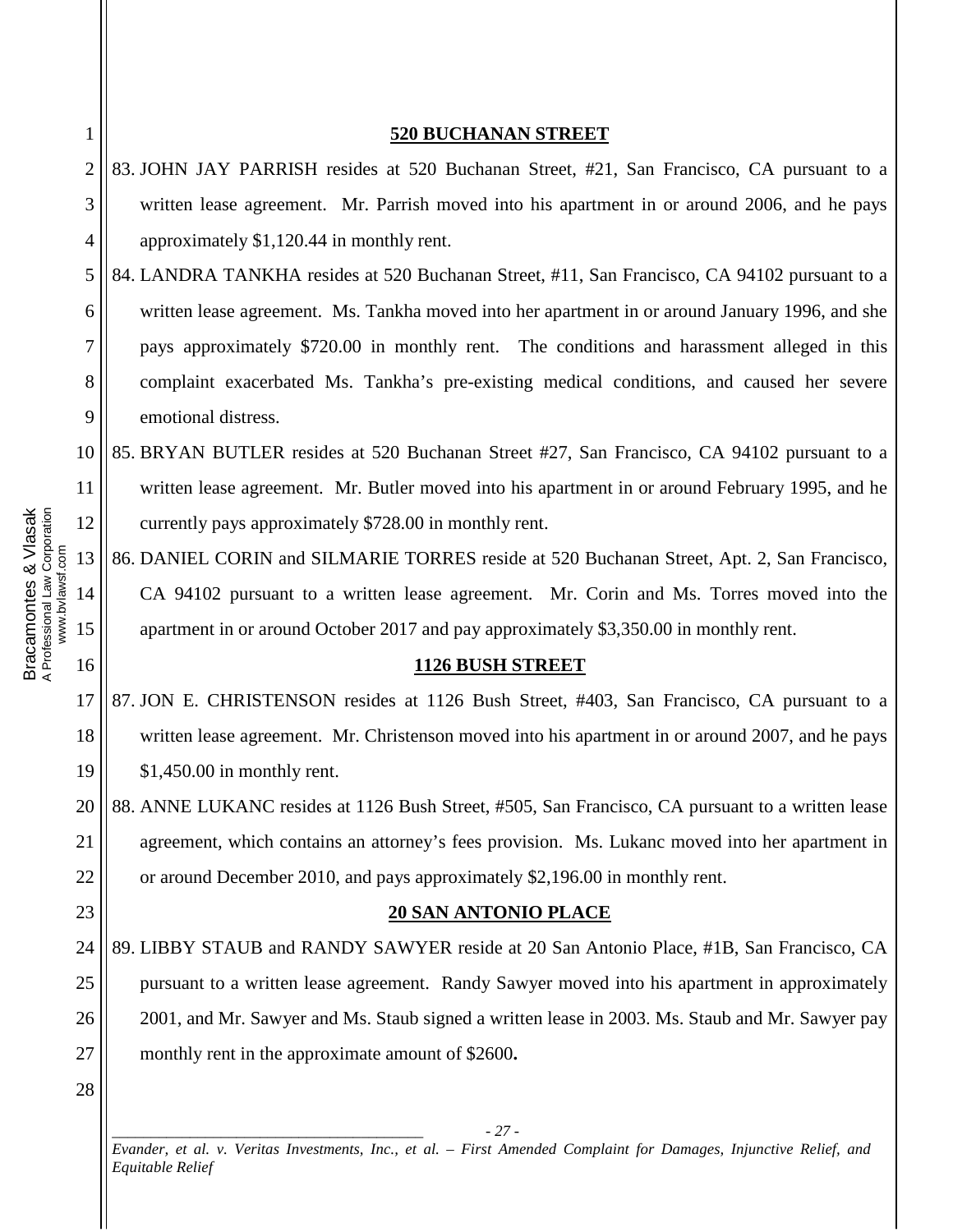| 1  | 90. PATRICK SHANNON and KATHERINE SHANNON reside at 20 San Antonio Place, #3B, San                                 |
|----|--------------------------------------------------------------------------------------------------------------------|
| 2  | Francisco, CA pursuant to a written lease agreement. Mr. Shannon and Ms. Shannon moved into                        |
| 3  | their apartment in or around 2001, and they pay approximately \$1,939 in monthly rent.                             |
| 4  | <b>50 LAGUNA STREET</b>                                                                                            |
| 5  | 91. MATTHEW POWELL resides at 50 Laguna Street, #405, San Francisco, CA pursuant to a written                      |
| 6  | lease agreement. Mr. Powell moved into his apartment in or around 2008, and he currently pays                      |
| 7  | monthly rent in the approximate amount of \$1,694.84.                                                              |
| 8  | <b>1064 DOLORES STREET</b>                                                                                         |
| 9  | 92. ADRIAN ANZALDUA and MIRRA SCHWARTZ reside at 1064 Dolores Street, #12, San                                     |
| 10 | Francisco, CA, pursuant to a written lease agreement. Mr. Anzaldua and Mirra Schwartz moved                        |
| 11 | into the apartment in or around August 2010, and they pay monthly rent in the approximate amount                   |
| 12 | of \$2,400.                                                                                                        |
| 13 | 93. JON KESSLER resides at 1064 Dolores Street, #7, San Francisco, CA pursuant to a written lease                  |
| 14 | agreement. Mr. Kessler moved into the apartment in or around May 1996, and he pays monthly                         |
| 15 | rent in the approximate amount of \$1700.00.                                                                       |
| 16 | 1260 BROADWAY                                                                                                      |
| 17 | 94. ALEX WILSON resides at 1260 Broadway, #303, San Francisco, CA pursuant to a written lease                      |
| 18 | agreement. ALEX WILSON moved into the apartment in or around July 2009, and he pays                                |
| 19 | monthly rent in the approximate amount of \$1,810.00.                                                              |
| 20 | 95. EVAN MEAGHER and REBECCA FRAZZANO reside at 1260 Broadway, #101, San Francisco,                                |
| 21 | CA pursuant to a written lease agreement. Mr. Meagher and Ms. Frazzano moved into the                              |
| 22 | apartment in or around August 2009, and they pay monthly rent in the approximate about of                          |
| 23 | \$2,046.00.                                                                                                        |
| 24 | <b>655 STOCKTON STREET</b>                                                                                         |
| 25 | 96. ANTONIO GODOY and ELIZABETH MATICELLO reside at 655 Stockton Street, #106, San                                 |
| 26 | Francisco, CA pursuant to a written lease agreement. Mr. Godoy and Ms. Maticello moved into the                    |
| 27 | apartment in or around 1988, and they pay monthly rent in the approximate about of \$1,000.00.                     |
| 28 |                                                                                                                    |
|    | $-28-$                                                                                                             |
|    | Evander, et al. v. Veritas Investments, Inc., et al. - First Amended Complaint for Damages, Injunctive Relief, and |

Bracamontes & Vlasak<br>A Professional Law Corporation<br>www.bvlawsf.com Bracamontes & Vlasak A Professional Law Corporation www.bvlawsf.com

*Equitable Relief*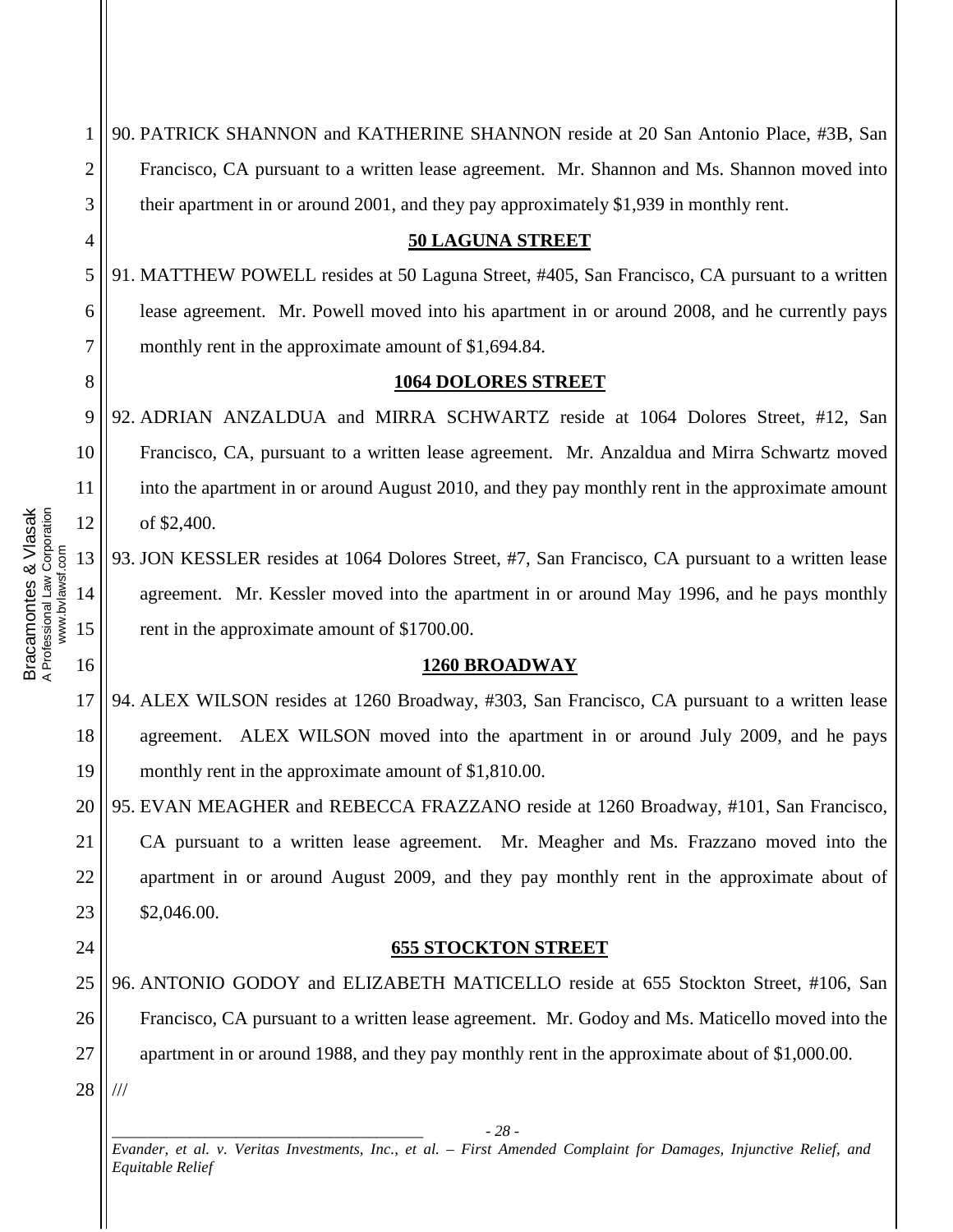| 1              | <b>1025 STEINER STREET</b>                                                                                                 |
|----------------|----------------------------------------------------------------------------------------------------------------------------|
| $\overline{2}$ | 97. SHEHAN JAYATILAKA resides at 1025 Steiner Street, #11, San Francisco, CA pursuant to a                                 |
| 3              | written lease agreement. Ms. Jayatilaka moved into the apartment in or around March 2011, and he                           |
| 4              | pays monthly rent in the approximate amount of \$1,346.00.                                                                 |
| 5              | <b>665 PINE STREET</b>                                                                                                     |
| 6              | 98. MENTA SRIKANTH SUNDARA resides at 665 Pine Street, #903, San Francisco, CA pursuant to                                 |
| 7              | a written lease agreement. Mr. Sundara moved into the apartment in or around May 2015 and he                               |
| 8              | pays monthly rent in the approximate amount of \$2,695.00.                                                                 |
| 9              | 99. DALE SPEER and NEIL HARVEY reside at 665 Pine Street, #901, San Francisco, CA pursuant to                              |
| 10             | a written lease agreement. Mr. Speer and Mr. Harvey moved into the apartment in or around                                  |
| 11             | January 1979 and they pay a monthly rent in the approximate amount of \$519.63.                                            |
| 12             | 100.<br>TARUN MEHTA resides at 665 Pine Street, #904, San Francisco, CA pursuant to a written                              |
| 13             | lease agreement. Mr. Mehta moved into the apartment in or around March 2015 and he pays a                                  |
| 14             | monthly rent in the approximate amount of \$2,538.00.                                                                      |
| 15             | GAIL CLARK resides at 665 Pine Street, #1004, San Francisco, CA pursuant to a written lease<br>101.                        |
| 16             | agreement. Ms. Clark moved into the apartment in or around August 2004 and she pays a monthly                              |
| 17             | rent in the approximate amount of \$1,757.81.                                                                              |
| 18             | 102.<br>DOLLY TALAGA resides at 665 Pine Street, #704, San Francisco, CA pursuant to a written                             |
| 19             | lease agreement. Ms. Talaga moved into the apartment in or around 1982 and she pays a monthly                              |
| 20             | rent in the approximate amount of \$493.57.                                                                                |
| 21             | 103.<br>FLORENCE NORMAN resides at 665 Pine Street, #503, San Francisco, CA pursuant to a                                  |
| 22             | written lease agreement. Ms. Norman moved into the apartment in or around 1985 and she pays a                              |
| 23             | monthly rent in the approximate amount of \$609.00.                                                                        |
| 24             | 104.<br>JOHN HUGHES resides at 665 Pine Street, #902, San Francisco, CA pursuant to a written lease                        |
| 25             | agreement. Mr. Hughes moved into the apartment in or around 1976 and he pays a monthly rent in                             |
| 26             | the approximate amount of \$520.00.                                                                                        |
| 27             |                                                                                                                            |
| 28             |                                                                                                                            |
|                | $-29-$<br>Evander et al y Veritas Investments Inc. et al<br>Amonded Complaint for Damages, Injunctive Relief, and<br>First |

Bracamontes & Vlasak<br>A Professional Law Corporation<br>www.bvlawsf.com Bracamontes & Vlasak A Professional Law Corporation www.bvlawsf.com

> *Eirst Amended Complaint for Damages, Injunctive Relief, and Equitable Relief*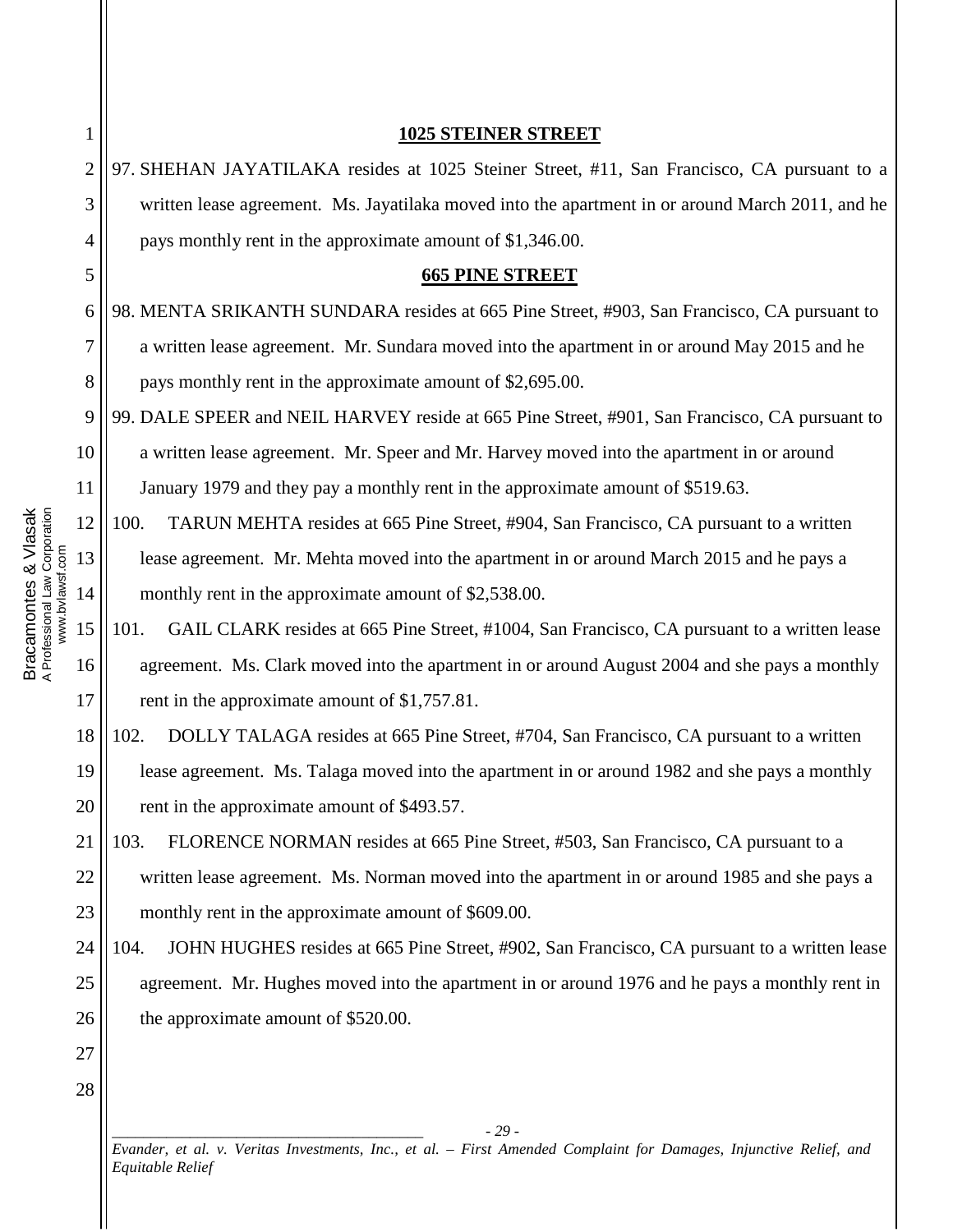105. JEFFREY GILMORE resides at 665 Pine Street, #701, San Francisco, CA pursuant to a written lease agreement. Mr. Gilmore moved into the apartment in or around summer 2002 and he pays a monthly rent in the approximate amount of \$1,366.30.

106. VALEDI KACUPI resides at 665 Pine Street, #204, San Francisco, CA pursuant to a written lease agreement. Ms. Kacupi moved into the apartment in or around December 2012 and pays a monthly rent in the approximate amount of \$2,160.00.

### **3809 20TH STREET**

107. PAULA GINSBURG resides at 3809  $20^{TH}$  Street, #205, San Francisco, CA pursuant to a written lease agreement. Ms. Ginsburg moved into the apartment in or around 1988 and she pays a monthly rent in the approximate amount of \$1,800.00.

#### **1035 STREET**

108. CYNTHIA SPEARS resides at 1035 Sutter Street, #6, San Francisco, CA pursuant to a written lease agreement. Ms. Spears moved into the apartment in or around 2008 and she pays a monthly rent in the approximate amount of \$1,480.00.

109. DEBRA NUNEZ resides at 1035 Sutter Street, #4, San Francisco, CA pursuant to a written lease agreement. Ms. Nunez moved into the apartment in or around October 1988 pursuant to a written lease agreement and she pays a monthly rent in the approximate amount of \$1,100.00.

#### **516 ELLIS STREET**

110. CESAR SERRANO and JOSE NAJERA reside at 516 Ellis Street, #504, San Francisco, CA pursuant to a written lease agreement. Mr. Serrano moved into the apartment in or around 1980 and Mr. Najera moved into the apartment in or around 2013. Said tenants pay a monthly rent in the approximate \$1,420.00.

#### **990 GEARY STREET**

111. CHARLOTTE HUNT resides at 990 Geary Street, #303, San Francisco, CA pursuant to a written lease agreement. Ms. Hunt moved into the apartment in or around 1999 and she pays approximately \$1,575.00 in monthly rent.

27 ///

28 ///

> *\_\_\_\_\_\_\_\_\_\_\_\_\_\_\_\_\_\_\_\_\_\_\_\_\_\_\_\_\_\_\_\_\_\_\_\_\_\_\_\_ - 30 - Evander, et al. v. Veritas Investments, Inc., et al. – First Amended Complaint for Damages, Injunctive Relief, and Equitable Relief*

Bracamontes & Vlasak<br>A Professional Law Corporation<br>www.bvlawsf.com Bracamontes & Vlasak A Professional Law Corporation www.bvlawsf.com

1

2

3

4

5

6

7

8

9

10

11

12

13

14

15

16

17

18

19

20

21

22

23

24

25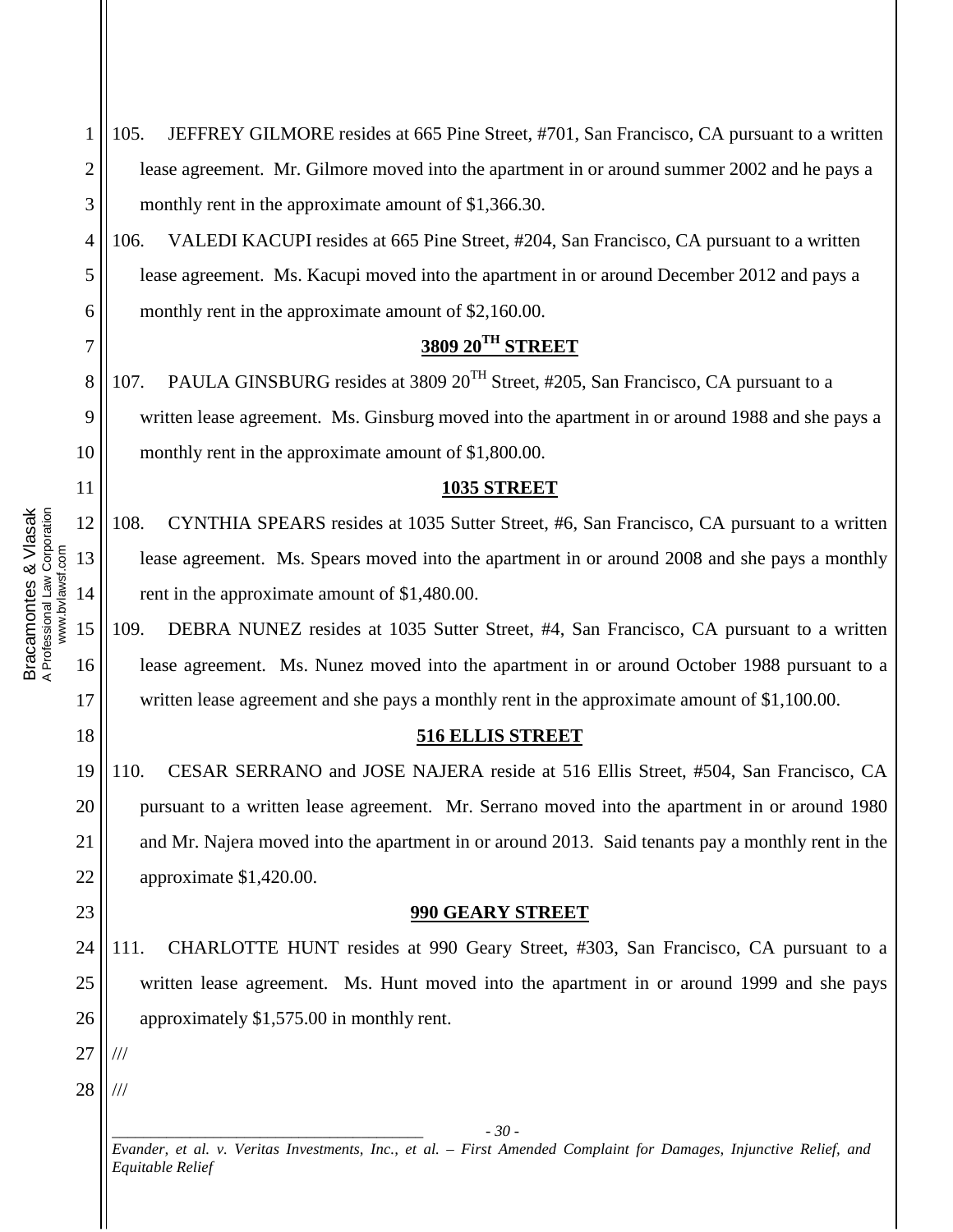### **1 SAN ANTONIO PLACE**

112. WENCESLAO "ROLY" MUNOZ and ROLY ACUNA reside at 1 San Antonio Place, #1A, San Francisco, CA pursuant a written lease agreement. Said tenants moved into their apartment in or around October 2008 and they pay approximately \$2,500.00 in monthly rent.

113. Plaintiffs PENNY SCHONER, DORIS JOHNSON, JOSEPH DOWLER, ELIZABETH MENON, MATTHEW POWELL, LANDRA TANKHA, ROBERT MCCRADY, BRENDA ELLIS, PATRICK SHANNON, KATHERINE SHANNON, RAYMOND LEVY, SELINA KEENE, JAY WILSON FISHER, MADELYN MCMILLIAN, JAMES HUTCHINSON, ELIZABETH KNEPPER, DALE SPEER, NEIL HARVEY, SOOK FUNG, PAULA GINSBURG, DOLLY TALAGA, FLORENCE NORMAN, JOHN HUGHES are disabled and/or seniors for purposes of this lawsuit. Defendants discriminated against Plaintiffs by taking such actions, or inactions, as set forth herein. Defendants' actions include, but are not limited to: intentionally and willfully denying repairs to the Subject Properties, including repairing elevators and common areas; failing to properly secure the Subject Properties causing Plaintiffs apprehension and fear regarding their safety; and other misconduct as set forth herein.

114. Plaintiffs have suffered, and the Defendants' actions and inactions set forth herein have directly and proximately caused, damages including but not limited to the following: loss of use and enjoyment of rent controlled property; property damage; a substantial reduction in services and reduced enjoyment of the premises; diminished value of rent controlled property; payment of excessive rent; economic loss; fear; substantial discomfort and annoyance; physical, mental, and emotional pain, injury, and distress, including, but not limited to shock, headaches, anxiety, insomnia, nervousness, digestive problems, respiratory problems, fatigue, depression, embarrassment, humiliation, discomfort, annoyance, and aggravation of preexisting medical conditions; all in amounts to be demonstrated by proof at the time of trial.

115. Plaintiffs are informed and believe and thereon allege that Defendants' actions and inactions constitute malice and oppression as defined in Civil Code § 3294, and Plaintiffs should recover, in addition to actual damages, damages to make an example of and to punish Defendants. Defendants, and each of them, acted with oppression and/or malice in that, among other things, they acted with

*\_\_\_\_\_\_\_\_\_\_\_\_\_\_\_\_\_\_\_\_\_\_\_\_\_\_\_\_\_\_\_\_\_\_\_\_\_\_\_\_ - 31 -*

*Evander, et al. v. Veritas Investments, Inc., et al. – First Amended Complaint for Damages, Injunctive Relief, and Equitable Relief* 

1

2

3

4

5

6

7

8

9

10

11

12

13

14

15

16

17

18

19

20

21

22

23

24

25

26

27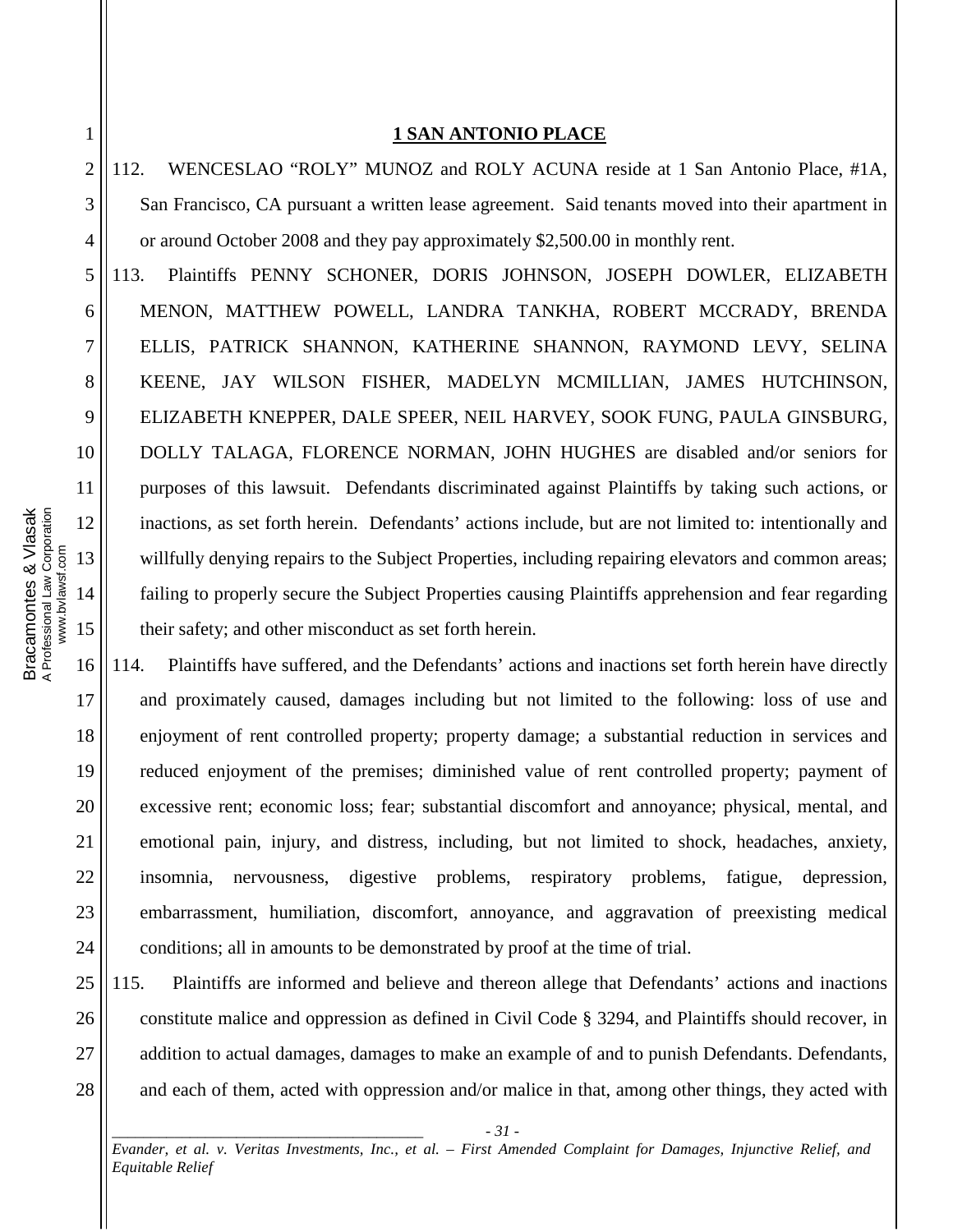1

Bracamontes & Vlasak A Professional Law Corporation a willful and conscious disregard for the rights and safety of the Plaintiffs their tenants. Defendants' actions and inaction were oppressive for reasons including, but not limited to the following: they were carried on with a willful and conscious disregard of Plaintiffs' rights, and Defendants knew that defective conditions existed, they concealed them from Plaintiffs and knew that their failure to correct violations of those laws would detrimentally affect Plaintiffs. Defendants engaged in the above described conduct with the knowledge that the conduct was without right or justification and without regard for the fact that it would cause injury to Plaintiffs. Rather, Defendants' conduct was oppressive and done with the intent to maximize income from the Subject Properties notwithstanding Defendants' obligations to Plaintiffs and to the general public by virtue of Plaintiffs' statutory and common law rights. Defendants acted with oppression in that their despicable conduct subjected the Plaintiffs to cruel and unjust hardship in conscious disregard of their rights. "Oppression" in Civil Code Section 3294 "means despicable conduct that subjects a person to cruel and unjust hardship in conscious disregard of that person's rights." "Conscious disregard" for purposes of proving "oppression" does not require "willful" actions. Cal. Civ. Code § 3294(c)(2); CACI 3940 & 3941; Major v. Western Home Ins. Co. (2009) 169 Cal.App.4th 1197, 1225-1226. Defendants' conduct was malicious because it was despicable and meant to injure and scare Plaintiffs and to dispossess them of their homes. Defendants' conduct was malicious insofar as Defendants' acts and omissions were done with the intention to cause harm and distress to Plaintiffs and/or were despicable and done with willful and conscious disregard of the rights and safety of Plaintiffs and of Defendants' duties to them as landlord. The term "malice" includes conduct evincing a conscious disregard of the probability that a defendant's conduct will result in injury to others. See Grimshaw v. Ford Motor Co. (1981) 119 Cal.App.3d 757. Defendants' conduct was so vile, base or contemptible that it would be looked down on and despised by reasonable people. Plaintiffs are therefore entitled to punitive damages.

### **FIRST CAUSE OF ACTION**

### **VIOLATION OF SAN FRANCISCO RENT ORDINANCE §§ 37.9, 37.10B (ALL PLAINTIFFS AGAINST ALL DEFENDANTS)**

116. Plaintiffs re-allege and incorporate by reference all of the allegations set forth in the preceding

*\_\_\_\_\_\_\_\_\_\_\_\_\_\_\_\_\_\_\_\_\_\_\_\_\_\_\_\_\_\_\_\_\_\_\_\_\_\_\_\_ - 32 - Evander, et al. v. Veritas Investments, Inc., et al. – First Amended Complaint for Damages, Injunctive Relief, and Equitable Relief*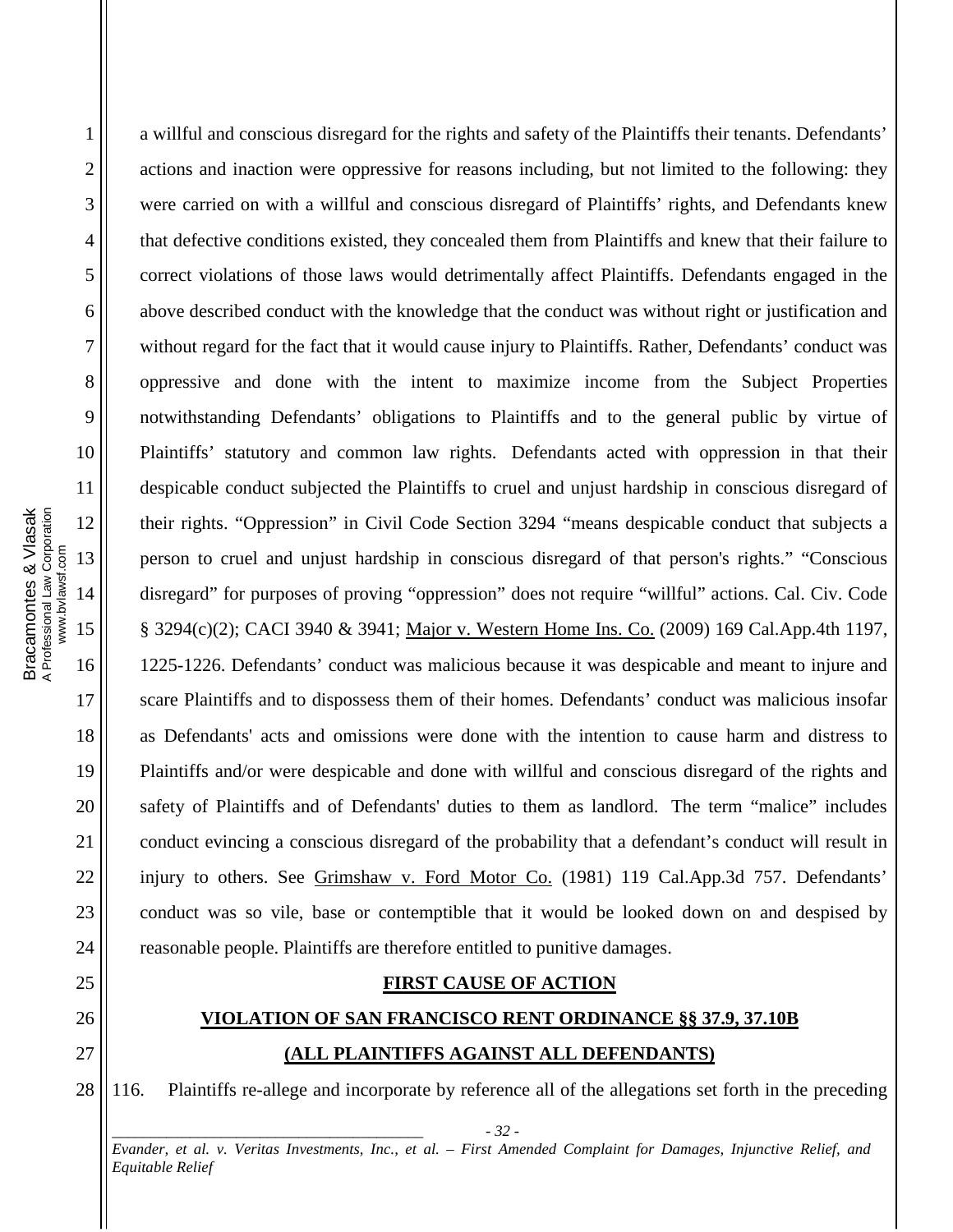1 2

3

4

5

6

7

8

9

10

11

17

18

19

20

21

22

23

24

25

26

27

28

paragraphs as though set forth herein.

117. The apartments in the Subject Properties that said Defendants leased to Plaintiffs were at all relevant times subject to the San Francisco Residential Rent Stabilization and Arbitration Ordinance (the "Rent Ordinance"), which includes a "just cause" provision at § 37.9(a) setting forth the exclusive grounds for recovering possession of non-exempt residential rental units in San Francisco as well as a prohibition against tenant harassment as codified in Section 37.10B.

118. At the time Defendants took the actions alleged herein, none of the grounds for recovering possession listed in § 37.9(a) of the Rent Ordinance was said Defendants' dominant motive for endeavoring to recover possession of the Subject Premises. Said Defendants' dominant motive for failing to make necessary repairs to the rental units, failing to abate nuisances, and engaging in ongoing improper and harmful construction activities is to harass tenants and decrease housing services to the extent that tenants feel compelled to surrender possession. In other words, said actions constitute an endeavor to recover possession.

119. Section 37.10B of the Rent Ordinance provides that no landlord shall in bad faith:

- (1) Interrupt, terminate or fail to provide housing services required by contract or by State, County or local housing, health or safety laws;
- (2) Fail to perform repairs and maintenance required by contract or by State, County or local housing, health or safety laws including, but not limited to, Civil Code § 1941.1, San Francisco Rent Ordinance § 37.10B, and Business and Professions Code § 17200, et seq.;
- (3) Fail to exercise due diligence in completing repairs and maintenance once undertaken or fail to follow appropriate industry repair, containment or remediation protocols designed to minimize exposure to noise, dust, lead, paint, mold, asbestos, and other building materials with potentially harmful health impacts; and
- (10) Interfere with a tenant's right to quiet use and enjoyment of a rental housing unit as that right is defined by California law.
- (15) Other repeated acts or omissions of such significance as to substantially interfere with or disturb the comfort, repose, peace or quiet of any person lawfully entitled to occupancy of such dwelling unit and that cause, are likely to cause, or are intended to cause any person

*\_\_\_\_\_\_\_\_\_\_\_\_\_\_\_\_\_\_\_\_\_\_\_\_\_\_\_\_\_\_\_\_\_\_\_\_\_\_\_\_ - 33 -*

*Evander, et al. v. Veritas Investments, Inc., et al. – First Amended Complaint for Damages, Injunctive Relief, and Equitable Relief*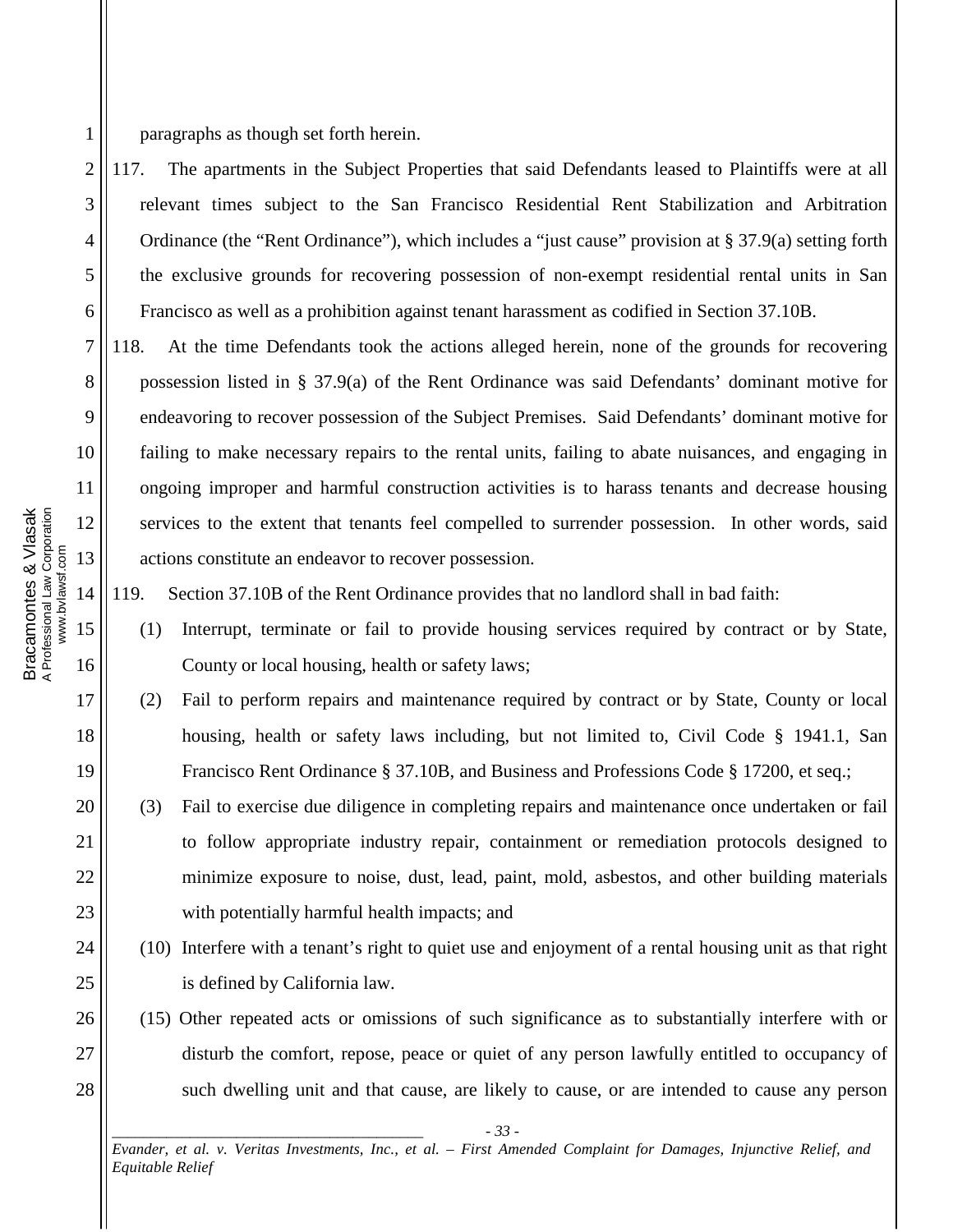lawfully entitled to occupancy of a dwelling unit to vacate such dwelling unit or to surrender or waive any rights in relation to such occupancy.

120. By and through said Defendants' wrongful acts and omissions as alleged herein, which were done in bad faith, including, but not limited to, failing to maintain habitable premises, failing to make necessary repairs, and engaging in ongoing improper and harmful construction activities, Defendants have violated, including, but not limited to, Section 37.10B of the Rent Ordinance.

121. Defendants target long-term rent controlled tenants in a disguised effort to harass and intimidate them with the goal of forcing tenants to move out so Defendants can raise rent to market rate.

122. As a direct and proximate result of said Defendants' wrongful acts alleged herein, Plaintiffs have suffered actual damages in an amount according to proof.

123. Plaintiffs are informed and believe and thereon allege that the actions of the said Defendants as described herein were done with oppression, fraud and malice as defined in Civil Code § 3294. As such, Plaintiffs should recover, in addition to actual damages, damages to make an example of and to punish Defendants.

### **SECOND CAUSE OF ACTION**

#### **NUISANCE**

### **(ALL PLAINTIFFS AGAINST ALL DEFENDANTS)**

18 19 124. Plaintiffs re-allege and incorporate by reference all of the allegations set forth in the preceding paragraphs as though set forth herein.

20 21 22 125. Defendants, by acting or failing to act as alleged herein, created conditions that were indecent or offensive to the senses or obstructed the free use of property, so as to interfere with the comfortable enjoyment of life or property.

23 24 25 126. Said conditions also interfered with and deprived Plaintiffs of the use or enjoyment of their apartments in the Subject Properties, and constituted a nuisance by substantially interfering with Plaintiffs' comfortable, full, and beneficial use of life or property.

26 127. Plaintiffs did not consent to Defendants' acts or omissions giving rise to said conditions.

27 28 128. An ordinary person would be reasonably annoyed or disturbed by Defendants' acts and omissions, as alleged herein.

*\_\_\_\_\_\_\_\_\_\_\_\_\_\_\_\_\_\_\_\_\_\_\_\_\_\_\_\_\_\_\_\_\_\_\_\_\_\_\_\_ - 34 - Evander, et al. v. Veritas Investments, Inc., et al. – First Amended Complaint for Damages, Injunctive Relief, and Equitable Relief* 

11 Bracamontes & Vlasak<br>A Professional Law Corporation<br>www.bvlawsf.com Bracamontes & Vlasak A Professional Law Corporation 12 www.bvlawsf.com 13 14 15 16 17

1

2

3

4

5

6

7

8

9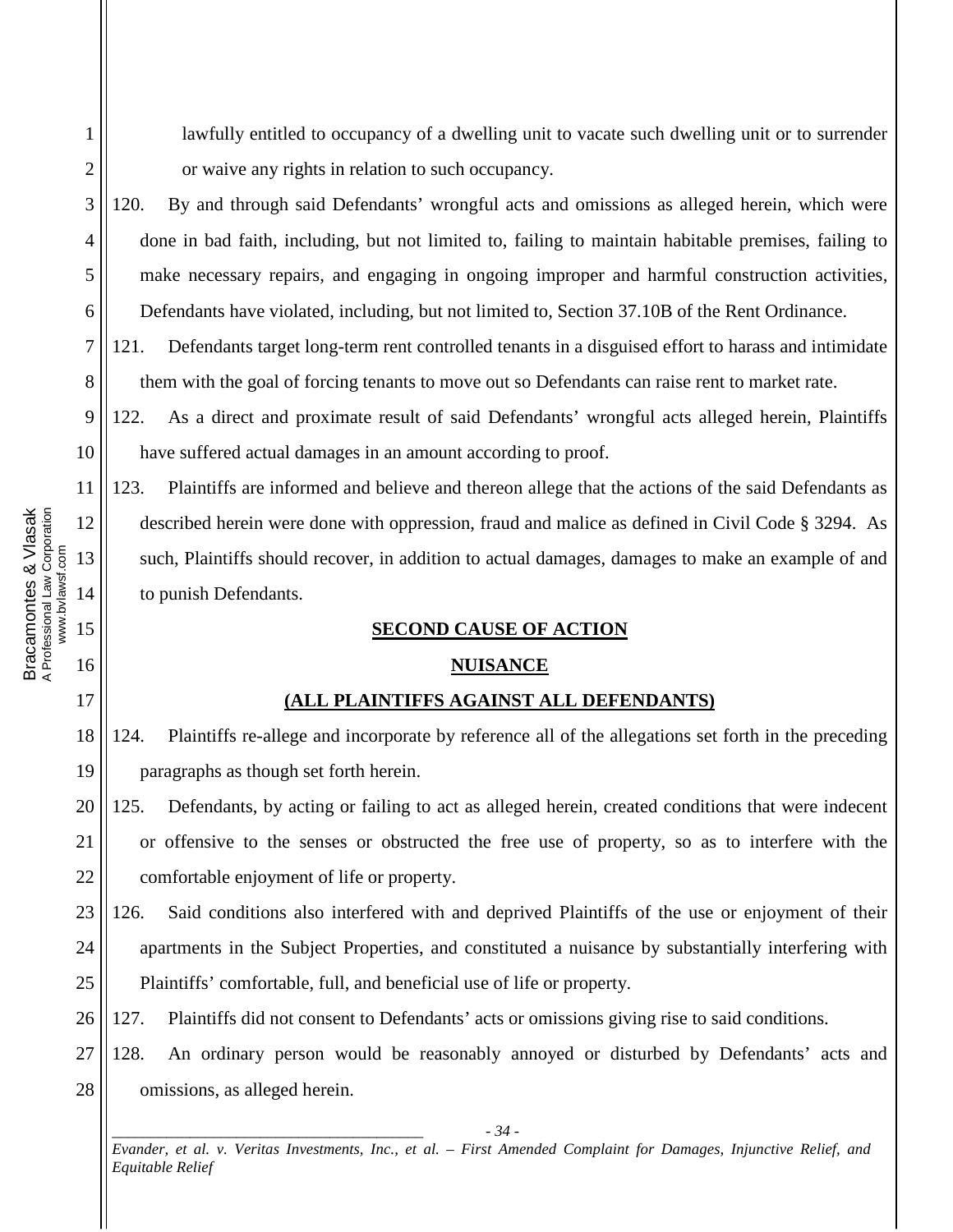- 129. The seriousness of the harm caused by Defendants' conduct outweighs the public benefit, if any, of their conduct.
- 130. As a direct and proximate cause of the acts and/or omissions of Defendants, Plaintiffs were harmed and suffered damages in an amount to be proven at trial.

131. Plaintiffs are informed and believe and thereon allege that the actions of the Defendants as described herein were done with oppression, fraud and malice as defined in Civil Code § 3294. As such, Plaintiffs should recover, in addition to actual damages, damages to make an example of and to punish Defendants.

Plaintiffs PENNY SCHONER, DORIS JOHNSON, JOSEPH DOWLER, ELIZABETH MENON, MATTHEW POWELL, LANDRA TANKHA, ROBERT MCCRADY, BRENDA ELLIS, PATRICK SHANNON, KATHERINE SHANNON, RAYMOND LEVY, SELINA KEENE, JAY WILSON FISHER, MADELYN MCMILLIAN, JAMES HUTCHINSON, ELIZABETH KNEPPER, DALE SPEER, NEIL HARVEY, SOOK FUNG, PAULA GINSBURG, DOLLY TALAGA, FLORENCE NORMAN, and JOHN HUGHES are disabled and/or seniors as set forth under Civil Code § 1761(f),(g). Defendants' illegal conduct herein involved one or more of the facts set forth in Civil Code § 3345(b)(1), (2), (3). Specifically, Defendants knew, or should have known, that their conduct caused those elderly and/or disabled persons to suffer one or more losses, as set forth in Civil Code § 3345(b)(2). Further Defendants knew, or should have known, that certain Plaintiffs, as disabled persons and/or senior citizens, Plaintiffs PENNY SCHONER, DORIS JOHNSON, JOSEPH DOWLER, ELIZABETH MENON, MATTHEW POWELL, LANDRA TANKHA, ROBERT MCCRADY, BRENDA ELLIS, PATRICK SHANNON, KATHERINE SHANNON, RAYMOND LEVY, SELINA KEENE, JAY WILSON FISHER, MADELYN MCMILLIAN, JAMES HUTCHINSON, ELIZABETH KNEPPER, DALE SPEER, NEIL HARVEY, SOOK FUNG, PAULA GINSBURG, DOLLY TALAGA, FLORENCE NORMAN, and JOHN HUGHES were substantially more vulnerable than other members of the public to Defendants' conduct because of poor health, restricted mobility or disability, and actually suffered substantial physical, emotional, and/or economic damages resulting from Defendants' conduct.

1

2

3

4

5

6

7

8

9

10

11

12

13

14

15

16

17

18

19

20

21

22

23

24

25

26

27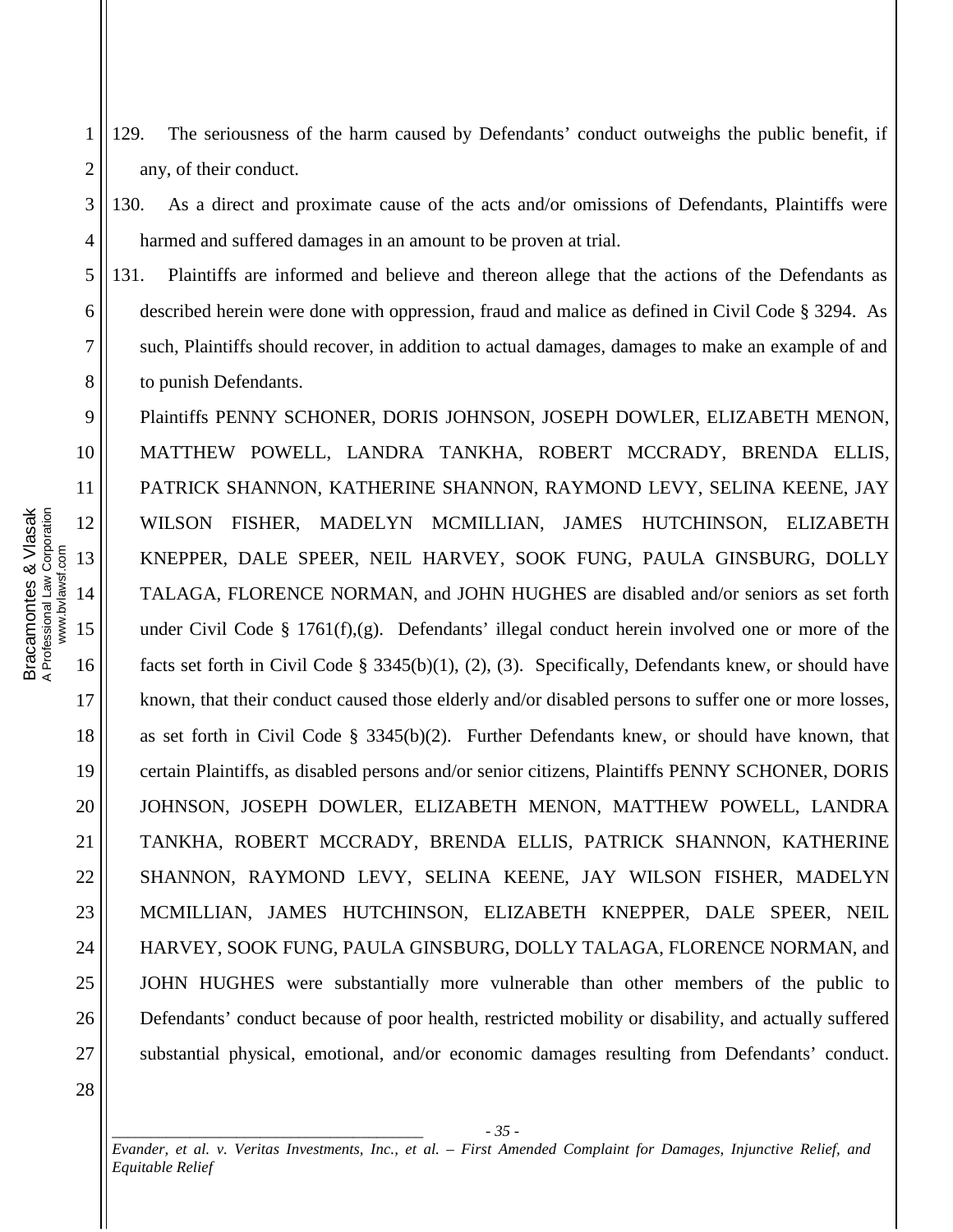24

25

26

27

1

Bracamontes & Vlasak A Professional Law Corporation www.bvlawsf.com

Bracamontes & Vlasak<br>A Professional Law Corporation<br>www.bvlawsf.com

Therefore, the named senior and/or disabled Plaintiffs request fines and penalties three times in excess of that provided by statute or law, pursuant to Civil Code § 3345.

# **THIRD CAUSE OF ACTION**

### **BREACH OF CONTRACT**

### **(ALL PLAINTIFFS AGAINST DEFENDANTS AND DOES 1-20)**

132. Plaintiffs re-allege and incorporate by reference all of the allegations set forth in the preceding paragraphs as though set forth in full.

133. Plaintiffs entered into written lease agreements with Defendants.

134. Plaintiffs have fulfilled all of the conditions of the agreements, in that they have paid their rent and have complied with all of the legal and reasonable covenants of their leases.

135. Said Defendants contracted to rent residential units to Plaintiffs in the written lease agreements. Implied in said promise is the obligation to provide habitable, safe, and sanitary living arrangements as defined and required by California law. Also implied in said promise is the obligation to provide quiet enjoyment of the leased premises as defined and required by California law. Defendants breached the written lease agreements by failing to provide habitable, safe, and sanitary living arrangements and failing to provide quiet enjoyment of the premises, as alleged herein. In other words, Defendants breached the fundamental bargain of the leases.

136. Said Defendants have breached their obligations under said agreements, in ways including, but not limited to: failing to maintain habitable premises, failing to make necessary repairs, engaging in ongoing improper and harmful construction activities, as above-described.

137. As a result of said Defendants' breaches, Plaintiffs have suffered actual damages in an amount according to proof.

### **FOURTH CAUSE OF ACTION**

## **BREACH OF THE IMPLIED WARRANTIES AND COVENANTS (ALL PLAINTIFFS AGAINST DEFENDANTS AND DOES 1-20)**

138. Plaintiffs re-allege and incorporate by reference all of the allegations set forth in the preceding paragraphs as though set forth herein.

28 139. Plaintiffs entered into written or oral lease agreements with Defendants and/or their

*\_\_\_\_\_\_\_\_\_\_\_\_\_\_\_\_\_\_\_\_\_\_\_\_\_\_\_\_\_\_\_\_\_\_\_\_\_\_\_\_ - 36 - Evander, et al. v. Veritas Investments, Inc., et al. – First Amended Complaint for Damages, Injunctive Relief, and Equitable Relief*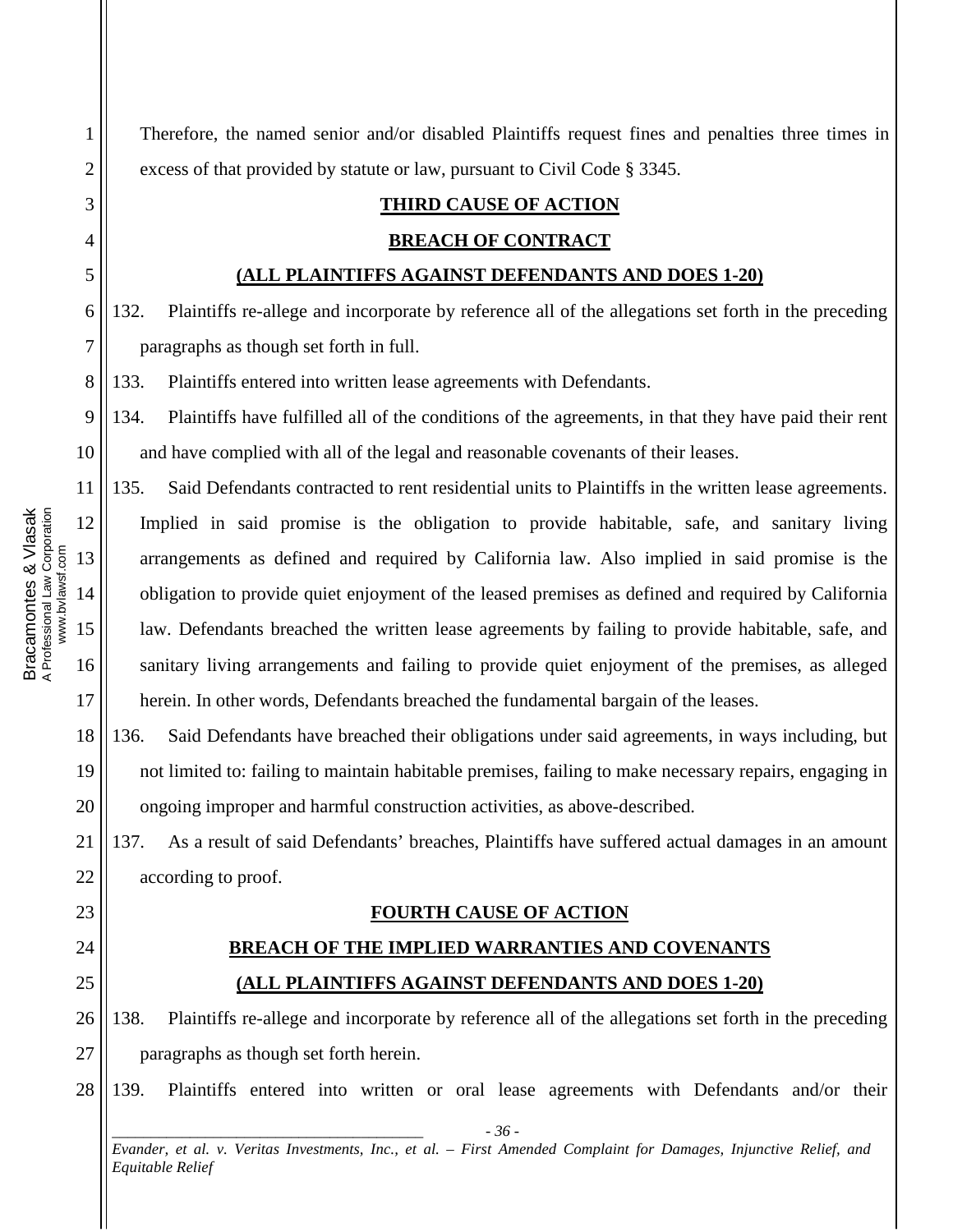predecessors-in-interest to rent apartments in the Subject Properties.

140. Those agreements, like all contracts in the State of California, contain an implied covenant of good faith and fair dealing, implied covenant of quiet enjoyment, and implied warranty of habitability. The covenant of good faith and fair dealing requires, broadly, that neither party do anything that will deprive the other of the benefits of their agreement. The covenant of quiet enjoyment requires that Defendants refrain, by act or omission, from disturbing Plaintiffs' possession and beneficial enjoyment of their tenancy. The implied warranty of habitability is a warranty that Defendants, as owners and/or property managers of the Subject Properties, shall maintain said premises in a habitable condition. This obligation is set forth in, but not limited to, California Civil Code § 1941.1, which requires that dwellings meet certain standards to be considered habitable.

## 141. Defendants breached the above covenants and warranty by failing to maintain habitable premises, failing to make necessary repairs, engaging in ongoing improper and harmful construction activities, as above-described.

142. As a direct and proximate result of Defendants' wrongful acts and/or omissions alleged herein, Plaintiffs have suffered general and special damages, including discomfort, inconvenience, annoyance, humiliation, fear, anxiety, and emotional distress, all to their general detriment.

### **FIFTH CAUSE OF ACTION**

### **HABITABILITY TORT**

### **(ALL PLAINTIFFS AGAINST ALL DEFENDANTS)**

143. Plaintiffs re-allege and incorporate by reference all of the allegations set forth in the preceding paragraphs as though set forth herein.

144. As a direct, proximate, and foreseeable result of the conduct of Defendants, as set forth herein, Plaintiffs lost full use of their apartments in the Subject Properties and were hurt in their health, strength, and activity, sustaining shock to their nervous system, and harm to their psyches; including damages sustained for emotional and psychological distress. All of these injuries have caused and continue to cause Plaintiffs nervous and psychological pain, suffering and anguish.

28

*\_\_\_\_\_\_\_\_\_\_\_\_\_\_\_\_\_\_\_\_\_\_\_\_\_\_\_\_\_\_\_\_\_\_\_\_\_\_\_\_ - 37 - Evander, et al. v. Veritas Investments, Inc., et al. – First Amended Complaint for Damages, Injunctive Relief, and Equitable Relief* 

1

2

3

4

5

6

7

8

9

10

11

12

13

14

15

16

17

18

19

20

21

22

23

24

25

26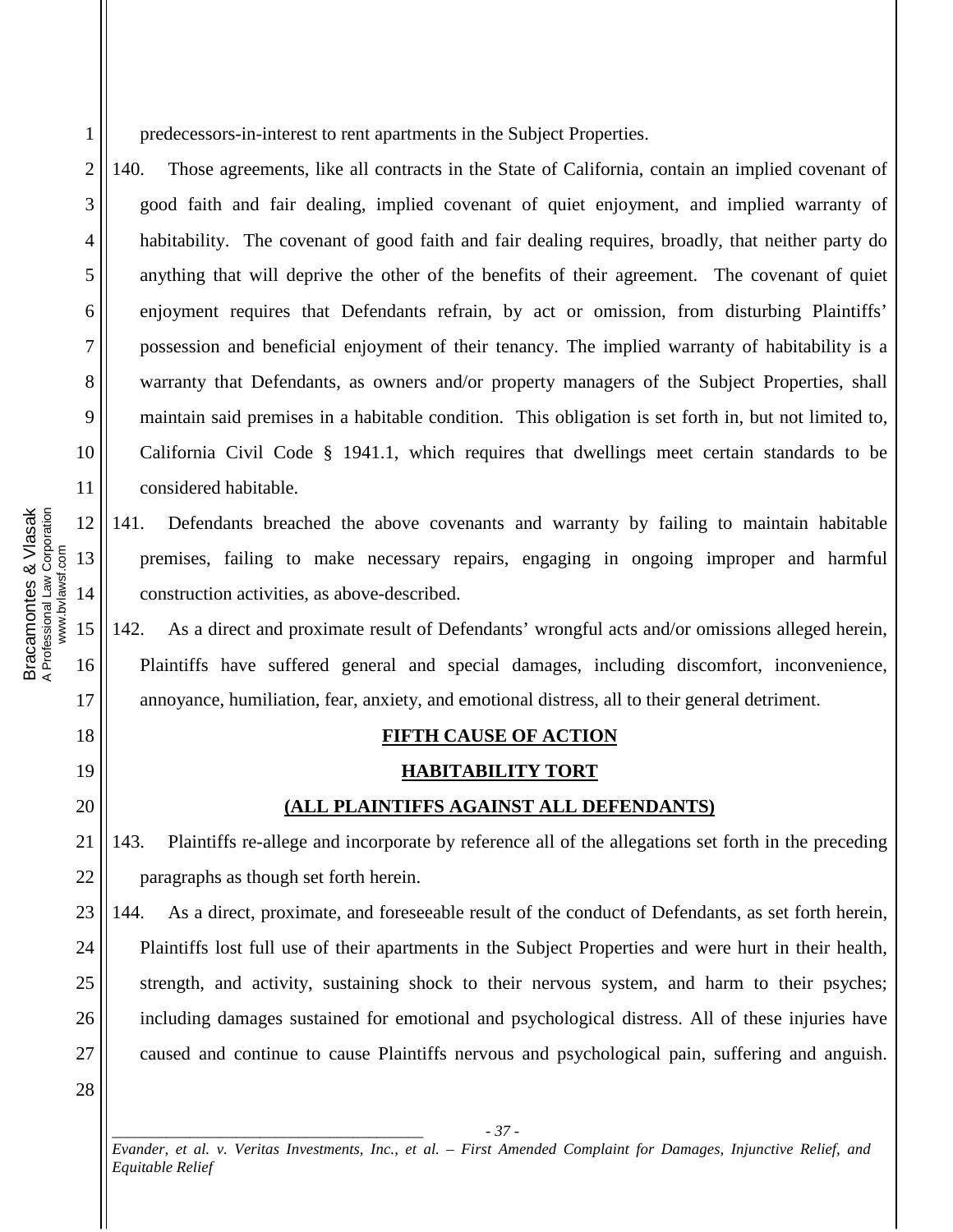Plaintiffs further suffered and continue to suffer annoyance and discomfort. These injuries have caused, and will continue to cause, Plaintiffs general damages according to proof.

145. As a further direct, proximate, and foreseeable result of the conduct of Defendants, as set forth above, Plaintiffs have incurred and continue to incur special damages in an amount according to proof, including damage to personal property and other special damages.

146. Plaintiffs PENNY SCHONER, DORIS JOHNSON, JOSEPH DOWLER, ELIZABETH MENON, MATTHEW POWELL, LANDRA TANKHA, ROBERT MCCRADY, BRENDA ELLIS, PATRICK SHANNON, KATHERINE SHANNON, RAYMOND LEVY, SELINA KEENE, JAY WILSON FISHER, MADELYN MCMILLIAN, JAMES HUTCHINSON, ELIZABETH KNEPPER, DALE SPEER, NEIL HARVEY, SOOK FUNG, PAULA GINSBURG, DOLLY TALAGA, FLORENCE NORMAN, and JOHN HUGHES are disabled and/or seniors as set forth under Civil Code § 1761(f),(g). Defendants' illegal conduct herein involved one or more of the facts set forth in Civil Code § 3345(b)(1), (2), (3). Specifically, Defendants knew, or should have known, that their conduct caused those elderly and/or disabled persons to suffer one or more losses, as set forth in Civil Code § 3345(b)(2). Further Defendants knew, or should have known, that certain Plaintiffs, as disabled persons and/or senior citizens, Plaintiffs PENNY SCHONER, DORIS JOHNSON, JOSEPH DOWLER, ELIZABETH MENON, ROBERT MCCRADY, BRENDA ELLIS, PATRICK SHANNON, KATHERINE SHANNON, RAYMOND LEVY, SELINA KEENE, JAY WILSON FISHER, MADELYN MCMILLIAN, JAMES HUTCHINSON, ELIZABETH KNEPPER, DALE SPEER, NEIL HARVEY, SOOK FUNG, PAULA GINSBURG, DOLLY TALAGA, FLORENCE NORMAN, and JOHN HUGHES were substantially more vulnerable than other members of the public to Defendants' conduct because of poor health, restricted mobility or disability, and actually suffered substantial physical, emotional, and/or economic damages resulting from Defendants' conduct. Therefore, the named senior and/or disabled Plaintiffs request fines and penalties three times in excess of that provided by statute or law, pursuant to Civil Code § 3345.

147. Defendants' conduct, as set forth herein, was knowing, intentional, obstinate, and willful, and was done with full knowledge of the injury, discomfort, and annoyance that said conduct would

*Evander, et al. v. Veritas Investments, Inc., et al. – First Amended Complaint for Damages, Injunctive Relief, and Equitable Relief* 

1

2

3

4

5

6

7

8

9

10

11

12

13

14

15

16

17

18

19

20

21

22

23

24

25

26

27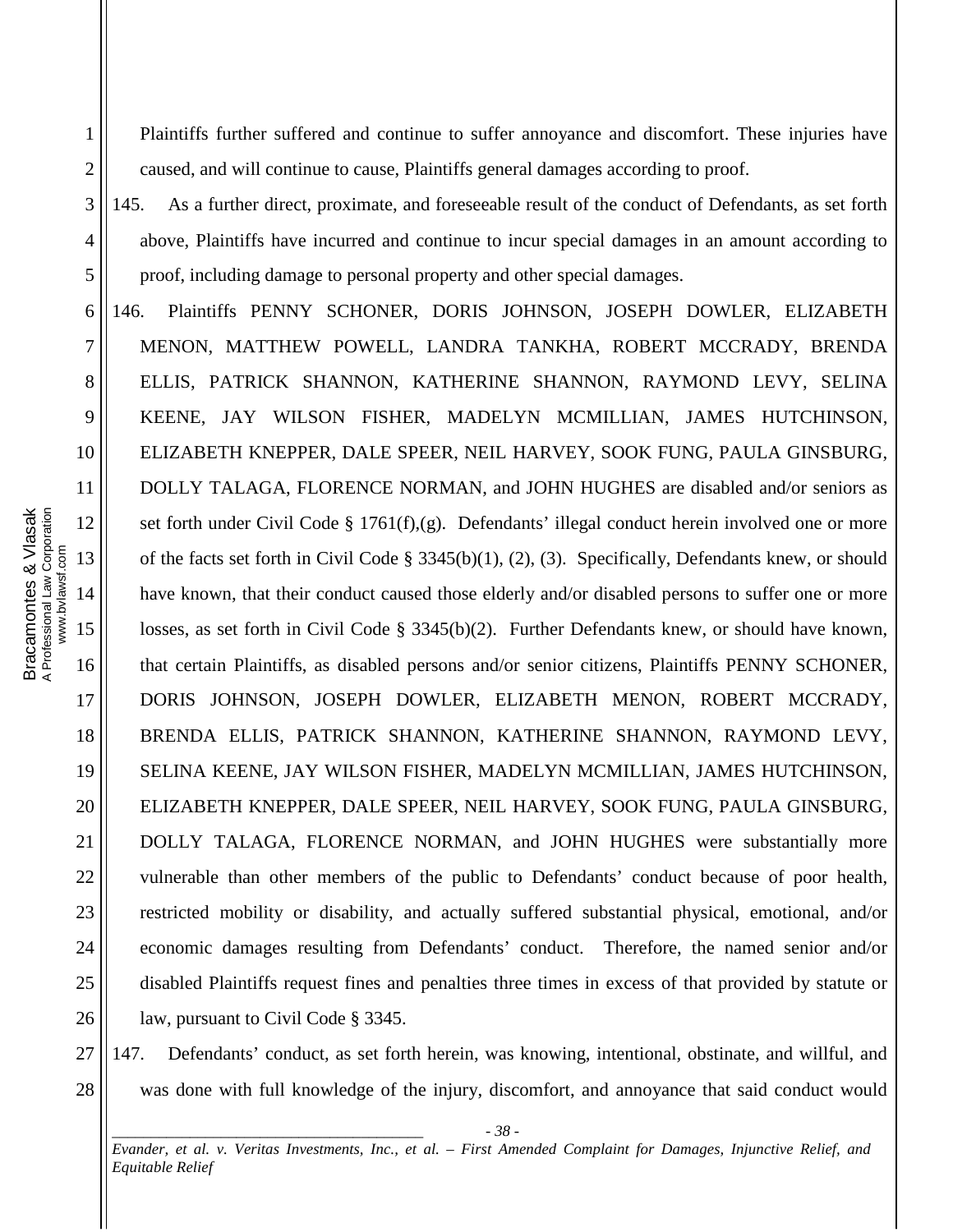1

2

3

4

5

6

7

8

9

cause Plaintiffs. Defendants knew of defective conditions at the premises and willfully refused to correct such conditions with full knowledge of the hardships that the defective conditions would cause Plaintiffs, and therefore acted with willful and conscious disregard for the rights and safety of Plaintiffs. Defendants' conduct was also oppressive and constituted a cruel and unjust hardship for Plaintiffs. Therefore, Plaintiffs request substantial punitive damages in an amount to be proven at trial.

### **SIXTH CAUSE OF ACTION NEGLIGENCE**

### **(ALL PLAINTIFFS AGAINST ALL DEFENDANTS)**

148. Plaintiffs re-allege and incorporate by reference all of the allegations set forth in the preceding paragraphs as though set forth herein.

149. By reason of the landlord-tenant relationship between Plaintiffs and Defendants, Defendants owed Plaintiffs the duty to exercise reasonable care in the ownership, operation, management, renting, and control of the Subject Properties, which includes, but is not limited to, all the duties listed below.

150. The duty to exercise reasonable care owed by Defendants to Plaintiffs includes, but is not limited to, the duty to provide quiet enjoyment of the apartments in the Subject Properties during the term of the lease, abate nuisances in the Subject Properties, or provide habitable premises.

151. Defendants, by their conduct alleged herein, negligently, carelessly, and wrongfully interfered with Plaintiffs' quiet enjoyment and possession and allowed uninhabitable conditions to persist.

152. The above-described damages that Plaintiffs were subjected to are of a kind that does not normally occur unless someone was negligent.

23 24 153. The above-described habitability defects that Plaintiffs were subjected to were not due to any voluntary action or contributory fault of Plaintiffs.

154. As a direct and proximate result of these breaches by Defendants, Plaintiffs have suffered actual, general, and special damages, as alleged herein and according to proof at trial.

27 28

25

26

21

22

*\_\_\_\_\_\_\_\_\_\_\_\_\_\_\_\_\_\_\_\_\_\_\_\_\_\_\_\_\_\_\_\_\_\_\_\_\_\_\_\_ - 39 - Evander, et al. v. Veritas Investments, Inc., et al. – First Amended Complaint for Damages, Injunctive Relief, and Equitable Relief*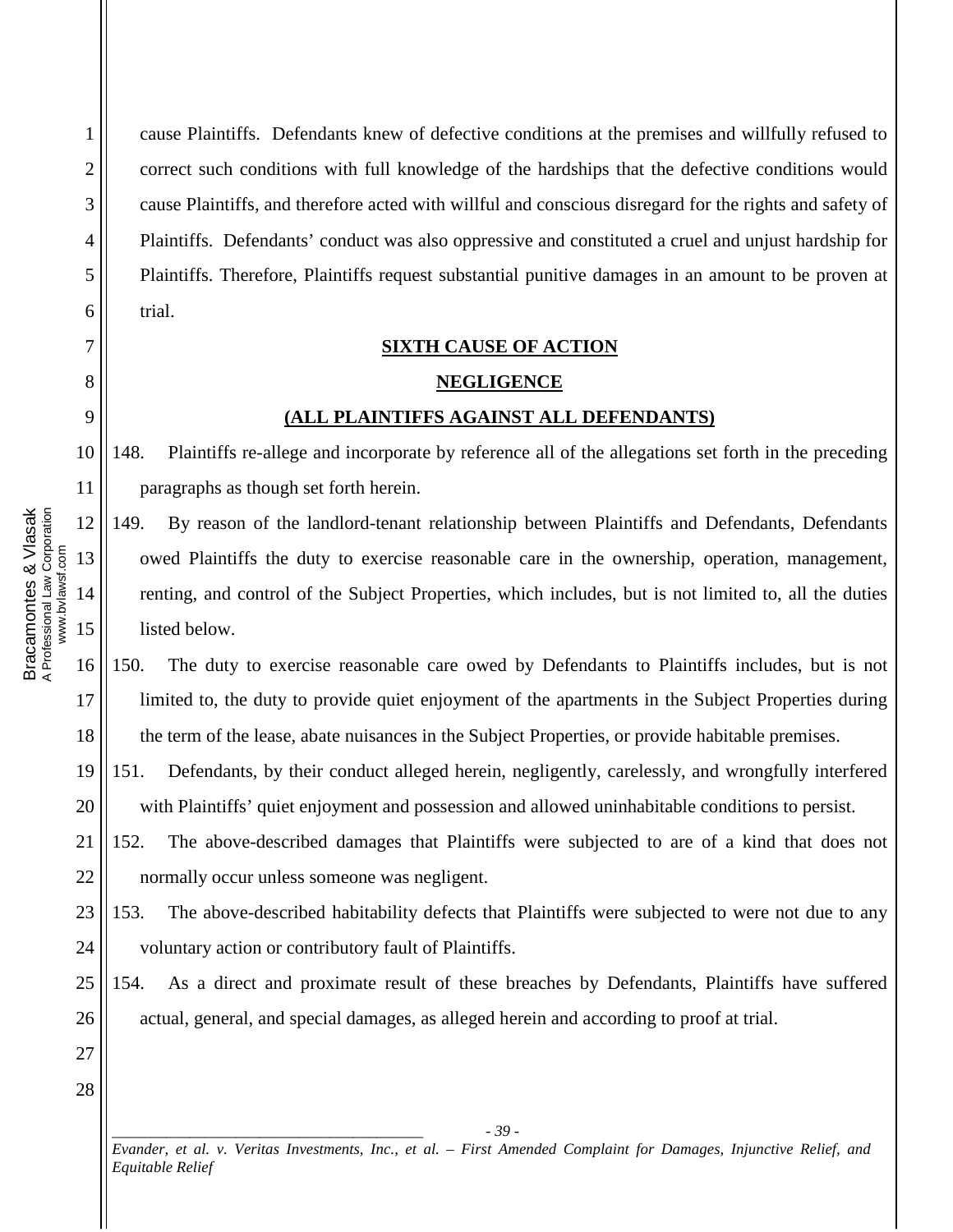### **SEVENTH CAUSE OF ACTION**

# **VIOLATION OF CALIFORNIA CIVIL CODE § 1942.4 (PLAINTIFFS MADELYN MCMILLIAN, ELIZABETH MENON, DORIS JOHNSON, GREGORY LAWLER, ELLEN SHEELEY, RAYMOND SULLIVAN, SELINA KEENE, FABIAN HERD, ANGEL TENORIO, RAQUEL DOMINGUEZ, LETICIA CORTEZ, JOHN SIMMONS, ROSA ACUNA AND ROLY ACUNA AGAINST DEFENDANTS 240 SAINT JOSEPHS, LLC, 240 SAINT JOSEPHS A2, LP, 920 LEAVENWORTH I5 LLC, 318 TURK I7, LP, 655 POWELL I5 LLC, 709 GEARY STREET LLC, 1819 GOLDEN GATE I1 LLC, 270 TURK, LLC, SF 685 GEARY STREET, LLC, 1 SAN ANTONIO I5, LLC VERITAS INVESTMENTS, INC., GREENTREE PROPERTY MANAGEMENT, INC., YAT-PANG AU)**

155. Plaintiffs re-allege and incorporate by reference all of the allegations set forth in the preceding paragraphs as though set forth herein.

156. The Subject Properties and apartments leased to Plaintiffs by Defendants were at all relevant times subject to California Civil Code § 1942.4(a), which makes it illegal to demand rent, collect rent, issue a notice of a rent increase, or issue a three-day notice to pay rent or quit if the landlord receives written notice of his or her obligation to abate a nuisance or repair substandard conditions not caused by the tenant, and the landlord fails to do so within 35 days of receiving said notice.

157. As alleged herein, Defendants received written notice from the San Francisco Department of Building Inspection of NOVs as outlined above.

158. The nuisance and substandard conditions as alleged herein were not caused by Plaintiffs.

159. Defendants failed to abate the nuisances and repair the substandard conditions within 35 days despite the fact that they continued to demand and collect rent from Plaintiffs.

160. As a direct and proximate result of Defendants' wrongful acts alleged herein, Plaintiffs have suffered general and special damages in an amount to be proven at trial.

25 26 161. Plaintiffs have incurred and will continue to incur attorney's fees and costs as a result of prosecuting this cause of action.

162. Plaintiffs are informed and believe and thereon allege that the actions of the Defendants as described herein were done with oppression, fraud and malice as defined in Civil Code § 3294. As

*\_\_\_\_\_\_\_\_\_\_\_\_\_\_\_\_\_\_\_\_\_\_\_\_\_\_\_\_\_\_\_\_\_\_\_\_\_\_\_\_ - 40 - Evander, et al. v. Veritas Investments, Inc., et al. – First Amended Complaint for Damages, Injunctive Relief, and Equitable Relief* 

1

2

3

4

5

6

7

8

9

10

11

12

13

14

15

16

17

18

19

20

21

22

23

24

27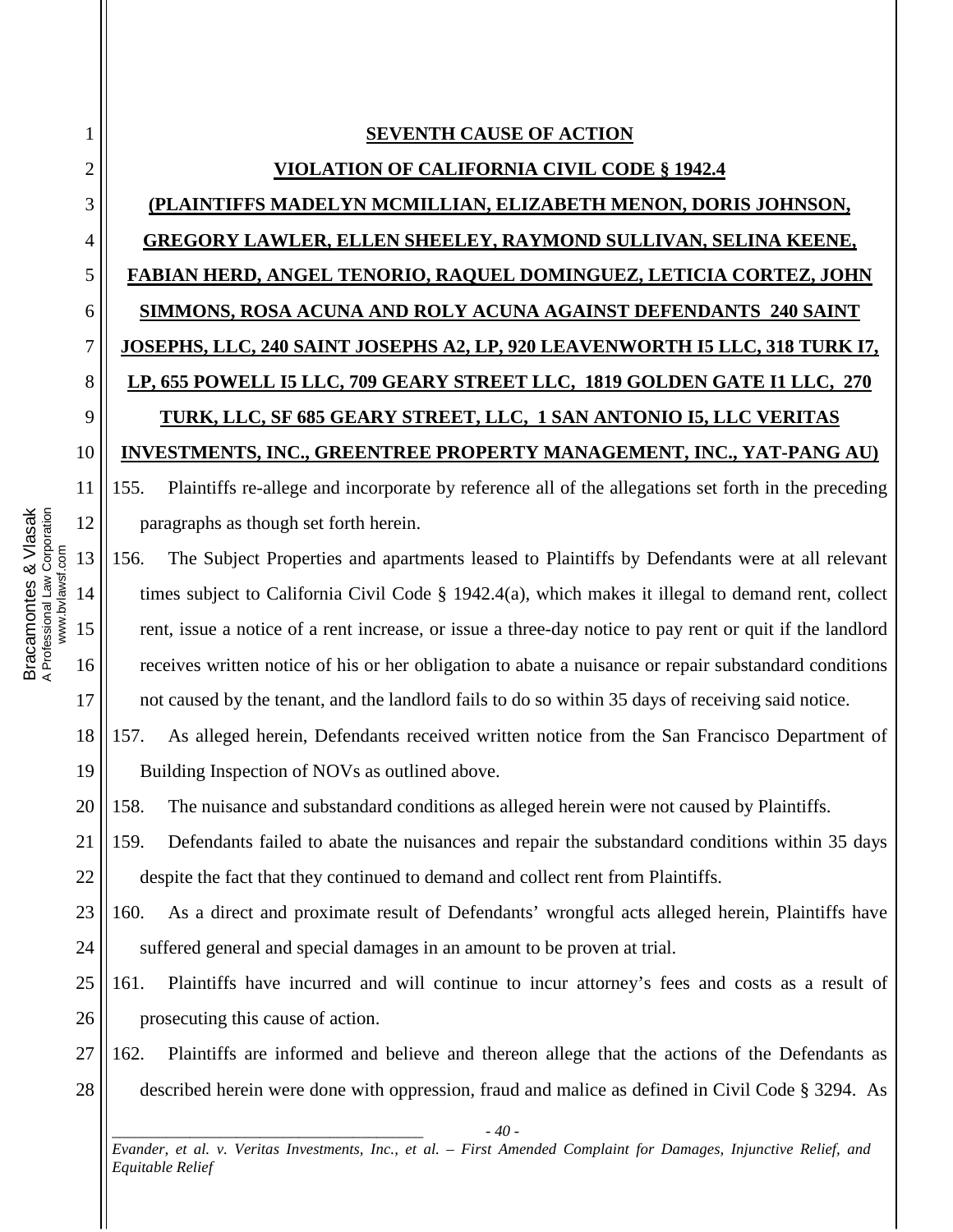such, Plaintiffs should recover, in addition to actual damages, damages to make an example of and to punish Defendants.

### **EIGHTH CAUSE OF ACTION**

### **CONSTRUCTIVE EVICTION**

## **(PLAINTIFF GREGORY LAWLER AGAINST DEFENDANTS 318 TURK I7, LP, VERITAS**

### **INVESTMENTS, INC., GREENTREE PROPERTY MANAGEMENT, INC., YAT-PANG AU)**

163. Plaintiffs re-allege and incorporate by reference all of the allegations set forth in the preceding paragraphs as though set forth herein.

164. Defendants' negligent management and breach of the warranty of habitability, as described above, rendered the Subject Properties unfit for occupancy.

12 165. Defendants' negligent management and breach of the warranty of habitability substantially interfered with Plaintiff Gregory Lawler's beneficial use of his apartment.

166. Defendants' acts as alleged herein were negligent and/or intentional.

167. Defendants' negligent acts rendered the Subject Properties unfit and unsuitable for occupancy in whole or in substantial part for the purposes for which they were leased and interfered with Plaintiff Gregory Lawler's beneficial enjoyment of his apartment.

168. Defendants had actual and constructive notice of the above-referenced habitability defects, but failed and refused to adequately respond and/or abate said conditions.

169. As a direct and proximate result of Defendants' acts and failures to act alleged herein, and the uninhabitable conditions in Mr. Lawler's apartment, Plaintiff Gregory Lawler was forced to surrender possession of his apartment.

### **NINTH CAUSE OF ACTION**

### **VIOLATION OF CAL. GOV'T CODE §§ 12955, ET SEQ.**

## **(PLAINTIFFS PENNY SCHONER, DORIS JOHNSON, JOSEPH DOWLER, ELIZABETH MENON, MATTHEW POWELL, LANDRA TANKHA, ROBERT MCCRADY, BRENDA ELLIS, PATRICK SHANNON, KATHERINE SHANNON, RAYMOND LEVY, SELINA KEENE, JAY WILSON FISHER, MADELYN MCMILLIAN, JAMES HUTCHINSON, ELIZABETH KNEPPER, DALE SPEER, NEIL HARVEY, SOOK FUNG, PAULA GINSBURG,**

*\_\_\_\_\_\_\_\_\_\_\_\_\_\_\_\_\_\_\_\_\_\_\_\_\_\_\_\_\_\_\_\_\_\_\_\_\_\_\_\_ - 41 - Evander, et al. v. Veritas Investments, Inc., et al. – First Amended Complaint for Damages, Injunctive Relief, and Equitable Relief* 

Bracamontes & Vlasak<br>A Professional Law Corporation<br>www.bvlawsf.com Bracamontes & Vlasak A Professional Law Corporation www.bvlawsf.com 13 14 15 16

1

2

3

4

5

6

7

8

9

10

11

17

18

19

20

21

22

23

24

25

26

27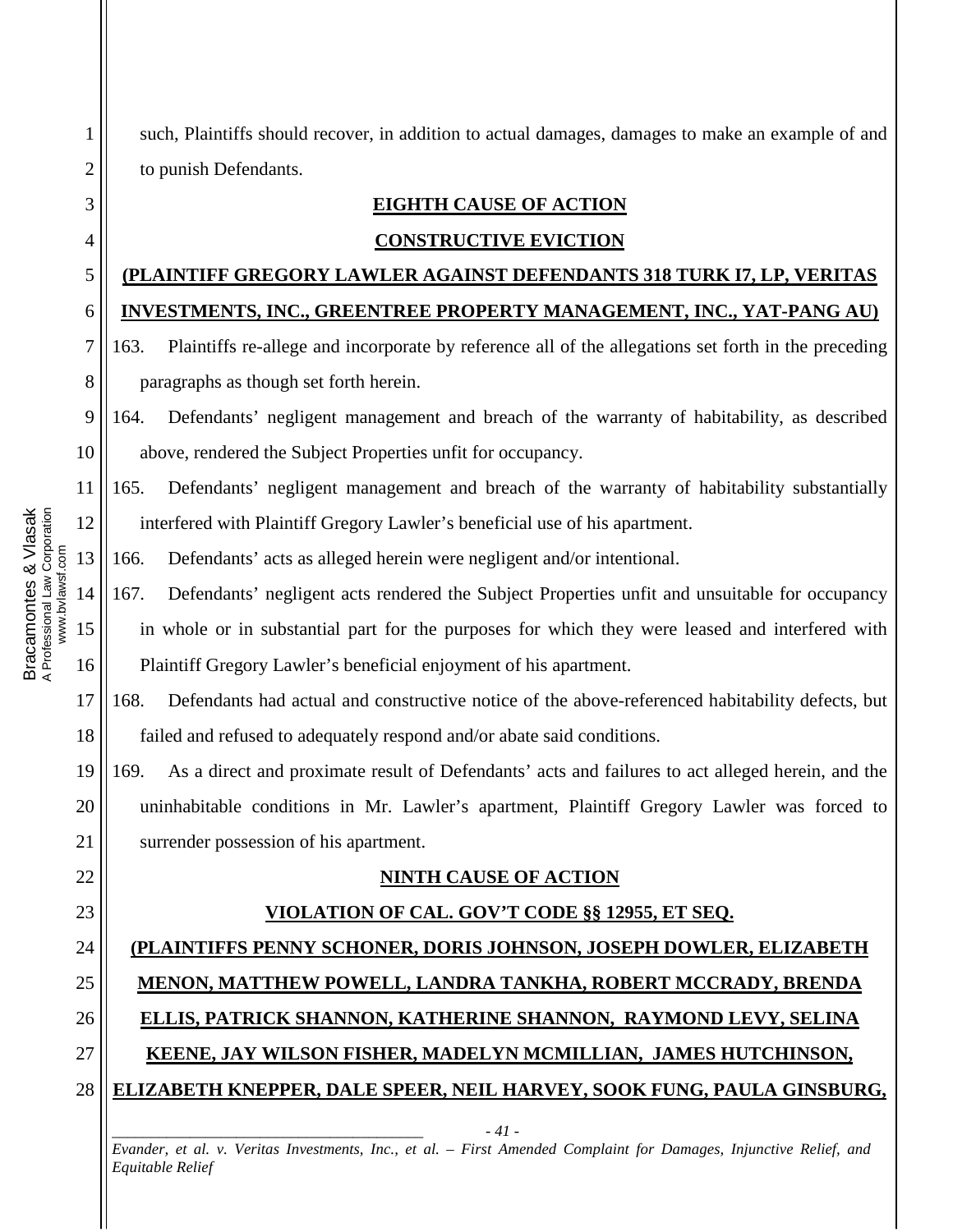**DOLLY TALAGA, FLORENCE NORMAN, JOHN HUGHES AGAINST DEFENDANTS 3659 20TH STREET, LLC, 318 TURK I7, LP, 990 FULTON I2 LLC, 920 LEAVENWORTH I5 LLC, 16-50 LAGUNA I2 LLC, 520 BUCHANAN STREET LLC, 57 TAYLOR I7, LP, 20 SAN ANTONIO I6 LP, 655 POWELL I5 LLC, 240 SAINT JOSEPHS, LLC, 240 SAINT JOSEPHS A2, LP, 698 BUSH C1, LP, SF 3809 20TH STREET, LLC, 665 PINE I7, LP, VERITAS INVESTMENTS, INC., GREENTREE PROPERTY MANAGEMENT, INC., YAT-PANG AU)** 170. Plaintiffs re-allege and incorporate by reference all of the allegations set forth in the preceding paragraphs as though set forth herein.

171. Plaintiffs PENNY SCHONER, DORIS JOHNSON, JOSEPH DOWLER, ELIZABETH MENON, MATTHEW POWELL, LANDRA TANKHA, ROBERT MCCRADY, BRENDA ELLIS, PATRICK SHANNON, KATHERINE SHANNON, RAYMOND LEVY, SELINA KEENE, JAY WILSON FISHER, MADELYN MCMILLIAN, JAMES HUTCHINSON, ELIZABETH KNEPPER, DALE SPEER, NEIL HARVEY, SOOK FUNG, PAULA GINSBURG, DOLLY TALAGA, FLORENCE NORMAN, and JOHN HUGHES belong to a protected class under the above-referenced statutes in that said Plaintiffs are disabled, aged, and/or have a medical condition as defined by California law.

172. Defendants have engaged in unlawful discrimination, denial of reasonable accommodation which is prohibited by Government Code § 12955. Said acts caused injury to Plaintiffs.

19 20 21 22 23 24 25 173. Plaintiffs PENNY SCHONER, DORIS JOHNSON, JOSEPH DOWLER, ELIZABETH MENON, LANDRA TANKHA, ROBERT MCCRADY, BRENDA ELLIS, PATRICK SHANNON, KATHERINE SHANNON, RAYMOND LEVY, SELINA KEENE, JAY WILSON FISHER, MADELYN MCMILLIAN, JAMES HUTCHINSON, ELIZABETH KNEPPER, DALE SPEER, NEIL HARVEY, SOOK FUNG, PAULA GINSBURG, DOLLY TALAGA, FLORENCE NORMAN, and JOHN HUGHES are covered by said statute because Plaintiffs are seniors or disabled as those terms are defined by relevant statutes.

26 27 28 174. Defendants have denied Plaintiffs PENNY SCHONER, DORIS JOHNSON, JOSEPH DOWLER, ELIZABETH MENON, MATTHEW POWELL, LANDRA TANKHA, ROBERT MCCRADY, BRENDA ELLIS, PATRICK SHANNON, KATHERINE SHANNON, RAYMOND

*\_\_\_\_\_\_\_\_\_\_\_\_\_\_\_\_\_\_\_\_\_\_\_\_\_\_\_\_\_\_\_\_\_\_\_\_\_\_\_\_ - 42 - Evander, et al. v. Veritas Investments, Inc., et al. – First Amended Complaint for Damages, Injunctive Relief, and Equitable Relief* 

Bracamontes & Vlasak<br>A Professional Law Corporation<br>www.bvlawsf.com Bracamontes & Vlasak A Professional Law Corporation 12 www.bvlawsf.com 13 14 15 16

1

2

3

4

5

6

7

8

9

10

11

17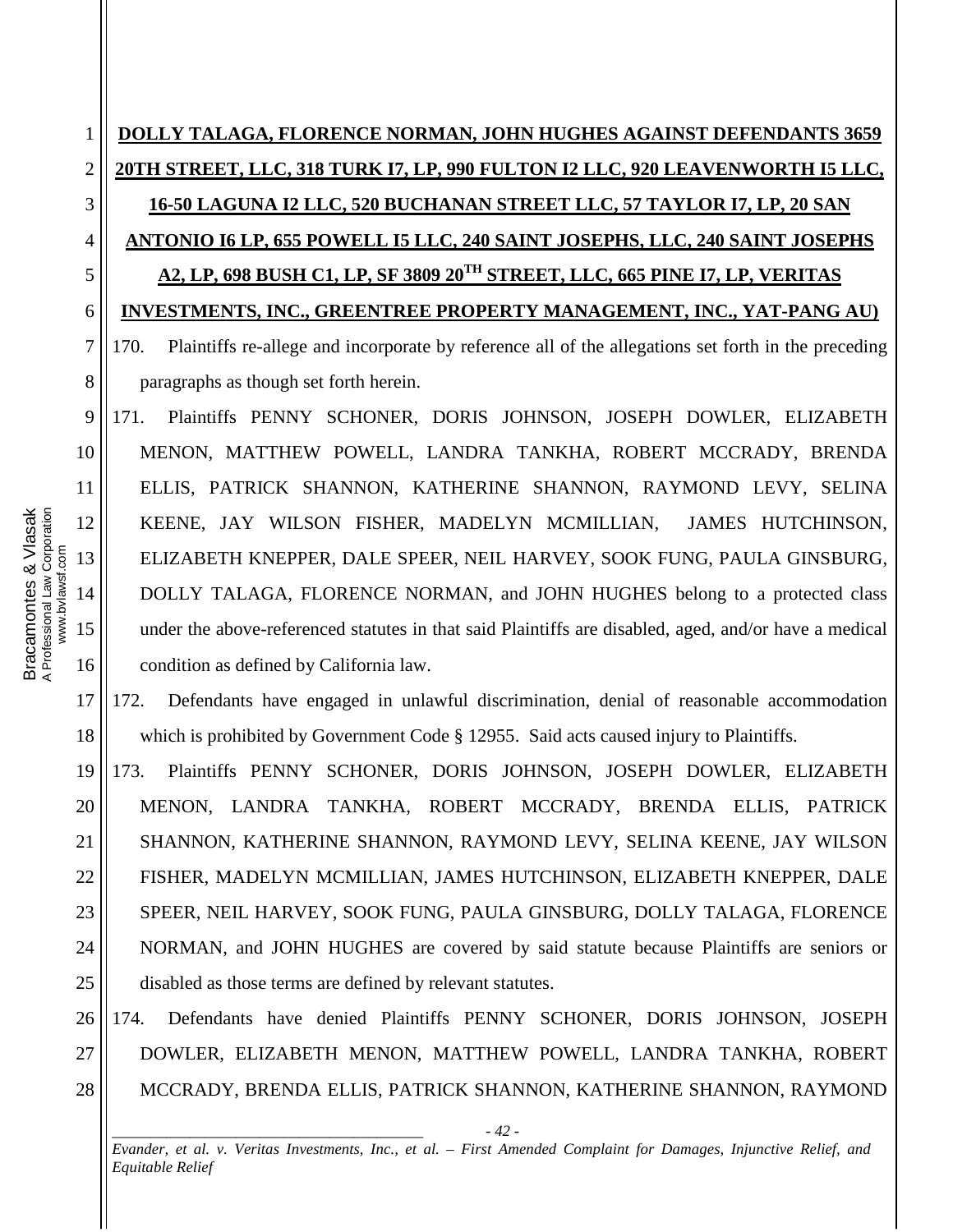LEVY, SELINA KEENE, JAY WILSON FISHER, MADELYN MCMILLIAN, JAMES HUTCHINSON, ELIZABETH KNEPPER, DALE SPEER, NEIL HARVEY, SOOK FUNG, PAULA GINSBURG, DOLLY TALAGA, FLORENCE NORMAN, and JOHN HUGHES reasonable accommodation, have intentionally and willfully denied proper repairs to the Subject Properties, and have performed work at the Subject Properties in an improper and harmful manner to Plaintiffs detriment, and have caused Plaintiffs general damages.

175. As a direct and legal result of said acts and omissions of Defendants, Plaintiffs PENNY SCHONER, DORIS JOHNSON, JOSEPH DOWLER, ELIZABETH MENON, MATTHEW POWELL,LANDRA TANKHA, ROBERT MCCRADY, BRENDA ELLIS, PATRICK SHANNON, KATHERINE SHANNON, RAYMOND LEVY, SELINA KEENE, JAY WILSON FISHER, MADELYN MCMILLIAN, JAMES HUTCHINSON, ELIZABETH KNEPPER, DALE SPEER, NEIL HARVEY, SOOK FUNG, PAULA GINSBURG, DOLLY TALAGA, FLORENCE NORMAN, and JOHN HUGHES have sustained damages for out of pocket expenses, emotional distress, and attorney's fees in an amount to be determined at trial.

### **TENTH CAUSE OF ACTION**

# **VIOLATION OF UNRUH CIVIL RIGHTS ACT CIVIL CODE § 51, ET SEQ. (PLAINTIFFS PENNY SCHONER, DORIS JOHNSON, JOSEPH DOWLER, ELIZABETH MENON, MATTHEW POWELL, LANDRA TANKHA, ROBERT MCCRADY, BRENDA ELLIS, PATRICK SHANNON, KATHERINE SHANNON, RAYMOND LEVY, JAY WILSON FISHER, MADELYN MCMILLIAN, JAMES HUTCHINSON, ELIZABETH KNEPPER, DALE SPEER, NEIL HARVEY, SOOK FUNG, PAULA GINSBURG, DOLLY TALAGA, FLORENCE NORMAN, AND JOHN HUGHES AGAINST DEFENDANTS 3659 20TH STREET, LLC, 318 TURK I7, LP, 990 FULTON I2 LLC, 920 LEAVENWORTH I5 LLC, 16-50 LAGUNA I2 LLC, 520 BUCHANAN STREET LLC, 57 TAYLOR I7, LP, 20 SAN ANTONIO I6 LP, 655 POWELL I5 LLC, 240 SAINT JOSEPHS, LLC, 240 SAINT JOSEPHS A2, LP, 698 BUSH C1, LP, SF 3809 20TH STREET, LLC, 665 PINE I7, LP, VERITAS INVESTMENTS, INC., GREENTREE PROPERTY MANAGEMENT, INC., YAT-PANG AU)**

176. Plaintiffs re-allege and incorporate by reference all of the allegations set forth in the preceding

*\_\_\_\_\_\_\_\_\_\_\_\_\_\_\_\_\_\_\_\_\_\_\_\_\_\_\_\_\_\_\_\_\_\_\_\_\_\_\_\_ - 43 - Evander, et al. v. Veritas Investments, Inc., et al. – First Amended Complaint for Damages, Injunctive Relief, and Equitable Relief* 

1

2

3

4

5

6

7

8

9

10

17

18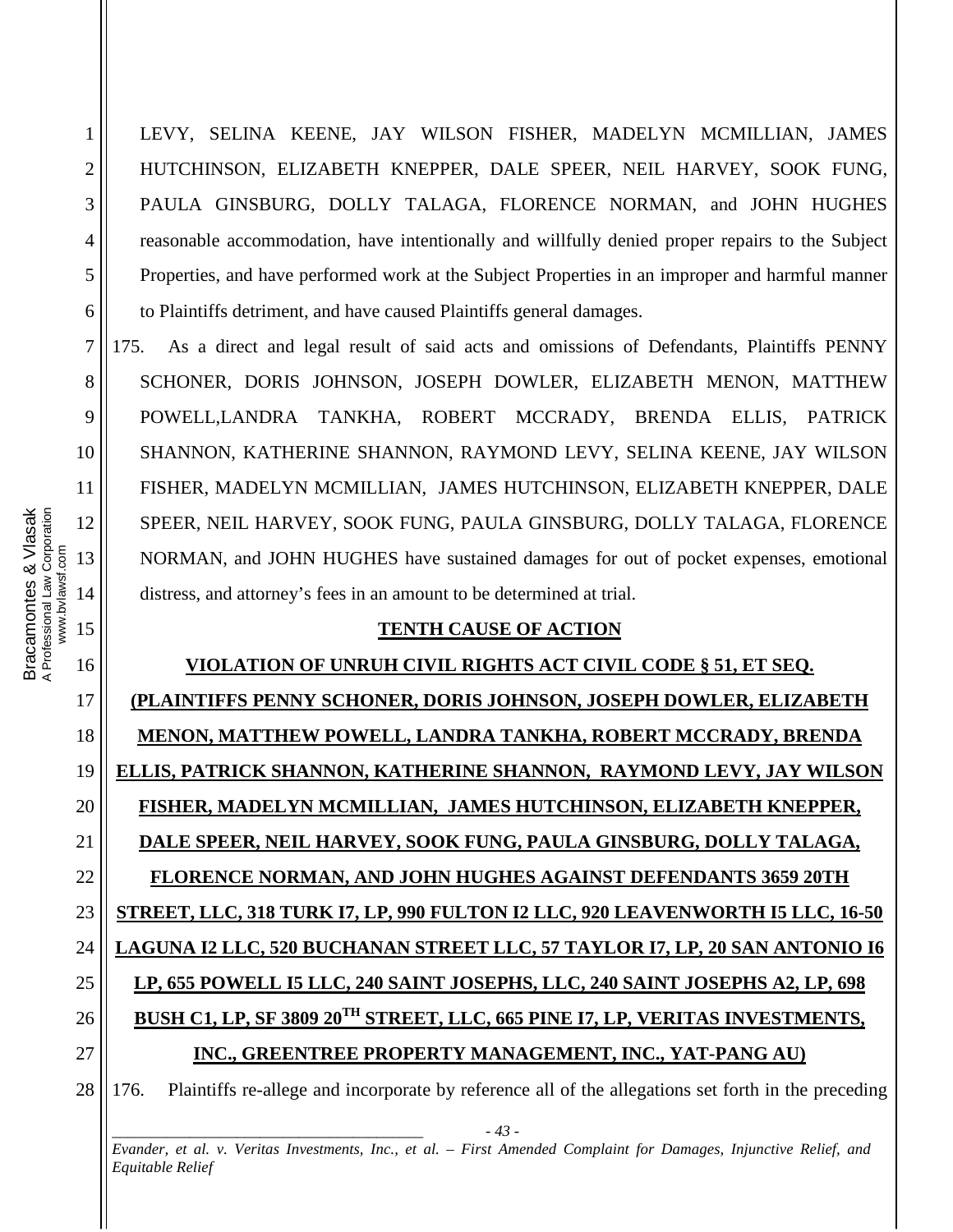1

2

3

4

5

6

7

8

9

10

11

17

18

19

20

21

22

23

24

25

26

27

paragraphs as though set forth herein.

177. Plaintiffs PENNY SCHONER, DORIS JOHNSON, JOSEPH DOWLER, ELIZABETH MENON, LANDRA TANKHA, ROBERT MCCRADY, BRENDA ELLIS, PATRICK SHANNON, KATHERINE SHANNON, RAYMOND LEVY, JAY WILSON FISHER, MADELYN MCMILLIAN, JAMES HUTCHINSON, ELIZABETH KNEPPER, DALE SPEER, NEIL HARVEY, SOOK FUNG, PAULA GINSBURG, DOLLY TALAGA, FLORENCE NORMAN, and JOHN HUGHES belong to a protected class under the above-referenced statutes in that said Plaintiffs are disabled, aged, and/or have a medical condition as defined by California law. 178. Defendants are a business establishment as that term is defined by Civil Code §§ 51-53.

179. Defendants have denied Plaintiffs PENNY SCHONER, DORIS JOHNSON, JOSEPH DOWLER, ELIZABETH MENON, MATTHEW POWELL, LANDRA TANKHA, ROBERT MCCRADY, BRENDA ELLIS, PATRICK SHANNON, KATHERINE SHANNON, RAYMOND LEVY, JAY WILSON FISHER, MADELYN MCMILLIAN, JAMES HUTCHINSON, ELIZABETH KNEPPER, DALE SPEER, NEIL HARVEY, SOOK FUNG, PAULA GINSBURG, DOLLY TALAGA, FLORENCE NORMAN, and JOHN HUGHES full and equal accommodations, advantages, facilities, privileges or services as set forth above because of Plaintiffs' membership in said class.

180. Defendants discriminated against Plaintiffs PENNY SCHONER, DORIS JOHNSON, JOSEPH DOWLER, ELIZABETH MENON, MATTHEW POWELL, LANDRA TANKHA, ROBERT MCCRADY, BRENDA ELLIS, PATRICK SHANNON, KATHERINE SHANNON, RAYMOND LEVY, JAY WILSON FISHER, MADELYN MCMILLIAN, JAMES HUTCHINSON, ELIZABETH KNEPPER, DALE SPEER, NEIL HARVEY, SOOK FUNG, PAULA GINSBURG, DOLLY TALAGA, FLORENCE NORMAN, and JOHN HUGHES by taking such actions, or inactions, as laid out in this complaint. Defendants' actions include, but are not limited to the following: intentionally and willfully denying repairs to the Subject Properties and failing to reasonably accommodation Plaintiffs for their known disabilities.

28

*\_\_\_\_\_\_\_\_\_\_\_\_\_\_\_\_\_\_\_\_\_\_\_\_\_\_\_\_\_\_\_\_\_\_\_\_\_\_\_\_ - 44 - Evander, et al. v. Veritas Investments, Inc., et al. – First Amended Complaint for Damages, Injunctive Relief, and Equitable Relief*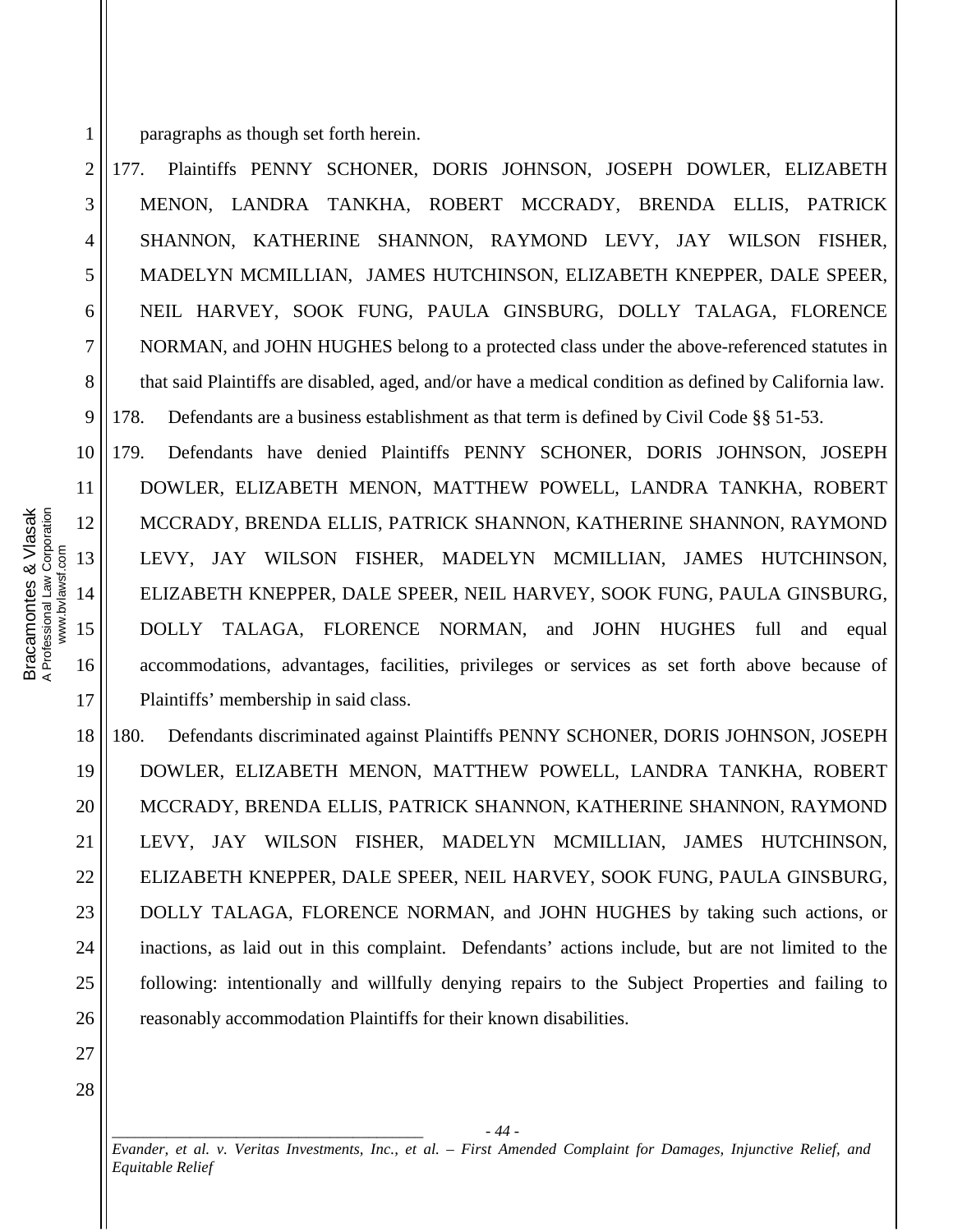181. Plaintiffs have suffered great physical, mental, emotional and nervous pain and suffering, and other general damages as a result of Defendants' denial of full and equal accommodations, advantages, facilities, privileges, or services.

182. Plaintiffs have also been required to engage the services of an attorney as a result of said denials of full and equal accommodations, advantages, facilities, privileges, or services. Plaintiffs are therefore entitled to actual damages and reasonable attorney's fees and costs of said suit as provided by Civil Code § 52.

## **ELEVENTH CAUSE OF ACTION UNLAWFUL BUSINESS PRACTICES (ALL PLAINTIFFS AGAINST ALL DEFENDANTS)**

183. Plaintiffs re-allege and incorporate by reference all of the allegations set forth in the preceding paragraphs as though set forth herein.

184. By reason of Defendants' failure to comply with local and State law, including but not limited to, Civil Code §§ 1714, 1927, 1941.1 et seq*.*, 1942.4, 3479, Health and Safety Code § 17910 et seq. and 17920.3, San Francisco Rent Ordinance §§ 37.9, 37.10B, their conduct constituted an unlawful business practice under Business and Professions Code § 17200, et seq. Defendants target longterm rent controlled tenants in a disguised effort to harass and intimidate them with the goal of forcing tenants to move out so Defendants can raise rent to market rate.

185. At all times herein relevant, Defendants were conducting business under the laws of the State of California and the City and County of San Francisco. In conducting said businesses, Defendants were obligated to comply with the laws of the State of California and the City and County of San Francisco.

186. As a direct and proximate result of Defendants' conduct, Plaintiffs are entitled to restitution.

24

### **PRAYER FOR RELIEF**

**WHEREFORE**, Plaintiffs pray for judgment as follows:

A. For general and special damages, including but not limited to property damage, rent refund, and rent differential damages, in an amount according to proof;

B. For consequential and incidental damages for losses in an amount according to proof;

*\_\_\_\_\_\_\_\_\_\_\_\_\_\_\_\_\_\_\_\_\_\_\_\_\_\_\_\_\_\_\_\_\_\_\_\_\_\_\_\_ - 45 - Evander, et al. v. Veritas Investments, Inc., et al. – First Amended Complaint for Damages, Injunctive Relief, and Equitable Relief* 

1

2

3

4

5

6

7

8

9

10

11

12

13

14

15

16

17

18

19

20

21

22

23

25

26

27